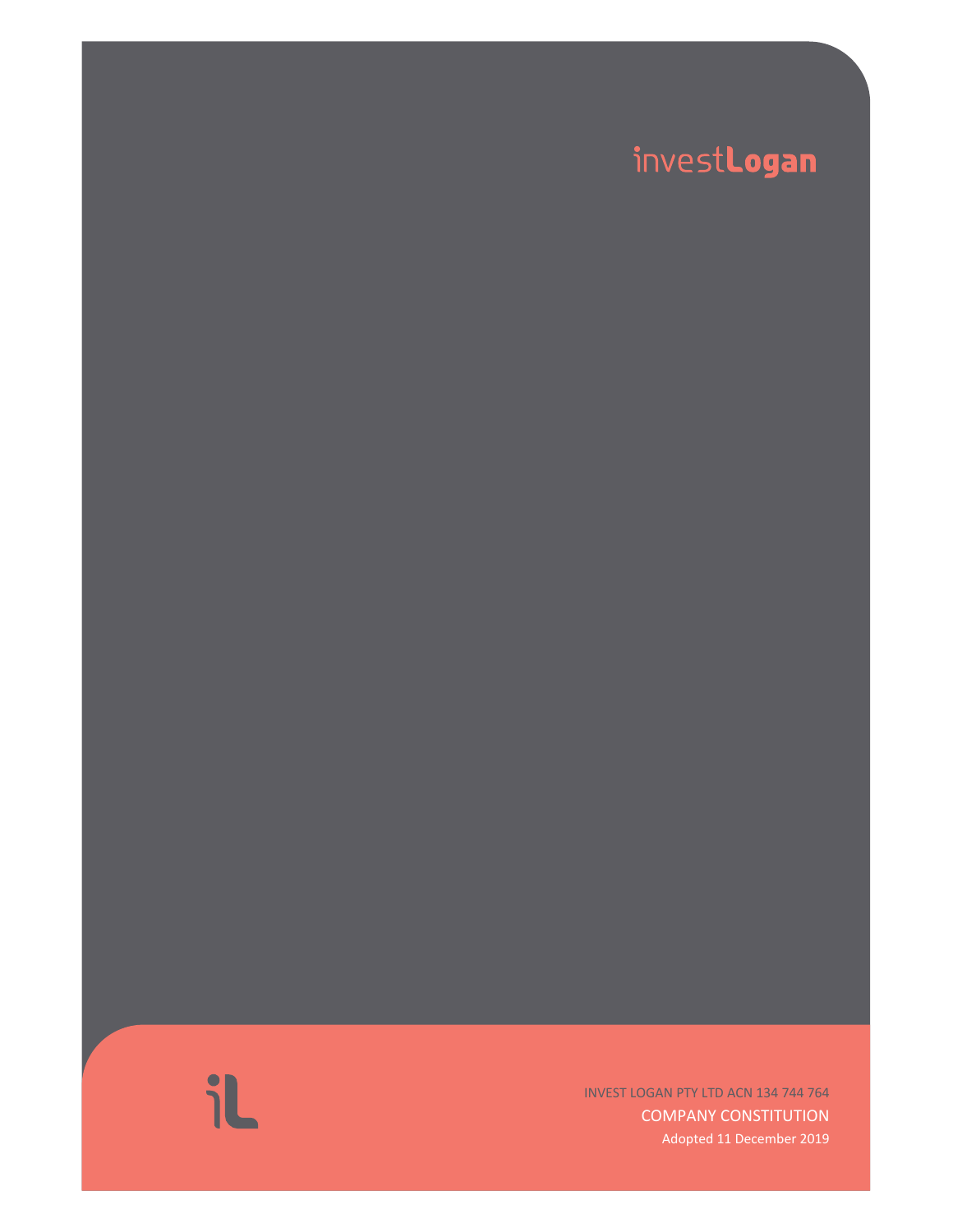### **Contents**

| 1.  | <b>DEFINED TERMS</b>                           | 4              |
|-----|------------------------------------------------|----------------|
| 2.  | <b>INTERPRETATION</b>                          | 6              |
| 3.  | <b>OBJECTS OF THE COMPANY</b>                  | $\overline{7}$ |
| 4.  | <b>APPLICATION OF CORPORATIONS ACT</b>         | $\overline{7}$ |
| 5.  | <b>ENFORCEMENT</b>                             | 8              |
| 6.  | <b>ISSUE OF SECURITIES</b>                     | 8              |
| 7.  | <b>PREFERENCE SHARES RIGHTS</b>                | 9              |
| 8.  | <b>CLASS RIGHTS</b>                            | 10             |
| 9.  | <b>ALTERATIONS OF CAPITAL</b>                  | 11             |
| 10. | <b>REGISTERED HOLDER</b>                       | 11             |
| 11. | <b>CERTIFICATES</b>                            | 12             |
| 12. | <b>MAKING OF CALLS</b>                         | 12             |
| 13. | <b>NOTICE OF CALLS</b>                         | 12             |
| 14. | <b>PAYMENT OF CALLS</b>                        | 13             |
| 15. | <b>PREPAYMENT OF CALLS</b>                     | 13             |
| 16. | <b>INTEREST PAYABLE</b>                        | 14             |
| 17. | <b>FORFEITURE PROCEDURE</b>                    | 14             |
| 18. | <b>EFFECT OF FORFEITURE</b>                    | 15             |
| 19. | <b>LIENS ON SHARES</b>                         | 15             |
| 20. | <b>COMPANY PAYMENTS</b>                        | 16             |
| 21. | <b>DEALING WITH SHARES</b>                     | 16             |
| 22. | <b>PROCEEDS OF SALE</b>                        | 17             |
| 23. | <b>SALE PROCEDURE</b>                          | 17             |
| 24. | <b>TRANSFERS</b>                               | 18             |
| 25. | <b>REFUSAL TO REGISTER TRANSFERS</b>           | 18             |
| 26. | <b>TRANSMISSION ON DEATH</b>                   | 19             |
| 27. | <b>TRANSMISSION EVENTS</b>                     | 19             |
| 28. | <b>WRITTEN RESOLUTIONS OF SHAREHOLDERS</b>     | 20             |
| 29. | <b>CALLING MEETINGS OF SHAREHOLDERS</b>        | 20             |
| 30. | <b>NOTICE OF MEETINGS OF SHAREHOLDERS</b>      | 20             |
| 31. | <b>BUSINESS OF MEETINGS</b>                    | 21             |
| 32. | <b>QUORUM</b>                                  | 21             |
| 33. | <b>CHAIRPERSON OF MEETINGS OF SHAREHOLDERS</b> | 21             |
| 34. | <b>CONDUCT OF MEETINGS OF SHAREHOLDERS</b>     | 22             |
| 35. | <b>ATTENDANCE AT MEETING OF SHAREHOLDERS</b>   | 23             |
| 36. | <b>AUTHORITY OF ATTENDING SHAREHOLDERS</b>     | 23             |
| 37. | <b>MULTIPLE APPOINTMENTS</b>                   | 24             |
| 38. | <b>VOTING AT MEETING OF SHAREHOLDERS</b>       | 25             |
| 39. | <b>VOTING BY REPRESENTATIVES</b>               | 27             |
| 40. | <b>RESTRICTIONS ON VOTING RIGHTS</b>           | 28             |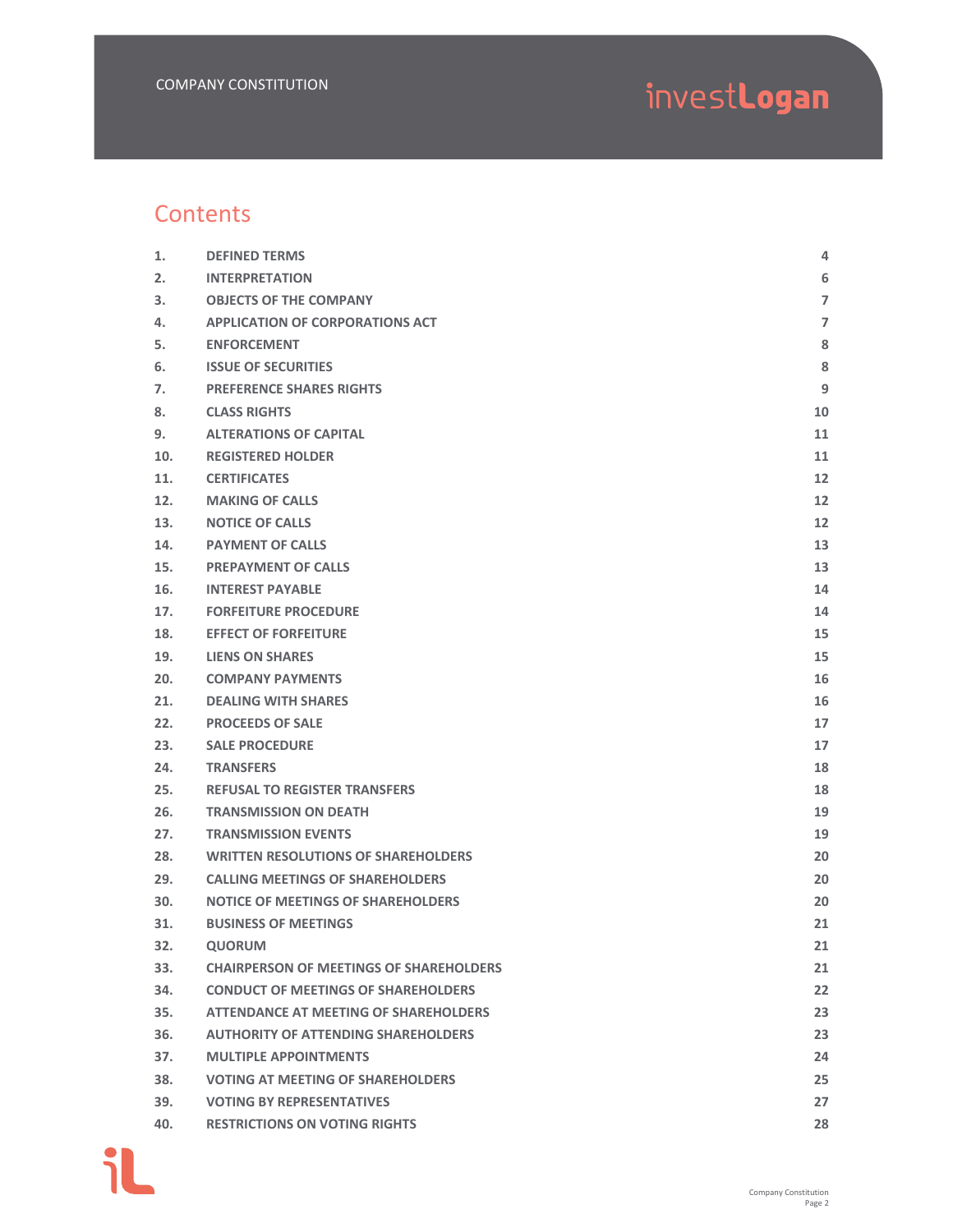| 41. | <b>POLLS</b>                                  | 28 |
|-----|-----------------------------------------------|----|
| 42. | <b>PROXIES</b>                                | 29 |
| 43. | <b>RECEIPT OF APPOINTMENTS</b>                | 29 |
| 44. | <b>ADJOURNMENTS</b>                           | 29 |
| 45. | <b>CANCELLATIONS AND POSTPONEMENTS</b>        | 30 |
| 46. | <b>MEETINGS OF A CLASS OF SHAREHOLDERS</b>    | 30 |
| 47. | <b>APPOINTMENT AND DUTIES OF DIRECTORS</b>    | 31 |
| 48. | <b>REMOVAL OF DIRECTORS</b>                   | 32 |
| 49. | <b>TERMINATION OF OFFICE</b>                  | 32 |
| 50. | <b>ALTERNATE DIRECTORS</b>                    | 32 |
| 51. | <b>REMUNERATION AND BENEFITS OF DIRECTORS</b> | 33 |
| 52. | <b>INTERESTS OF DIRECTORS</b>                 | 34 |
| 53. | <b>CHIEF EXECUTIVE OFFICER</b>                | 37 |
| 54. | <b>SECRETARY</b>                              | 37 |
| 55. | <b>INDEMNITY AND INSURANCE</b>                | 37 |
| 56. | <b>GENERAL POWERS</b>                         | 38 |
| 57. | <b>EXECUTION OF DOCUMENTS</b>                 | 39 |
| 58. | <b>COMMITTEES AND DELEGATES</b>               | 39 |
| 59. | <b>ATTORNEY OR AGENT</b>                      | 39 |
| 60. | <b>WRITTEN RESOLUTIONS OF DIRECTORS</b>       | 40 |
| 61. | <b>BOARD MEETINGS</b>                         | 40 |
| 62. | <b>CHAIRPERSON OF THE BOARD</b>               | 42 |
| 63. | <b>BOARD RESOLUTIONS</b>                      | 42 |
| 64. | <b>VALID PROCEEDINGS</b>                      | 42 |
| 65. | <b>DETERMINATION OF DIVIDENDS</b>             | 43 |
| 66. | <b>ENTITLEMENTS TO DIVIDENDS</b>              | 43 |
| 67. | <b>DIVIDEND PLANS</b>                         | 44 |
| 68. | <b>CAPITALISATION OF PROFITS</b>              | 44 |
| 69. | <b>DISTRIBUTIONS OF ASSETS</b>                | 45 |
| 70. | <b>PAYMENTS</b>                               | 45 |
| 71. | <b>NOTICES TO SHAREHOLDERS</b>                | 46 |
| 72. | <b>NOTICE TO DIRECTORS</b>                    | 47 |
| 73. | <b>NOTICE TO THE COMPANY</b>                  | 48 |
| 74. | <b>TIME OF SERVICE</b>                        | 48 |
| 75. | <b>NOTICE REQUIREMENTS</b>                    | 48 |
| 76. | <b>WINDING UP</b>                             | 49 |
| 77. | <b>AUDITOR</b>                                | 49 |
| 78. | <b>WHEN WRITTEN CONSENT REQUIRED</b>          | 50 |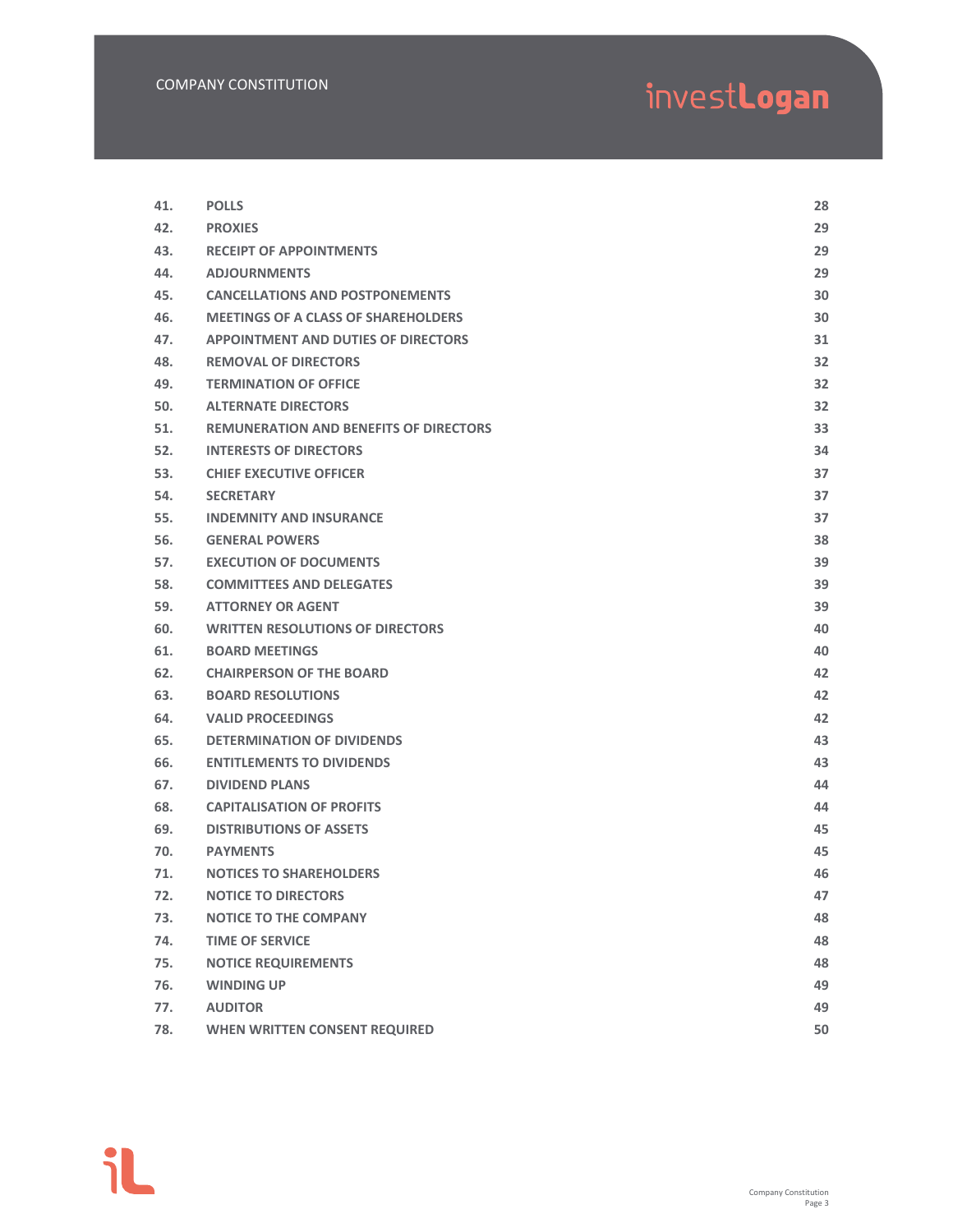### Preliminary

#### 1. DEFINED TERMS

In this Constitution:

**Approval** means a certificate, consent, license, permit, authorisation, exemption, registration, assessment, ruling or other approval required by any law or authority and includes any condition or requirement under them.

**Attending Shareholder** means, in relation to a meeting of Shareholders, the Shareholder present at the place of the meeting, in person or by proxy, by attorney or, where the Shareholder is a body corporate, by the Shareholder's Corporate Representative.

**Auditor** means the Company's auditor.

**Beneficial Area** means the area shown on Logan City Council's area map which is identified in Schedule 1, Column 3 of the *Local Government (Operations) Regulation 2010*.

**Board** means the board of directors of the Company as constituted from time to time.

**Board Charter** means the Company's Board Charter as adopted by the Board.

**Business Day** means a day except a Saturday, Sunday or public holiday in the state or territory in which the Company is taken to be registered for the purposes of the Corporations Act.

**Chief Executive Officer** means a person appointed as chief executive officer under Clause 53.

**Company** means Invest Logan Pty Ltd ABN 56 134 744 764.

**Constitution** means the constitution of the Company as amended from time to time.

**Corporate Plan** means the Corporate Plan (if any) which:

- (a) documents the future direction, goals and priorities for the Company, and its subsidiaries (if any); and
- (b) guides the Company's decision‐making, budget operations and resource allocations to achieve the future direction, goals and priorities,

as approved by the Board from time to time.

**Corporate Representative** means a person appointed by a Shareholder to act as its representative under Clause 36 or under section 250D of the Corporations Act.

**Corporations Act** means the *Corporations Act 2001* (Cth).

**Director** includes any person occupying the position of director of the Company and, where appropriate, includes an alternate director of the Company.

**Jointly Held** means, in relation to a Share, a Share which the Register records two or more persons as the holders of that Share.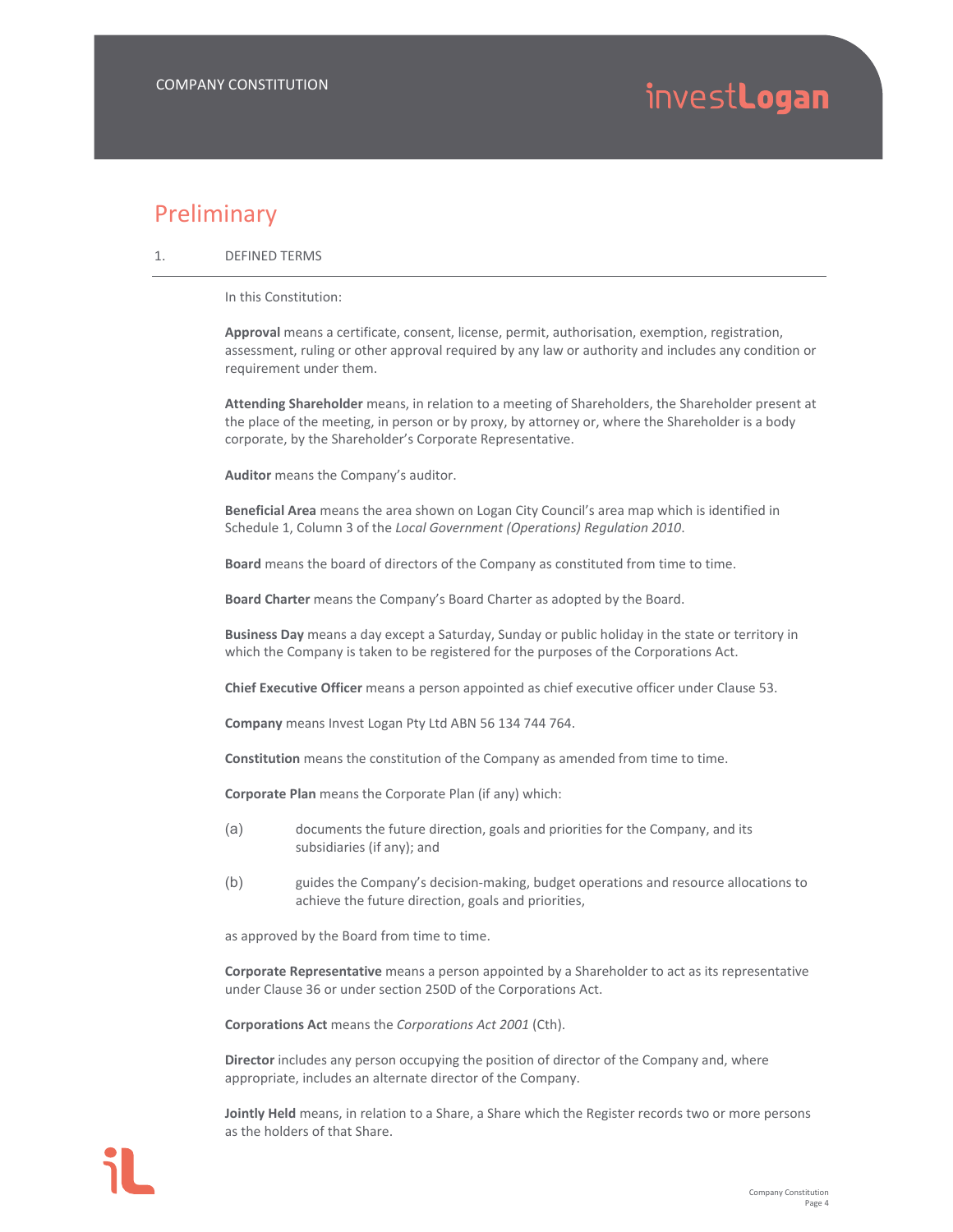**Legal Costs of a person** means legal costs calculated on a solicitor‐and‐client basis incurred by that person in defending or resisting any proceedings (whether criminal, civil, administrative or judicial), appearing before or responding to actions taken by any court, tribunal, government authority or agency, other body or commission, a liquidator, an administrator, a trustee in bankruptcy or other authorised official, where that proceeding, appearance or response relates to a Liability of that person.

**Liability of a person** means any liability including negligence (except a liability for legal costs) incurred by that person in or arising out of the discharge of duties as an officer of the Company or in or arising out of the conduct of the business of the Company, including as result of appointment or nomination by the Company or a subsidiary as a trustee or as a director, officer or employee of another body corporate.

**Non‐Executive Directors** means all Directors other than Executive Directors.

**Notice** means a notice given pursuant to, or for the purposes of, this Constitution or the Corporations Act.

**Personal Representative** means the legal personal representative, executor or administrator of the estate of a deceased person.

**Procurement Policy** means the Company's Procurement Policy.

**Property Development** includes all aspects of development of any interest in land, whether or not that results in a sale, transfer or grant of any interest in land and without limitation includes acquisition, disposal or transfer including dedication, lease, licence or the granting of occupation rights or easements or other interests, applications, approvals, licensing, construction, compliance, compliance with conditions, insurances, marketing and sales and all actions and activities effected as an incident of development.

**Register** means the register of Shareholders of the Company.

**Relevant Officer** means a person who is, or has been, a Director or Secretary.

**Seal** means the Company's common seal (if any).

**Secretary** means any person appointed by the Directors to perform any of the duties of a secretary of the Company.

**Shares** means shares of the Company.

**Shareholder** means a person whose name is entered in the Register as the holder of a Share and registered holder has a corresponding meaning.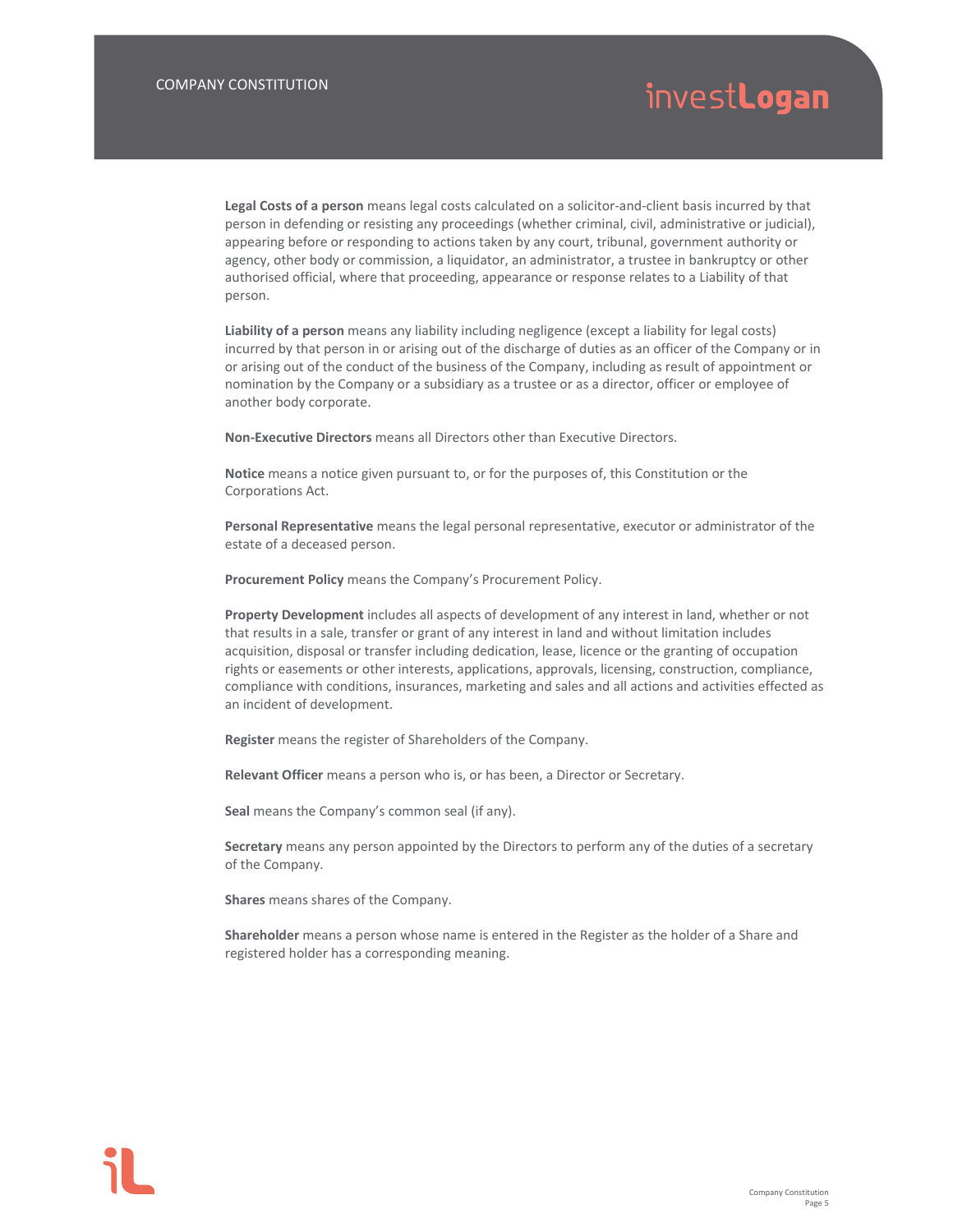#### **Transmission Event** means:

- (a) if a Shareholder is an individual, the death or bankruptcy of that Shareholder or that Shareholder becoming of unsound mind or becoming a person whose property is liable to be dealt with pursuant to a law about mental health;
- (b) if a Shareholder is a local government entity, the cessation, amalgamation or other termination of that local government entity; or
- (c) if a Shareholder is a body corporate, the deregistration of that Shareholder pursuant to the laws of the jurisdiction of its registration or the succession by another body corporate to the assets and liabilities of the Shareholder.

#### 2. INTERPRETATION

Headings are for ease of reference only and do not affect interpretation. Unless the context indicates a contrary intention, in this Constitution:

- (a) a word importing the singular includes the plural (and vice versa);
- (b) a word indicating a gender includes every other gender;
- (c) if a word or phrase is given a defined meaning, any other part of speech or grammatical form of that word or phrase has a corresponding meaning;
- (d) the word "includes" in any form is not a word of limitation;
- (e) a reference to a partly paid Share is a reference to a Share on which there is an amount unpaid;
- (f) a reference to a call or an amount called in respect of a Share includes an amount that, by the terms of issue of a Share or otherwise, is payable at one or more fixed times;
- (g) a reference to something being "written" or "in writing" includes that thing being represented or reproduced in any mode in a visible form;
- (h) a notice or document required by this Constitution to be signed may be authenticated by any other manner permitted by the Corporations Act or any other law; and
- (i) a reference to a statute includes its delegated legislation and a reference to a statute or delegated legislation or a provision of either includes consolidations, amendments, re‐enactments and replacements.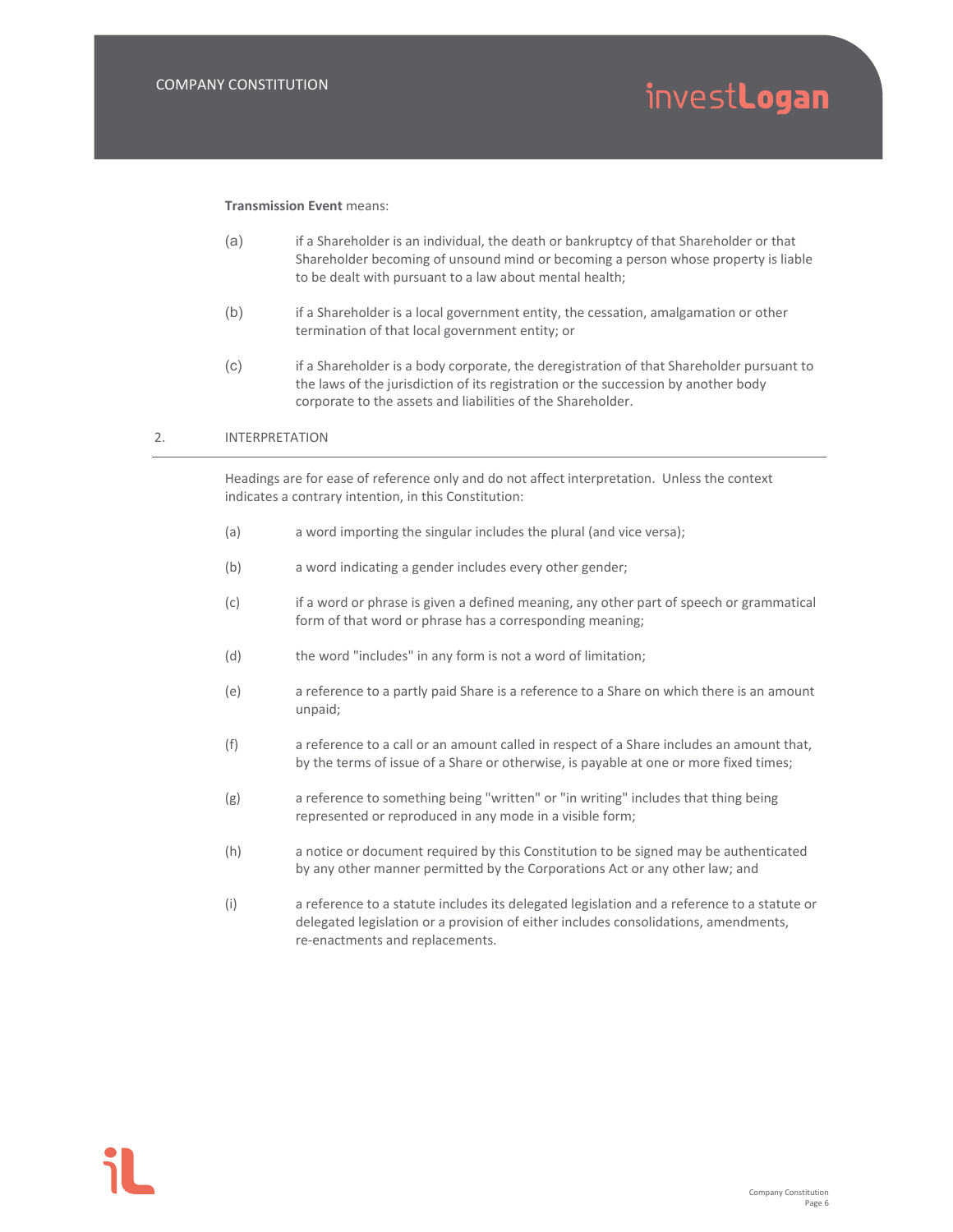#### 3. OBJECTS OF THE COMPANY

The objects of the Company are to:

- a) undertake Property Development activities which will benefit, or can reasonably be expected to benefit, the Beneficial Area including:
	- i) tendering, or otherwise approaching the market, negotiating with and appointing developers to assist the Company to undertake Property Development;
	- ii) acquisition of and investment in property;
	- iii) development for social or community benefit, or to achieve strategic development objectives for the Beneficial Area;
	- iv) research and development;
	- v) entering into joint venture or other project delivery arrangements to deliver Property Development projects;
	- vi) identifying and obtaining all necessary Approvals required in relation to Property Development projects;
	- vii) giving guarantees, mortgages or other security over the assets of the Company, or any other form of security to help facilitate Property Development projects;
	- viii) negotiating any commercial arrangements relevant to Property Development projects;
	- ix) taking any other steps which are consistent with the undertaking Property Development; and
- b) undertake other activities which will benefit, or can reasonably be expected to benefit, the Beneficial Area as may be determined by ordinary resolution of the Shareholders from time to time, including economic development and financial investment activities.

#### 4. APPLICATION OF CORPORATIONS ACT

- (a) Unless the context indicates a contrary intention, in this Constitution:
	- (i) a reference to the Corporations Act is to the Corporations Act in force in relation to the Company after taking into account any waiver, modification or exemption which is in force either generally or in relation to the Company; and
	- (ii) a word or phrase given a meaning in the Corporations Act has the same meaning in this Constitution where it relates to the same matters as the matters for which it is defined in the Corporations Act, unless that word or phrase is otherwise defined in this Constitution.
- (b) To the extent permitted by law, the replaceable rules in the Corporations Act other than section 249X (who can appoint a proxy) do not apply to the Company.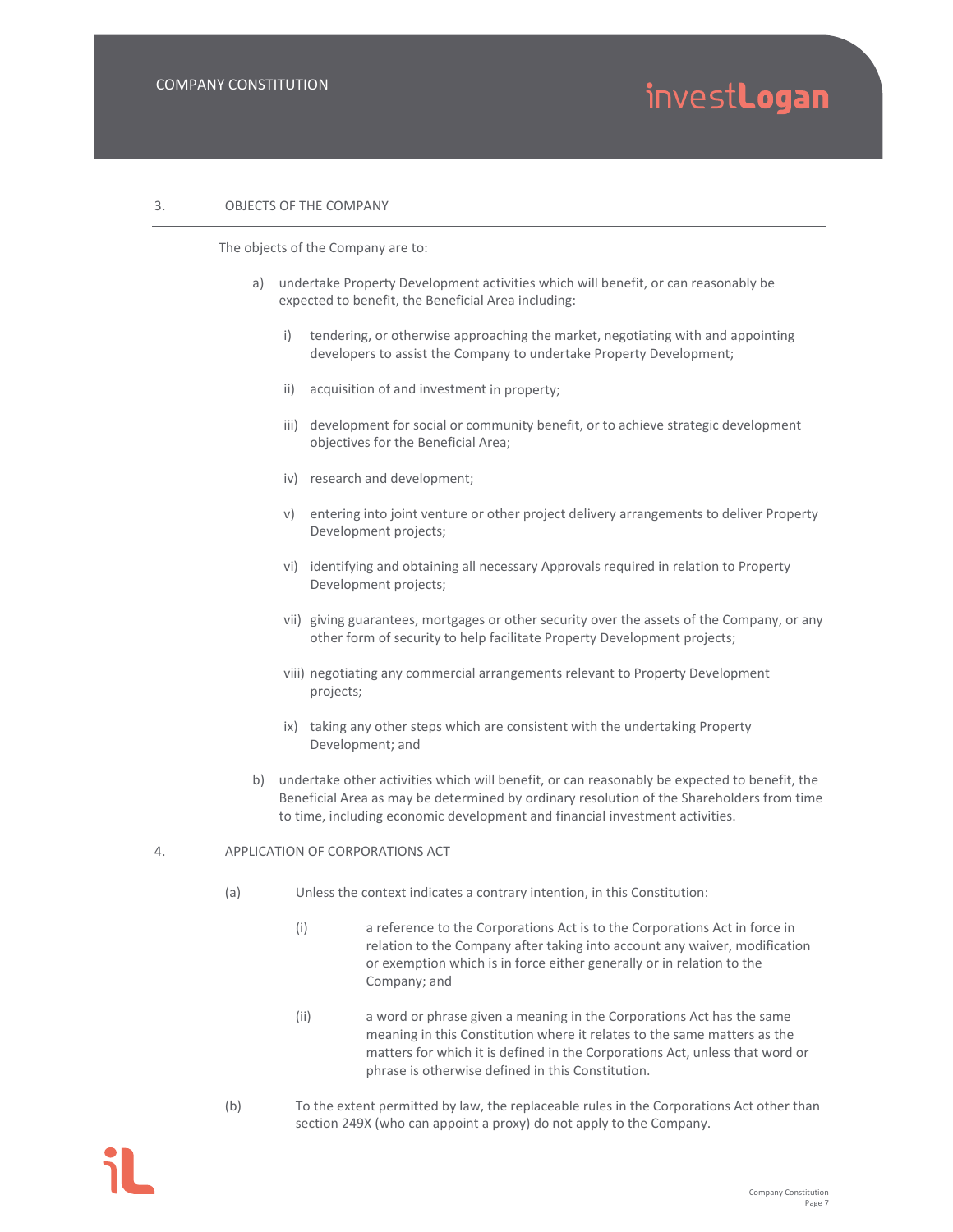#### 5. ENFORCEMENT

- (a) Each Shareholder submits to the non‐exclusive jurisdiction of the courts of Queensland, the Federal Court of Australia and the courts competent to determine appeals from those courts with respect to any proceedings that may be brought at any time relating to this Constitution.
- (b) If at any time any provision of this Constitution is or becomes illegal, invalid or unenforceable in any respect pursuant to the law of any jurisdiction, then that does not affect or impair:
	- (i) the legality, validity or enforceability in that jurisdiction of any other provision of this Constitution; or
	- (ii) the legality, validity or enforceability pursuant to the law of any other jurisdiction of that or any other provision of this Constitution.

### Capital

- 6. ISSUE OF SECURITIES
	- (a) If the Company is wholly owned by a local government entity, then despite anything to the contrary in this Constitution, the Directors must not issue Shares or options to acquire Shares, whether for valuable consideration or by way of bonus without the prior written consent of that local government entity.
	- (b) Subject to the Corporations Act, this Constitution and any rights and restrictions attached to a class of Shares or other securities, the Company may by resolution of the Board issue Shares, options to acquire Shares, and other securities with rights of conversion to Shares on any terms, to any person, at any time and for any consideration, as the Board resolves.
	- (c) Subject to this Constitution, the Company may issue preference Shares (including those which may be, or at the option of either or both the Company and the holder are, liable to be redeemed) and may convert any issued Shares into preference Shares, if the rights of the holders of the preference Shares are as set out in Clause 7 or are approved in accordance with the Corporations Act.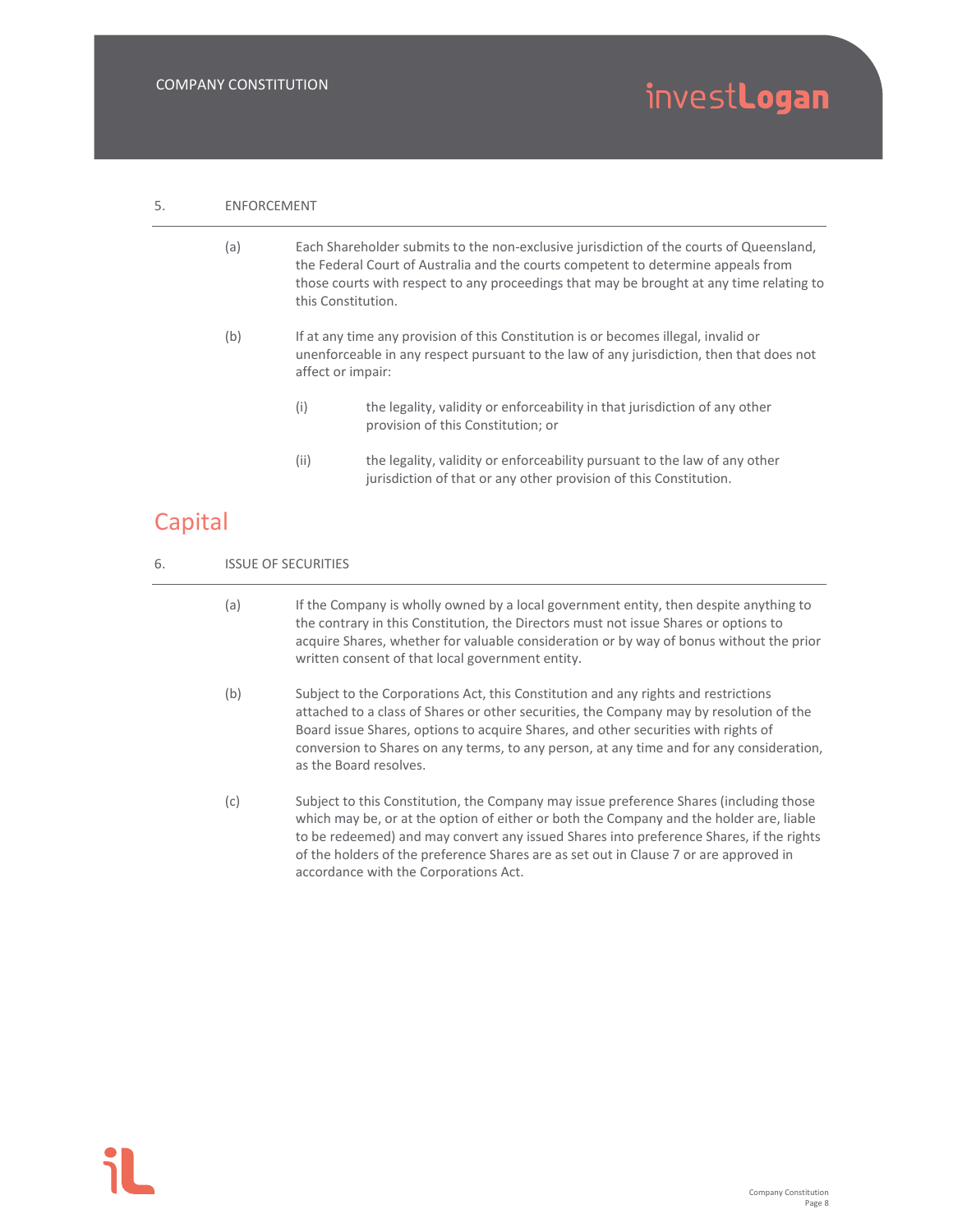#### 7. PREFERENCE SHARES RIGHTS

If the Company at any time proposes to issue any preference Shares with the terms set out in this Clause 7, each preference Share confers on the holder:

- (a) the right to convert the preference Share into an ordinary Share if and on the basis the Board resolves under the terms of issue;
- (b) the right to receive a dividend at the rate or of the amount (which may be fixed or variable) and on the conditions (including conditions which may be changed or reset at certain times or upon certain events) that the Board resolves under the terms of issue unless, and to extent that, the Board resolves under the terms of issue that there is no right to receive a dividend, and any such dividend:
	- (i) is non-cumulative unless, and to the extent that, the Board resolves otherwise under the terms of issue;
	- (ii) will rank for payment in priority to ordinary Shares unless, and to the extent that, the Board resolves otherwise under the terms of issue; and
	- (iii) will rank for payment in relation to Shares in any other class of Shares as the Board resolves under the terms of issue;
- (c) in addition to the rights (if any) to receive a dividend, the right to participate equally with the ordinary Shares in the distribution of profits (or other amounts) available for dividends if and on the basis the Board resolves under the terms of issue;
- (d) if, and to the extent that any dividend on the preference Share is cumulative, the right in a winding up or on a reduction of capital, and on redemption in the case of a redeemable preference Share, to payment of the amount of any dividends accrued but unpaid on the preference Share at the date of winding up or reduction of capital or, in the case of a redeemable preference share, the date of redemption, with the same priority in relation to each other class of Shares as the priority that applies in relation to the payment of the dividend;
- (e) if, and to the extent that any dividend on the preference Share is non-cumulative, and if, and to the extent that, the Board resolves under the terms of issue, the right in a winding up or on a reduction of capital, and on redemption in the case of a redeemable preference Share, to payment of the amount of any dividends accrued but unpaid on the preference Share for the period commencing on the dividend payment date which has then most recently occurred and ending on the date of winding up or reduction of capital or, in the case of a redeemable preference share, the date of redemption, with the same priority in relation to each other class of Shares as the priority that applies in relation to the payment of the dividend;
- (f) the right in a winding up or on a reduction of capital, and on redemption in the case of a redeemable preference Share, to payment of any amount (which may include the amount paid or agreed to be considered as paid on the preference Share) that the Board resolves at the time of issue, and payment of such amount:
	- (i) will rank for payment in priority to ordinary Shares unless, and to the extent that, the Board resolves otherwise under the terms of issue; and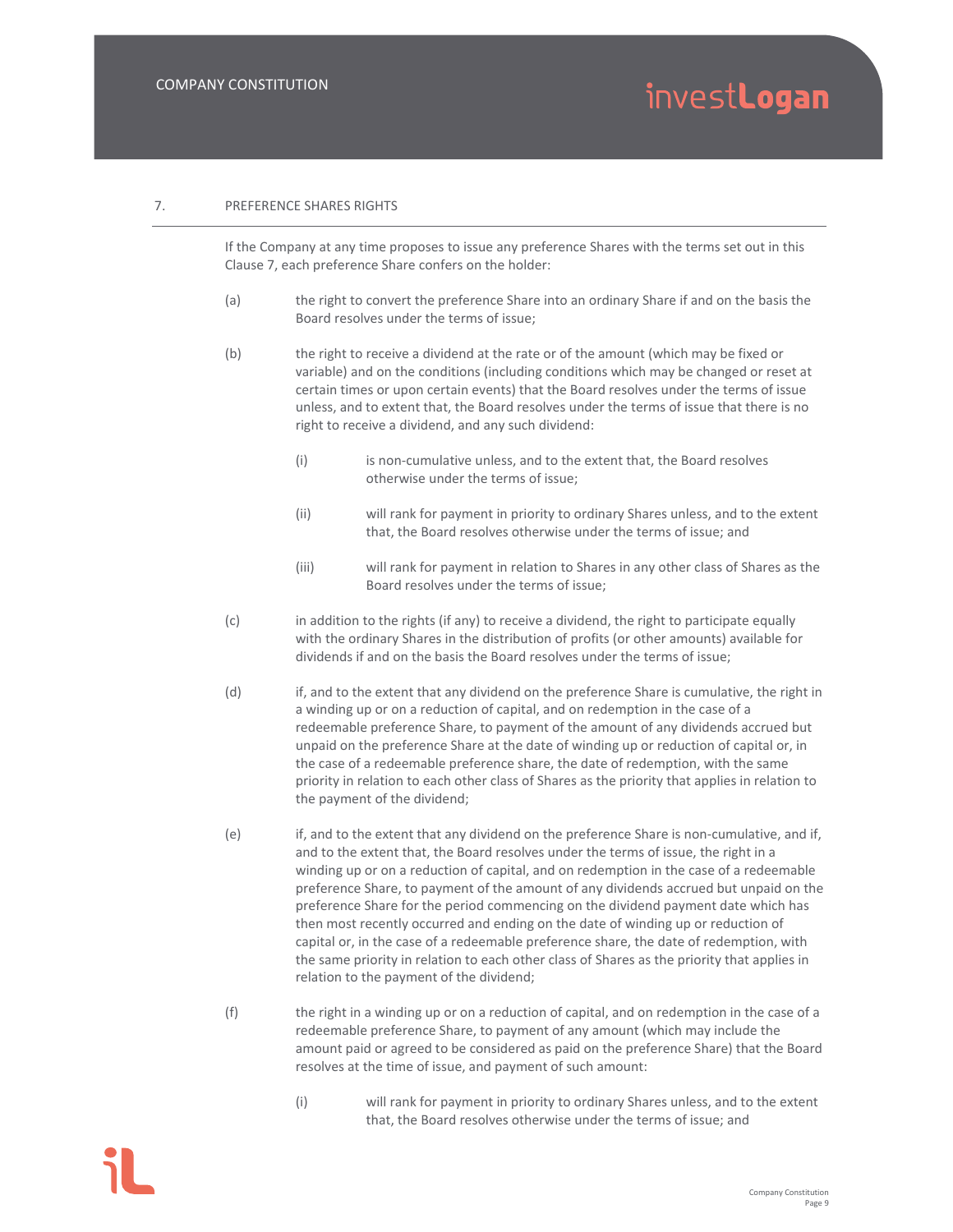- (ii) will rank for payment in relation to any other class of Shares as the Board resolves under the terms of issue;
- (g) the right to a bonus issue or capitalisation of profits in favour of preference Shareholders only, if and to the extent the Board resolves under the terms of issue;
- (h) in addition to the rights pursuant to Clauses 7(b), 7(c), 7(d), 7(e), 7(f) and 7(g), the right to participate with the ordinary Shares in profits and assets of the Company, including on a winding up, if and to the extent that the Board resolves under the terms of issue;
- (i) the right to receive notices, reports and accounts and to attend and be heard at all meetings of Shareholders on the same basis as the holders of ordinary Shares;
- (j) no right to vote at meetings of Shareholders except on the questions, proposals or resolutions or during the periods of time or in the circumstances that the Board resolves under the terms of issue, which, unless the Board resolves otherwise under the terms of issue, are:
	- (i) on any matter considered at a meeting if, at the date of the meeting, the dividend on the preference Shares is in arrears;
	- (ii) on a proposal to reduce the share capital of the Company;
	- (iii) on a resolution to approve the terms of a buy‐back agreement;
	- (iv) on a proposal that affects rights attached to the preference Shares;
	- (v) on a proposal to wind up the Company;
	- (vi) on a proposal for the disposal of the whole of the property, business and undertaking of the Company; and
	- (vii) on any matter considered at a meeting held during the winding up of the Company; and
- (k) if voting on any matter in respect of which the holder is entitled to vote is by poll the right to cast the number of votes specified in, or determined in accordance with, the terms of issue for the preference Share.

In the case of a redeemable preference Share, the Company must if required by the terms of issue for that Share but subject to the Corporations Act, at the time and place for redemption specified in, or determined in accordance with, those terms of issue, redeem that Share and, subject to the giving or receiving of a valid redemption notice or other document (if any) required by those terms of issue, pay to or at the direction of the registered holder the amount payable on redemption of that Share.

- 8. CLASS RIGHTS
	- (a) Subject to the Corporations Act and the terms of issue of Shares in a particular class, the Company may vary or cancel rights attached to Shares in that class:
		- (i) by a special resolution passed at a meeting of the Shareholders holding Shares in that class; or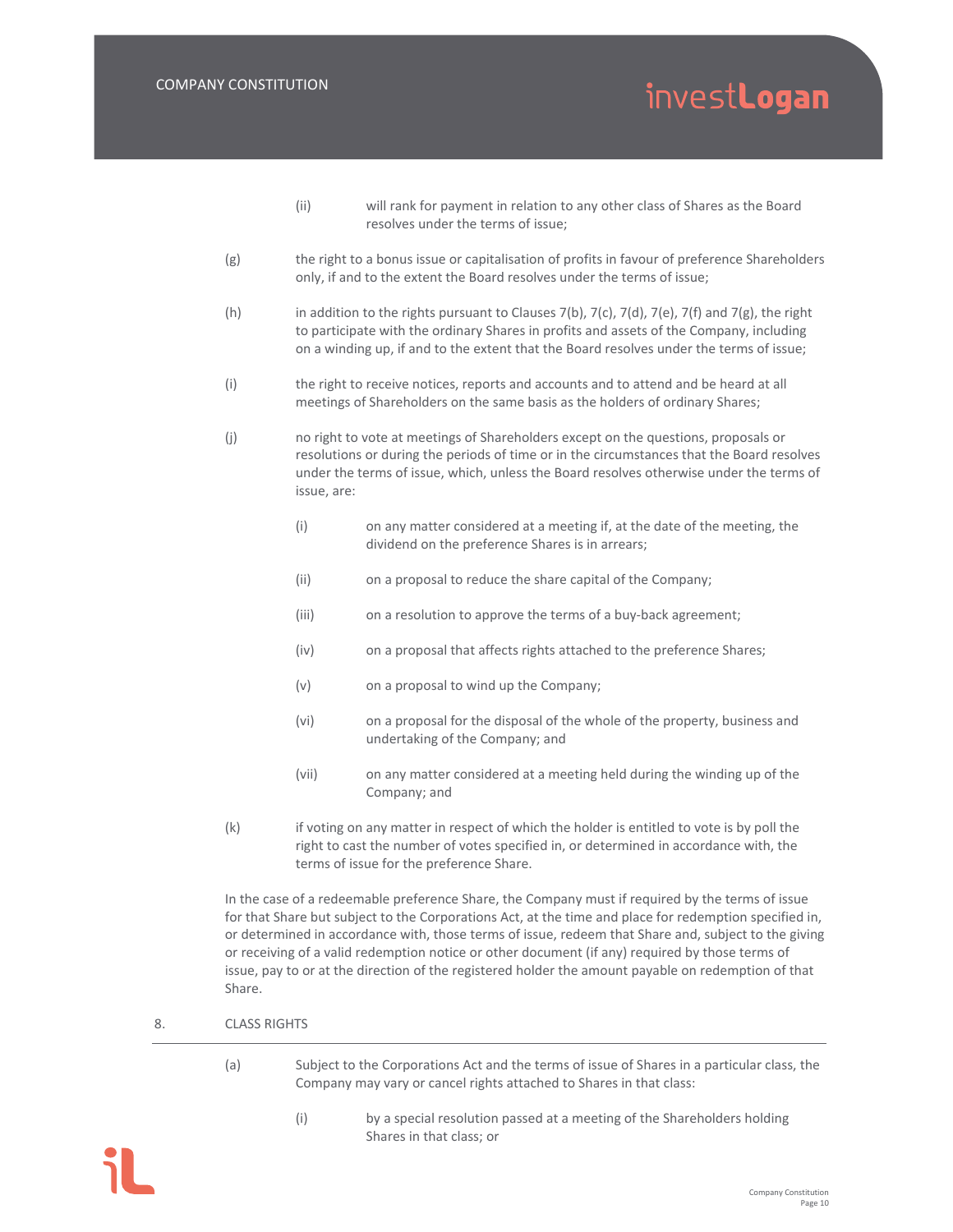- (ii) with the written consent of Shareholders who are entitled to at least 75% of the votes that may be cast in respect of Shares in that class.
- (b) Clause 46 applies to a meeting held pursuant to Clause 8(a)(i).
- (c) The issue of any new Shares ranking equally, or any conversion of existing securities to Shares ranking equally, with existing Shares is not a variation of the rights conferred on the holders of the existing Shares, unless otherwise provided by the terms of issue of the existing Shares or required by the Corporations Act.
- (d) The issue of any new Shares ranking in priority, or any conversion of existing securities to Shares ranking in priority, to an existing class of preference Shares is a variation of the rights conferred on the holders of the existing preference Shares, unless the issue or conversion is expressly permitted by the terms of the existing preference Shares.

#### 9. ALTERATIONS OF CAPITAL

- (a) The Company may by resolution convert Shares from one class to another, subject to the Corporations Act, this Constitution and the terms of issue of a class of Shares.
- (b) The Company may reduce, alter or buy‐back its share capital in any manner provided by the Corporations Act. The Board may do anything which is required to give effect to any resolution authorising a reduction, alteration or buy‐back of the share capital of the Company, including where a Shareholder becomes entitled to a fraction of a Share on a consolidation or subdivision:
	- (i) making cash payments;
	- (ii) ignoring fractions;
	- (iii) appointing a trustee to deal with any fractions on behalf of Shareholders; and
	- (iv) rounding up each fractional entitlement to the nearest whole Share by capitalising any amount available for capitalisation pursuant to Clause 68 even though only some Shareholders participate in the capitalisation.

#### 10. REGISTERED HOLDER

- (a) Except as required by law or this Constitution, the Company is not required to recognise any interest in, or right in respect of, a Share except an absolute right of legal ownership of the Shareholder registered as the holder of that Share, regardless of whether the Company has notice of the interest or right.
- (b) If the Company registers two or more persons as the registered holders of a Share, those persons are taken to hold that Share as joint tenants.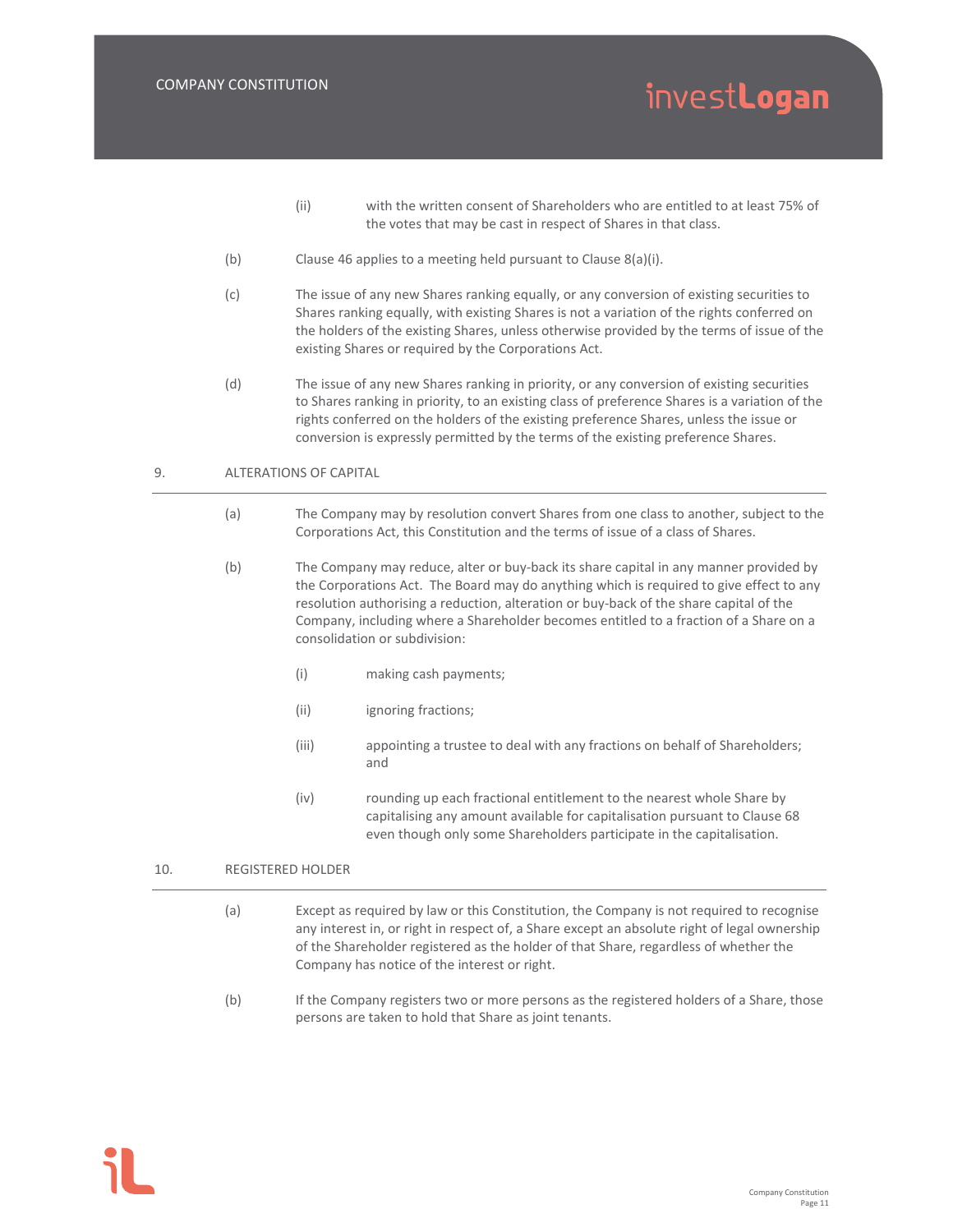#### 11. CERTIFICATES

- (a) Subject to the Corporations Act, the Company may issue certificates for Shares, cancel any certificates for Shares, and replace lost or destroyed or defaced certificates for Shares, on the basis and in the form which the Board resolves.
- (b) Only the Shareholder whose name appears first in the Register in respect of a Jointly Held Share is entitled to a certificate in respect of that Share and delivery of the certificate to that person is delivery to all holders of that Share.

### Calls

- 12. MAKING OF CALLS
	- (a) Subject to the Corporations Act and the terms of issue of a Share, the Company may by resolution of the Board make calls on the registered holders of a Share for any amount unpaid on that Share which is not by the terms of issue of that Share made payable at fixed times, on any terms and at any times as the Board resolves, including payment by instalments.
	- (b) The Company may when it issues Shares make calls payable for one or more Shareholders for different amounts and at different times as the Board resolves.
	- (c) The Company may by resolution of the Board revoke or postpone a call or extend the time for payment of a call, at any time prior to the date on which payment of that call is due.
	- (d) A call is made at the time of or as specified in the resolution of the Board authorising the call.
- 13. NOTICE OF CALLS
	- (a) The Company must give notice of a call to the Shareholder upon whom the call is made at least 10 Business Days (or any other period of notice required by any terms of issue of the relevant Shares) before the due date for payment. The notice must specify the amount of the call, the time or times and place of payment and any other information as the Board resolves.
	- (b) The non‐receipt of a notice of a call by, or the accidental omission to give notice of a call to, any Shareholder does not invalidate the call.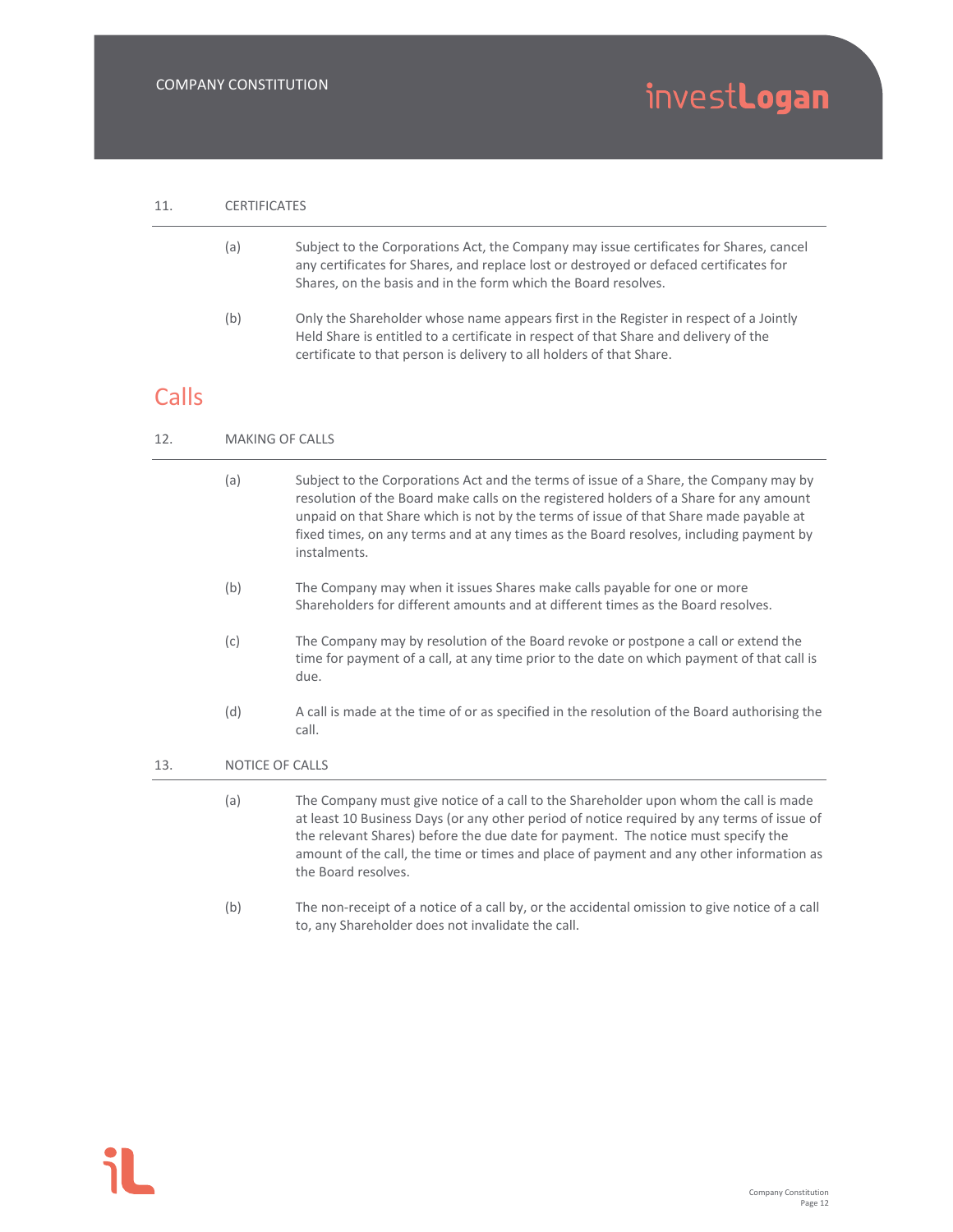#### 14. PAYMENT OF CALLS

- (a) Each Shareholder must pay to the Company the amount of each call in the manner, at the time and at the place specified in the notice of the call.
- (b) The registered holders of a Jointly Held Share are jointly and severally liable in respect of all payments which are required to be made in respect of that Share.
- (c) If the terms of issue of a Share require an amount to be paid in respect of a Share on the date of issue or any other fixed date, the Shareholder of that Share must pay that amount to the Company at that time and that amount is treated for the purposes of this Constitution as if a call for that amount had been properly made by the Board of which appropriate notice has been given.
- (d) In a proceeding to recover a call, or an amount payable due to the failure to pay or late payment of a call, proof that:
	- (i) the name of the person is entered in the Register as a registered holder of the Share on which the call was made;
	- (ii) there is a record in the minute books of the Company of the resolution making the call or the fixed amount payable by the terms of issue of the relevant Shares; and
	- (iii) notice of the call was given or taken to be given to the person in accordance with this Constitution,

is conclusive evidence of the obligation of that person to pay the call.

#### 15. PREPAYMENT OF CALLS

The Company may by resolution of the Board:

- (a) accept from a Shareholder the whole or part of the amount unpaid on a Share even if no part of that amount has been called;
- (b) agree to pay interest on the whole or any part of the amount so accepted, from the date of acceptance to the date on which the amount becomes payable, at any rate agreed between the Board and the Shareholder paying the amount; and
- (c) unless otherwise agreed between the Company and the Shareholder, repay the whole or any part of the amount so accepted at any time.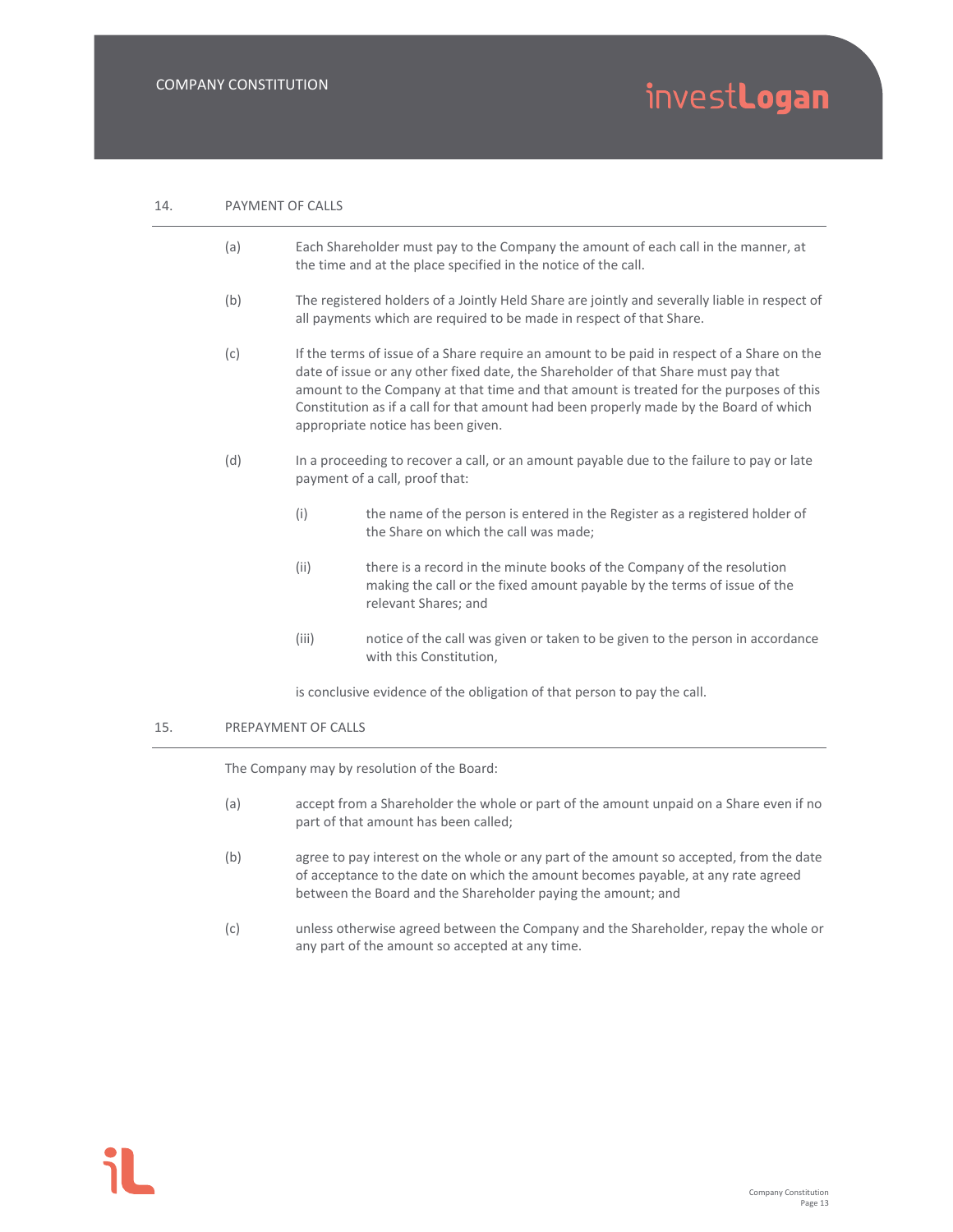#### 16. INTEREST PAYABLE

- (a) If an amount called or otherwise payable to the Company in respect of a Share is not paid before or on the time for payment, the person who owes the amount must pay to the Company:
	- (i) interest on the unpaid part of the amount from the date payment is due to the date of payment at the rate that the Board resolves; and
	- (ii) all costs and expenses that the Company incurs due to the failure to pay or the late payment.
- (b) Interest pursuant to Clause 16(a) accrues daily and may be capitalised at any interval that the Board resolves.
- (c) The Company may by resolution of the Board waive payment of some or all of the interest, costs or expenses payable pursuant to Clause 16(a).

### Forfeiture and liens

#### 17. FORFEITURE PROCEDURE

The Company may by a resolution of the Board forfeit a Share of a Shareholder if:

- (a) that Shareholder does not pay a call or other amount payable in respect of that Share on or before the date for its payment;
- (b) the Company gives that Shareholder notice in writing:
	- (i) requiring the Shareholder to pay that call or other amount, any interest on it and all costs and expenses that the Company has incurred due to the failure to pay; and
	- (ii) stating that the Share is liable to be forfeited if that Shareholder does not pay to the Company, at the place specified in the notice, the amount specified in the notice, within 10 Business Days (or any longer period specified) after the date of the notice; and
- (c) that Shareholder does not pay that amount in accordance with that notice.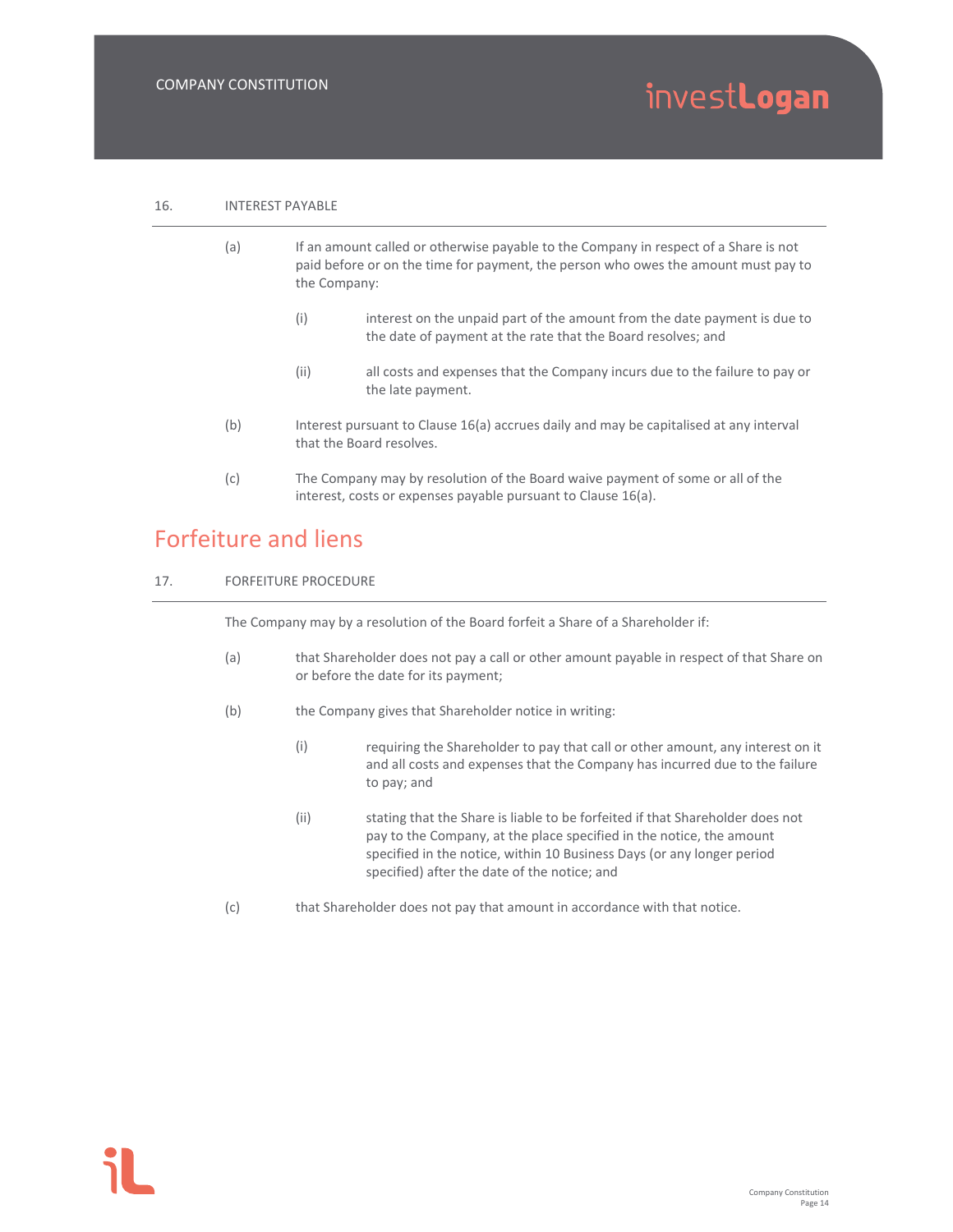| 18.                           |     | <b>EFFECT OF FORFEITURE</b> |                                                                                                                                                                                                                                                                                                                                                       |  |  |
|-------------------------------|-----|-----------------------------|-------------------------------------------------------------------------------------------------------------------------------------------------------------------------------------------------------------------------------------------------------------------------------------------------------------------------------------------------------|--|--|
|                               | (a) |                             | A person whose Shares have been forfeited:                                                                                                                                                                                                                                                                                                            |  |  |
|                               |     | (i)                         | ceases to be a Shareholder in respect of the forfeited Shares;                                                                                                                                                                                                                                                                                        |  |  |
|                               |     | (ii)                        | has no claims or demands against the Company in respect of those Shares;                                                                                                                                                                                                                                                                              |  |  |
|                               |     | (iii)                       | has no other rights or entitlements in respect of those Shares, except the<br>rights that are provided by the Corporations Act or saved by this<br>Constitution;                                                                                                                                                                                      |  |  |
|                               |     | (iv)                        | remains liable to pay, and must immediately pay, to the Company all<br>amounts that at the date of forfeiture were payable by the person to the<br>Company in respect of those Shares; and                                                                                                                                                            |  |  |
|                               |     | (v)                         | must pay to the Company interest at the rate that the Board resolves on<br>those amounts from the date of forfeiture until and including the date of<br>payment of those amounts.                                                                                                                                                                     |  |  |
|                               | (b) |                             | When a Share has been forfeited, the Company must give notice in writing of the<br>forfeiture to the Shareholder registered as its holder before the forfeiture and record<br>the forfeiture with the date of forfeiture in the Register. Failure by the Company to<br>comply with any requirement in this Clause does not invalidate the forfeiture. |  |  |
|                               | (c) |                             | A statement in writing from the Company that is signed by a Director or Secretary that a<br>Share was forfeited on a specified date is sufficient evidence of the forfeiture of that<br>Share and the right and title of the Company to sell, dispose of or reissue that Share.                                                                       |  |  |
|                               | (d) |                             | Subject to the Corporations Act, the Company may by resolution of the Board waive any<br>or all of its rights pursuant to Clause 17 or this Clause 18 on any terms the Board<br>resolves, and at any time before a sale, disposition, reissue or cancellation of a forfeited<br>Share, cancel the forfeiture on any terms as the Board resolves.      |  |  |
| 19.<br><b>LIENS ON SHARES</b> |     |                             |                                                                                                                                                                                                                                                                                                                                                       |  |  |
|                               | (a) |                             | Unless the terms of issue of a Share provide otherwise, the Company has a first ranking<br>lien on a Share, the proceeds of sale of that Share, and all dividends and entitlements<br>determined in respect of that Share, for:                                                                                                                       |  |  |
|                               |     | (i)                         | any amount due and unpaid in respect of that Share which has been called<br>or is payable on a fixed date;                                                                                                                                                                                                                                            |  |  |
|                               |     | (ii)                        | any amount which remains outstanding under loans made by the Company<br>to acquire that Share under an employee incentive scheme, to the extent<br>permitted by the Corporations Act;                                                                                                                                                                 |  |  |
|                               |     | (iii)                       | all amounts that the Company is required by law to pay, and has paid, in<br>respect of that Share; and                                                                                                                                                                                                                                                |  |  |
|                               |     | (iv)                        | all interest and expenses due and payable to the Company in respect of the<br>unpaid amounts.                                                                                                                                                                                                                                                         |  |  |
|                               |     |                             |                                                                                                                                                                                                                                                                                                                                                       |  |  |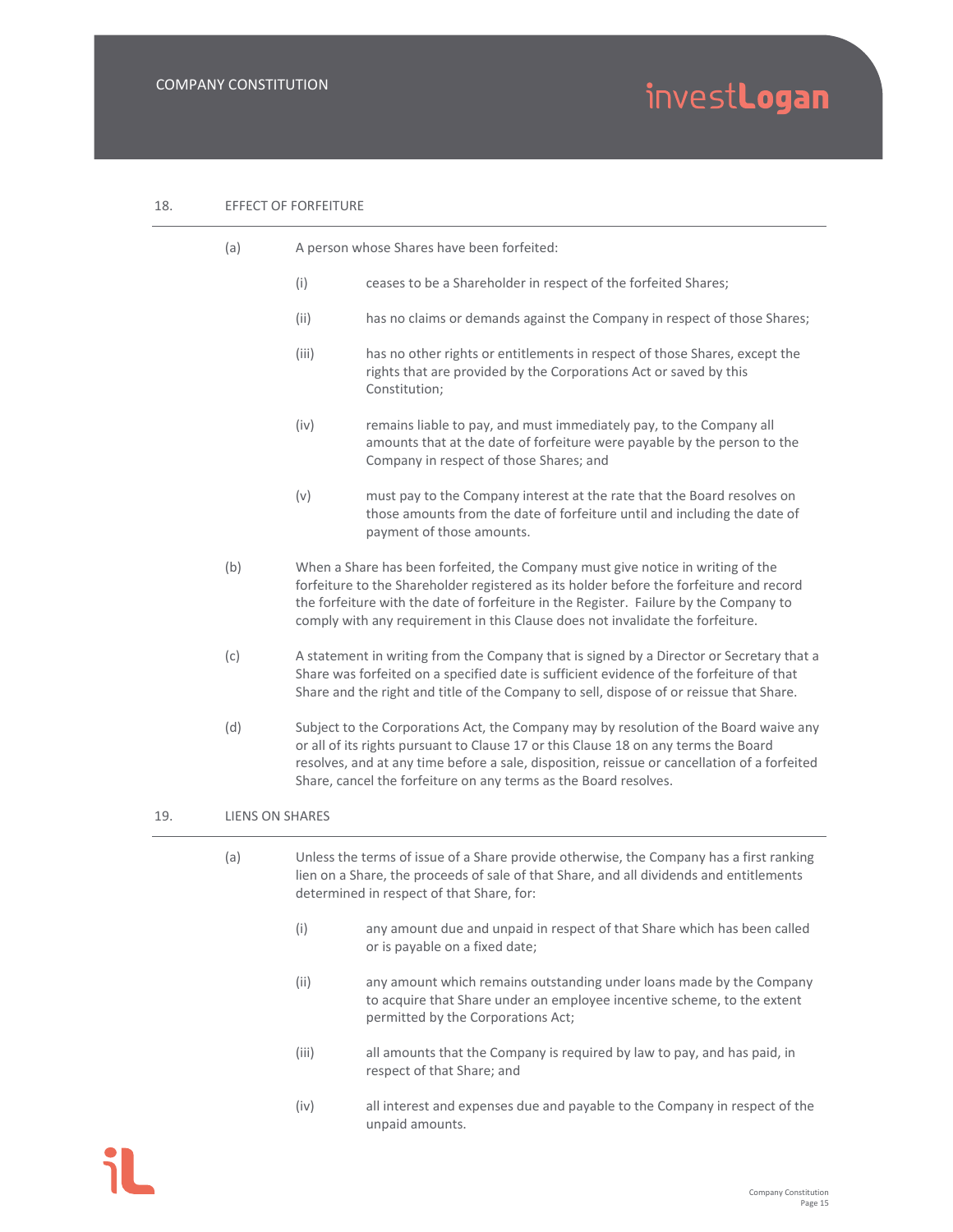- (b) The Company may by resolution of the Board waive any or all of its rights pursuant to Clause 19(a) on any terms that the Board resolves.
- (c) The Company's lien on a Share is released if a transfer of that Share is registered by the Company without the Company giving written notice of the lien to the transferee of that Share.

#### 20. COMPANY PAYMENTS

- (a) A Shareholder or the Personal Representative of a deceased Shareholder must pay to the Company on written demand an amount equal to all payments that the Company makes to a government or taxation authority in respect of the Shareholder, the death of the Shareholder, the Shareholder's Shares or any distributions made in respect of the Shareholder's Shares (including dividends), where the Company is either:
	- (i) obliged by law to make the relevant payment; or
	- (ii) advised by a lawyer qualified to practice in the jurisdiction of the relevant government or taxation authority that the Company is obliged by law to make the relevant payment.
- (b) The Company is not obliged to notify a Shareholder in advance of its intention to make a payment pursuant to Clause 20(a).
- (c) An amount payable by a Shareholder to the Company pursuant to Clause 20(a) is treated for the purposes of this Constitution as if it is a call properly made by the Board of which notice has been given on the date on which the written demand is given by the Company to the Shareholder or the Personal Representative of a deceased Shareholder.
- (d) The Company may refuse to register a transfer of any Share by a Shareholder or that Shareholder's Personal Representative until all amounts paid or payable by the Company in respect of that Share pursuant to any law has been paid to the Company by the Shareholder or the Shareholder's Personal Representative.
- (e) Nothing in this Clause affects any right or remedy which any law confers on the Company.

#### 21. DEALING WITH SHARES

- (a) The Company may sell, otherwise dispose of or reissue, a Share which has been forfeited to any person on any terms and in any manner as the Board resolves.
- (b) Subject to the Corporations Act, the Company may cancel a Share which has been forfeited pursuant to the terms on which the Share is on issue.
- (c) For the purposes of enforcing a lien, the Company may sell the Shares which are subject to the lien in any manner the Board resolves, with or without giving any notice to the Shareholder of those Shares.
- (d) Nothing in this Clause 21 affects any right or remedy which any law confers on the Company.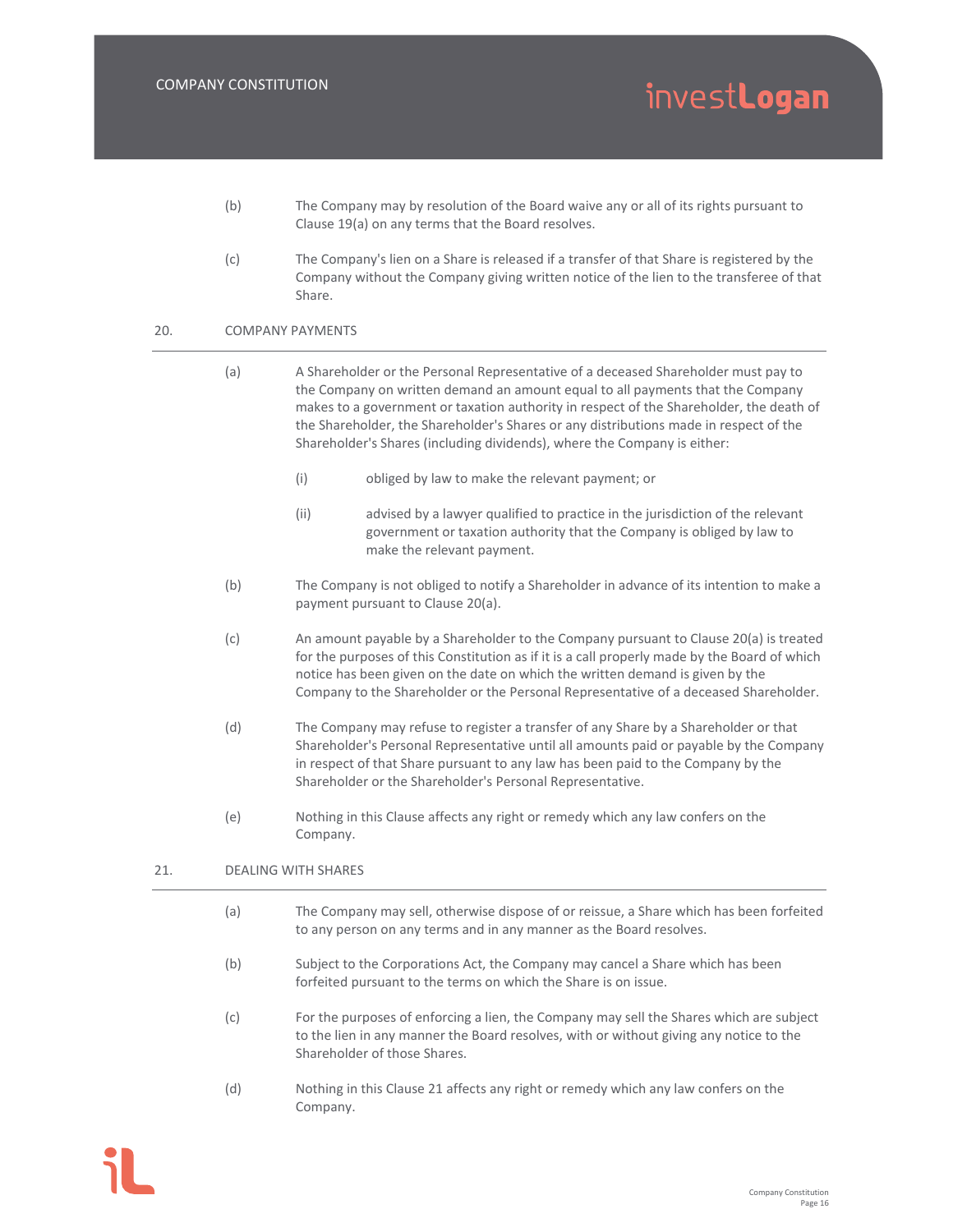#### 22. PROCEEDS OF SALE

- (a) The Company must apply the proceeds of any sale of any Shares pursuant to Clause 21(a) or 21(c) in the following order:
	- (i) the expenses of the sale;
	- (ii) the amounts due and unpaid in respect of those Shares; and
	- (iii) subject to the terms of issue of the Shares and any lien pursuant to Clause 19 for an amount unpaid in respect of the Shares, the balance (if any) to or at the direction of the person entitled to the Shares immediately prior to the sale, on delivery by that person of any evidence of ownership of or entitlement to those Shares as the Board requires.
- (b) The Company is not required to pay interest on any amount payable pursuant to Clause 22(a)(iii).

#### 23. SALE PROCEDURE

- (a) The Company may:
	- (i) effect a transfer of Shares sold pursuant to Clause 21; and
	- (ii) receive the consideration (if any) given for Shares sold pursuant to Clause 21.
- (b) The validity of the sale of Shares pursuant to Clause 21 may not be called into question by any person after the transfer has been registered, and the buyer of the Shares need not enquire as to the validity of the sale or the application of the sale proceeds by the Company.
- (c) The title of the buyer of Shares sold pursuant to Clause 21 is not affected by any irregularity or invalidity in connection with the sale.
- (d) The sole remedy (if any) of any person aggrieved by a sale of Shares pursuant to Clause 21 is in damages only and against the Company exclusively.
- (e) A certificate in writing from the Company signed by a Director or Secretary that a Share was sold, disposed of or reissued in accordance with Clause 21 is conclusive evidence of those matters.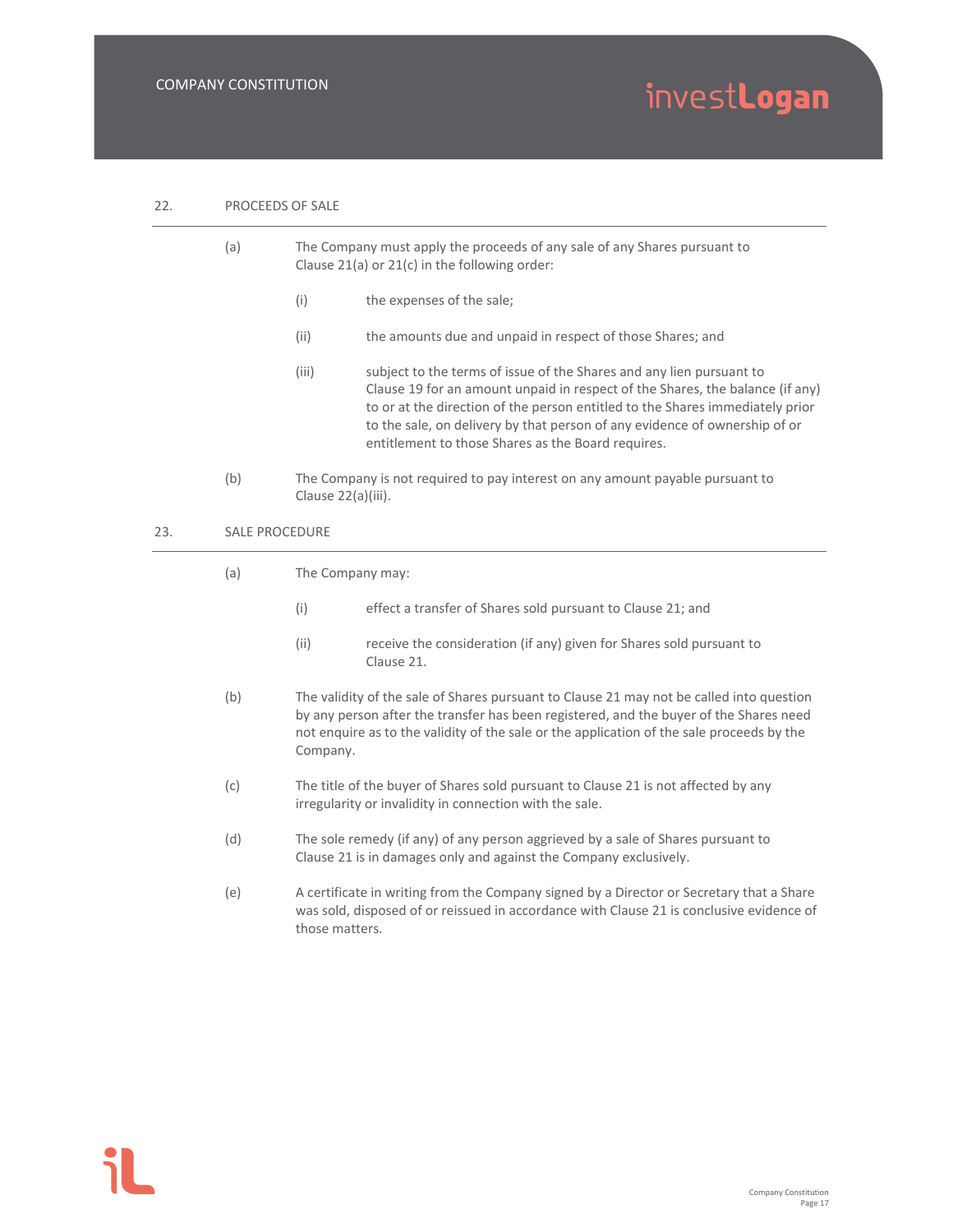### Transfer of Shares

- 24. TRANSFERS
	- (a) Subject to this Constitution and any restrictions attached to a Share, a Shareholder may transfer one or more Shares that Shareholder holds by a written instrument of transfer in any usual form or in any other form approved by the Board that is otherwise permitted by law.
	- (b) An instrument of transfer of a Share referred to in Clause 24(a) must be:
		- (i) executed by or on behalf of the transferor and the transferee, unless the Board has resolved that the execution of the transferee is not required;
		- (ii) duly stamped, if required by law; and
		- (iii) delivered to the Company, at the place where the Register is kept, together with the certificate (if any) of the Share to be transferred and any other evidence as the Board may require to prove the title of the transferor to that Share, the right of the transferor to transfer that Share, and the proper execution of the instrument of transfer.
	- (c) A person transferring a Share remains the registered holder of that Share until a transfer for that Share has been registered and the transferee is entered in the Register as the holder of that Share.
	- (d) The Company must not charge a fee to register a transfer of a Share in accordance with this Constitution.

#### 25. REFUSAL TO REGISTER TRANSFERS

- (a) If permitted by the Corporations Act and the Board so resolves, the Company may refuse to register an instrument of transfer of Shares where:
	- (i) the transfer is not in registrable form;
	- (ii) the Company has a lien on any of the Shares transferred;
	- (iii) the registration of the transfer may breach an Australian law or a court order;
	- (iv) the transfer does not comply with the terms of an employee incentive scheme; or
	- (v) the Company is otherwise permitted or required to do so pursuant to the terms of issue of the Shares.
- (b) The Company must refuse to register a transfer of Shares:
	- (i) where the Corporations Act or a law about stamp duty requires the Company to do so or this Constitution otherwise requires; or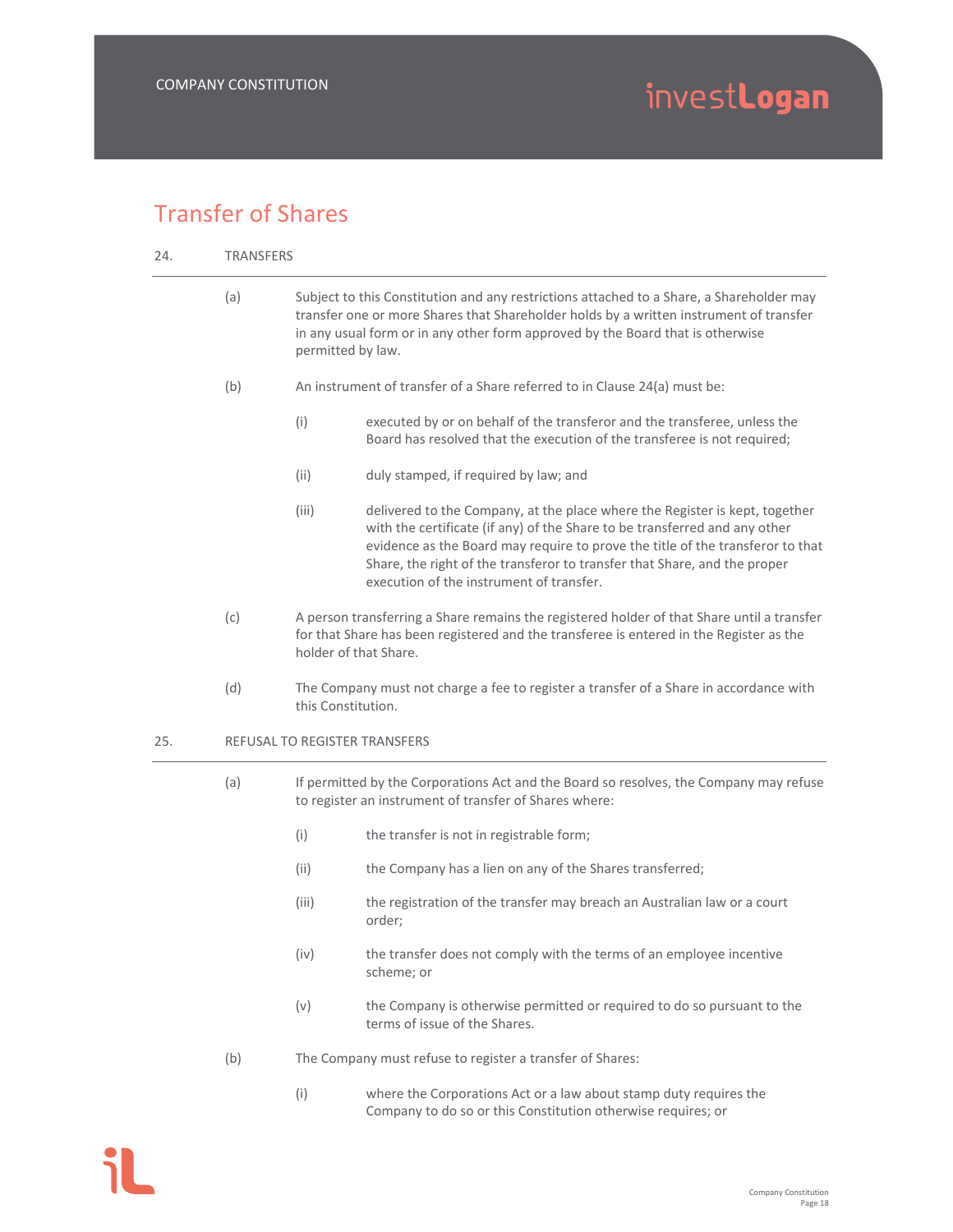- (ii) if upon registration of the transfer the number of Shareholders would exceed any maximum specified by the Corporations Act for a proprietary company.
- (c) Failure by the Company to give notice of refusal to register any transfer as may be required pursuant to the Corporations Act does not invalidate the refusal to register the transfer.
- (d) The Company may suspend registration of transfers of Shares at the times and for the periods as the Board resolves. The periods of suspension must not exceed 30 days in aggregate in any one calendar year.

### Transmission of Shares

#### 26. TRANSMISSION ON DEATH

- (a) If the registered holder of a Share which is not Jointly Held dies, the Company must recognise only the Personal Representative of that registered holder as having any title to or interest in, or any benefits accruing in respect of, that Share.
- (b) If a registered holder of a Share which is Jointly Held dies, the Company must recognise only the surviving registered holders of that Share as having any title to or interest in, or any benefits accruing in respect of, that Share.
- (c) The estate of a deceased Shareholder is not released from any liability in respect of the Shares that are registered in the name of that Shareholder.
- (d) Where 2 or more persons are jointly entitled to any Share as a consequence of the death of the registered holder of that Share, they are taken to be Joint Holders of that Share.
- (e) Despite Clauses 26(a) and 26(b), the Company may register or give effect to a transfer of Shares to a transferee who dies before the transfer is registered or given effect to by the Company.

#### 27. TRANSMISSION EVENTS

- (a) Subject to the Bankruptcy Act 1966 (Commonwealth) and the Corporations Act, a person who establishes to the satisfaction of the Board that it is entitled to a Share because of a Transmission Event may:
	- (i) elect to be registered as a Shareholder in respect of that Share by giving a signed notice in writing to the Company; or
	- (ii) transfer that Share to another person.
- (b) A transfer pursuant to Clause 27(a) is subject to all of the provisions of this Constitution relating to transfers of Shares.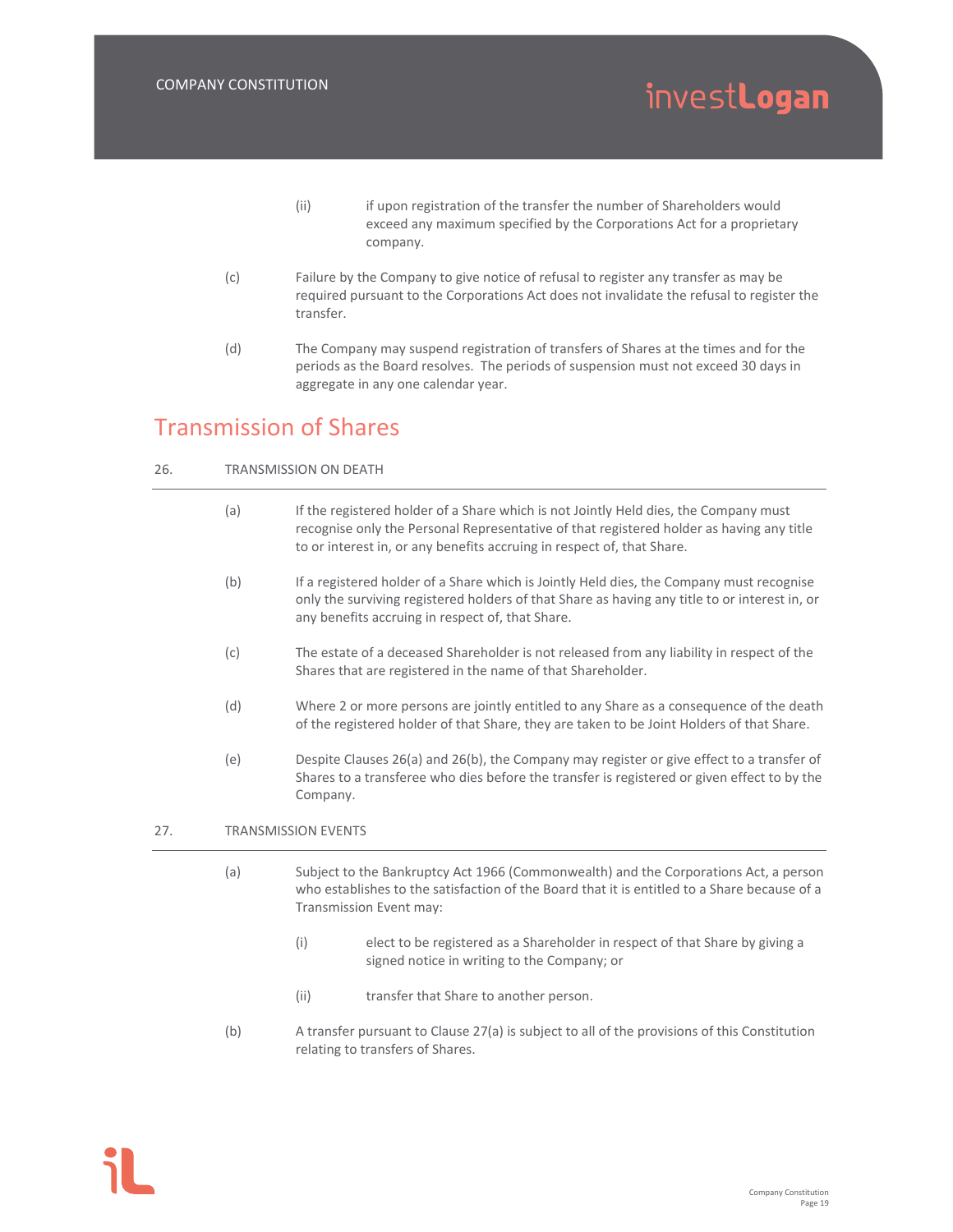### Proceedings of Shareholders

| 28. | <b>WRITTEN RESOLUTIONS OF SHAREHOLDERS</b> |                                                                                                                                                                                                                                                                                                                                  |  |  |
|-----|--------------------------------------------|----------------------------------------------------------------------------------------------------------------------------------------------------------------------------------------------------------------------------------------------------------------------------------------------------------------------------------|--|--|
|     | (a)                                        | While the Company has only one Shareholder, the Company may pass a resolution by<br>that Shareholder signing a record in writing of that resolution.                                                                                                                                                                             |  |  |
|     | (b)                                        | The Company may pass a resolution without a meeting of Shareholders in accordance<br>with the Corporations Act.                                                                                                                                                                                                                  |  |  |
| 29. |                                            | CALLING MEETINGS OF SHAREHOLDERS                                                                                                                                                                                                                                                                                                 |  |  |
|     | (a)                                        | The Company may by resolution of the Board call a meeting of Shareholders to be held<br>at the time and place (including 2 or more venues using technology which gives<br>Attending Shareholders as a whole a reasonable opportunity to participate) and in the<br>manner that the Board resolves.                               |  |  |
|     | (b)                                        | No Shareholder may call or arrange to hold a meeting of Shareholders except where<br>permitted by the Corporations Act.                                                                                                                                                                                                          |  |  |
| 30. | NOTICE OF MEETINGS OF SHAREHOLDERS         |                                                                                                                                                                                                                                                                                                                                  |  |  |
|     | (a)                                        | Where the Company has called a meeting of Shareholders, notice of the meeting and<br>any proxy form for the meeting may be given in the form and in the manner in which the<br>Board resolves, subject to any requirements of the Corporations Act.                                                                              |  |  |
|     | (b)                                        | A person may waive notice of any meeting of Shareholders by written notice to the<br>Company.                                                                                                                                                                                                                                    |  |  |
|     | (c)                                        | A person who has not duly received notice of a meeting of Shareholders may, before or<br>after the meeting, notify the Company of the person's agreement to anything done or<br>resolution passed at the meeting.                                                                                                                |  |  |
|     | (d)                                        | A person's attendance at a meeting of Shareholders waives any objection which that<br>person may have had to a failure to give notice, or the giving of a defective notice, of the<br>meeting, unless the person at the beginning of the meeting objects to the holding of the<br>meeting.                                       |  |  |
|     | (e)                                        | Subject to the Corporations Act, anything done (including the passing of a resolution) at<br>a meeting of Shareholders is not invalid because either or both a person does not<br>receive notice of the meeting or a proxy form, or the Company accidentally does not<br>give notice of the meeting or a proxy form to a person. |  |  |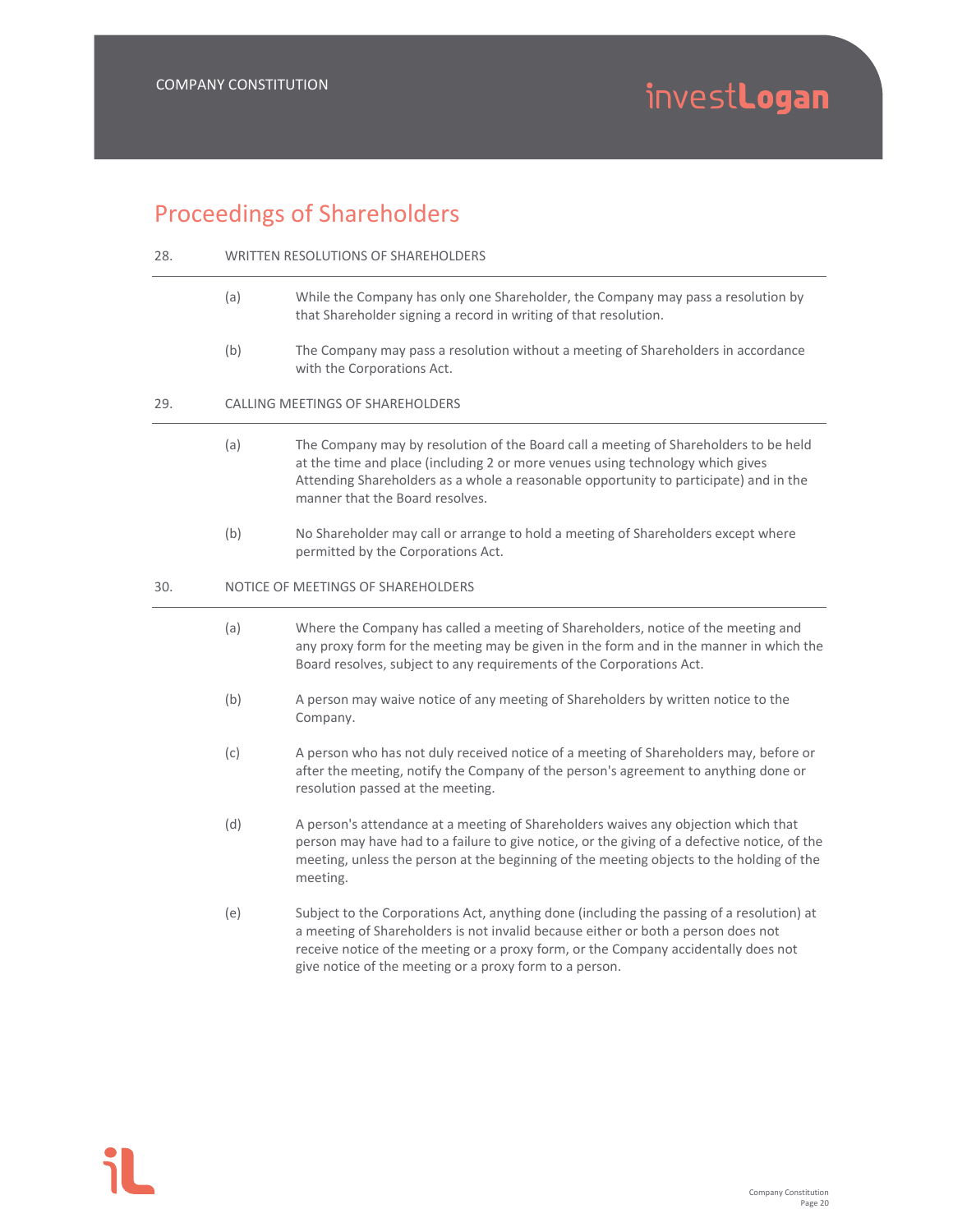#### 31. BUSINESS OF MEETINGS

Except with the approval of the Board, with the permission of the chairperson of the meeting or pursuant to the Corporations Act, no person may move at any meeting of Shareholders:

- (a) any resolution (except in the form set out in the notice of meeting given pursuant to Clause 30(a)); or
- (b) any amendment of any resolution or a document which relates to any resolution and a copy of which has been made available to Shareholders to inspect or obtain.

#### 32. QUORUM

- (a) No business may be transacted at a meeting of Shareholders except, subject to Clause 33, the election of the chairperson of the meeting unless a quorum for a meeting of Shareholders is present at the time when the meeting commences.
- (b) A quorum for a meeting of Shareholders is 2 Attending Shareholders entitled to vote on a resolution at that meeting or if only one person holds all of the Shares eligible to be voted at that meeting, then that person (or an Attending Shareholder representing that person). Each individual present may only be counted once towards a quorum. If a Shareholder has appointed more than one proxy or attorney or Corporate Representative, only one of them may be counted towards a quorum.
- (c) If a quorum is not present within 30 minutes after the time appointed for the commencement of a meeting of Shareholders, the meeting is dissolved unless the chairperson of the meeting or the Board adjourn the meeting to a date, time and place determined by that chairperson or the Board.
- (d) If a quorum is not present within 30 minutes after the time appointed for the commencement of an adjourned meeting of Shareholders, the meeting is dissolved.

#### 33. CHAIRPERSON OF MEETINGS OF SHAREHOLDERS

- (a) Subject to Clauses 33(b) and 33(c), the chairperson of the Board must chair each meeting of Shareholders.
- (b) If at a meeting of Shareholders:
	- (i) there is no chairperson of the Board; or
	- (ii) the chairperson of the Board is not present within 15 minutes after the time appointed for the commencement of a meeting of Shareholders or is not willing to chair all or part of the meeting,

the Directors who are or will be present at the meeting may (by majority vote) elect one of their number or, in the absence of all the Directors or if none of the Directors present is willing to act, the Attending Shareholders may elect one of their number, to chair that meeting.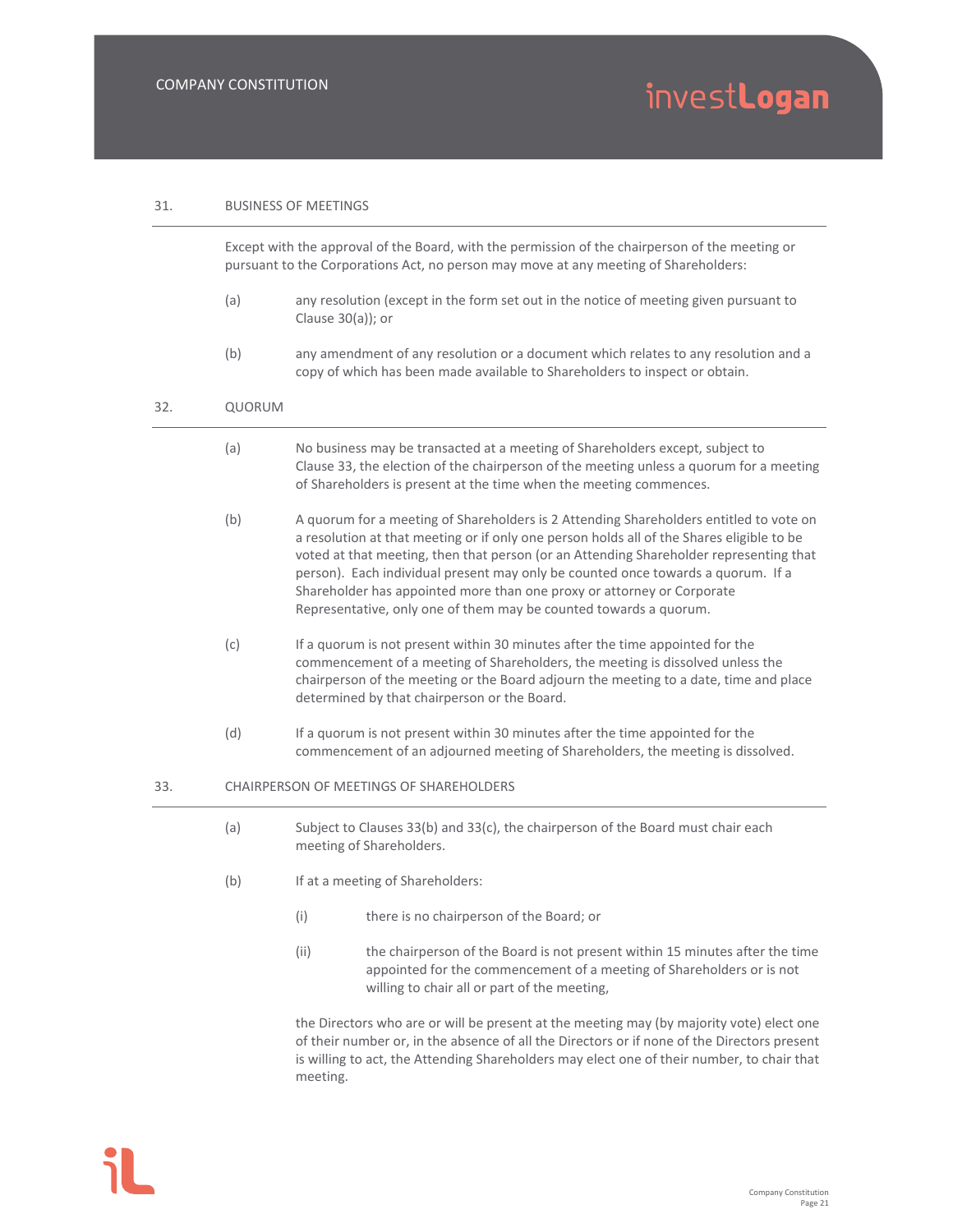(c) A chairperson of a meeting of Shareholders may, for any item of business at that meeting or for any part of that meeting, vacate the chair in favour of another person nominated by him or her (Acting Chair). Where an instrument of proxy appoints the chairperson as proxy for part of proceedings for which an Acting Chair has been nominated, the instrument of proxy is taken to be in favour of the Acting Chair for the relevant part of the proceedings.

#### 34. CONDUCT OF MEETINGS OF SHAREHOLDERS

- (a) Subject to the Corporations Act, the chairperson of a meeting of Shareholders is responsible for the general conduct of that meeting and for the procedures to be adopted at that meeting.
- (b) The chairperson of a meeting of Shareholders may make rulings without putting the question (or any question) to the vote if that action is required to ensure the orderly conduct of the meeting.
- (c) The chairperson of a meeting of Shareholders may determine the procedures to be adopted for proper and orderly discussion or debate at the meeting, and the casting or recording of votes at the meeting.
- (d) The chairperson of a meeting of Shareholders may determine any dispute concerning the admission, validity or rejection of a vote at the meeting.
- (e) The chairperson of a meeting of Shareholders may, subject to the Corporations Act, at any time terminate discussion or debate on any matter being considered at the meeting and require that matter be put to a vote.
- (f) The chairperson of a meeting of Shareholders may refuse to allow debate or discussion on any matter which is not business referred to in the notice of that meeting or is not business of the meeting permitted pursuant to the Corporations Act without being referred to in the notice of meeting.
- (g) The chairperson of a meeting of Shareholders may refuse any person admission to, or require a person to leave and remain out of, the meeting if that person:
	- (i) in the opinion of the chairperson, is not complying with the reasonable directions of the chairperson;
	- (ii) has any audio or visual recording or broadcasting device;
	- (iii) has a placard or banner;
	- (iv) has a clause the chairperson considers to be dangerous, offensive or liable to cause disruption;
	- (v) behaves or threatens to behave in a dangerous, offensive or disruptive manner;
	- (vi) refuses to produce or to permit examination of any clause, or the contents of any clause, in the person's possession; or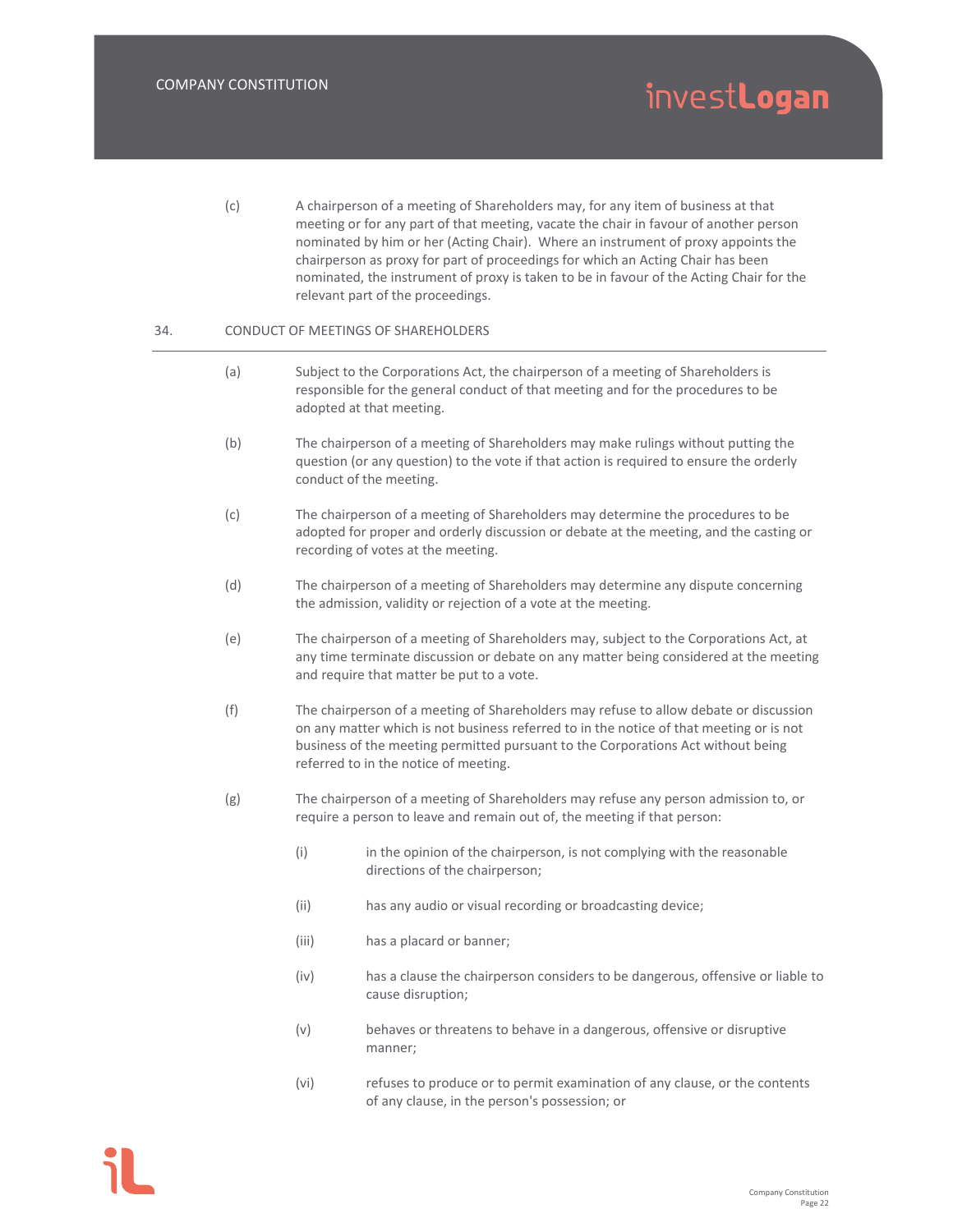- (vii) is not entitled pursuant to the Corporations Act or this Constitution to attend the meeting.
- (h) If the chairperson of a meeting of Shareholders considers that there are too many persons present at the meeting to fit into the venue where the meeting is to be held, the chairperson may nominate a separate meeting place using any technology that gives Attending Shareholders as a whole a reasonable opportunity to participate.
- (i) The chairperson of a meeting of Shareholders may delegate any power conferred by this Clause 34 to any person.
- (j) Nothing contained in this Clause 34 limits the powers conferred by law on the chairperson of a meeting of Shareholders.

#### 35. ATTENDANCE AT MEETING OF SHAREHOLDERS

- (a) Subject to this Constitution and any rights and restrictions attached to a class of Shares, a Shareholder who is entitled to attend and cast a vote at a meeting of Shareholders, may attend and vote in person or by proxy, by attorney or, if the Shareholder is a body corporate, by Corporate Representative.
- (b) The chairperson of a meeting of Shareholders may require a person acting as a proxy, attorney or Corporate Representative at that meeting to establish to the chairperson's satisfaction that the person is the person who is duly appointed to act. If the person fails to satisfy this requirement, the chairperson may exclude the person from attending or voting at the meeting.
- (c) A Director is entitled to receive notice of and to attend all meetings of Shareholders and all meetings of a class of Shareholders and is entitled to speak at those meetings.
- (d) A person who is requested by the Board to attend a meeting of Shareholders or a meeting of a class of Shareholders is, regardless of whether that person is a Shareholder, entitled to attend that meeting and, at the request of the chairperson of the meeting, is entitled to speak at that meeting.

#### 36. AUTHORITY OF ATTENDING SHAREHOLDERS

- (a) Any Shareholder, or Shareholder's proxy appointed under section 249X (1) of the Corporations Act, that is a corporation may appoint an individual as its representative as provided by the Corporations Act. If a Shareholder corporation does so:
	- (i) its representative may exercise at the relevant general meeting all the powers which the Shareholder corporation could exercise if it were a natural person; and
	- (ii) when its representative is present at a meeting, the Shareholder corporation is considered to be personally present at the meeting.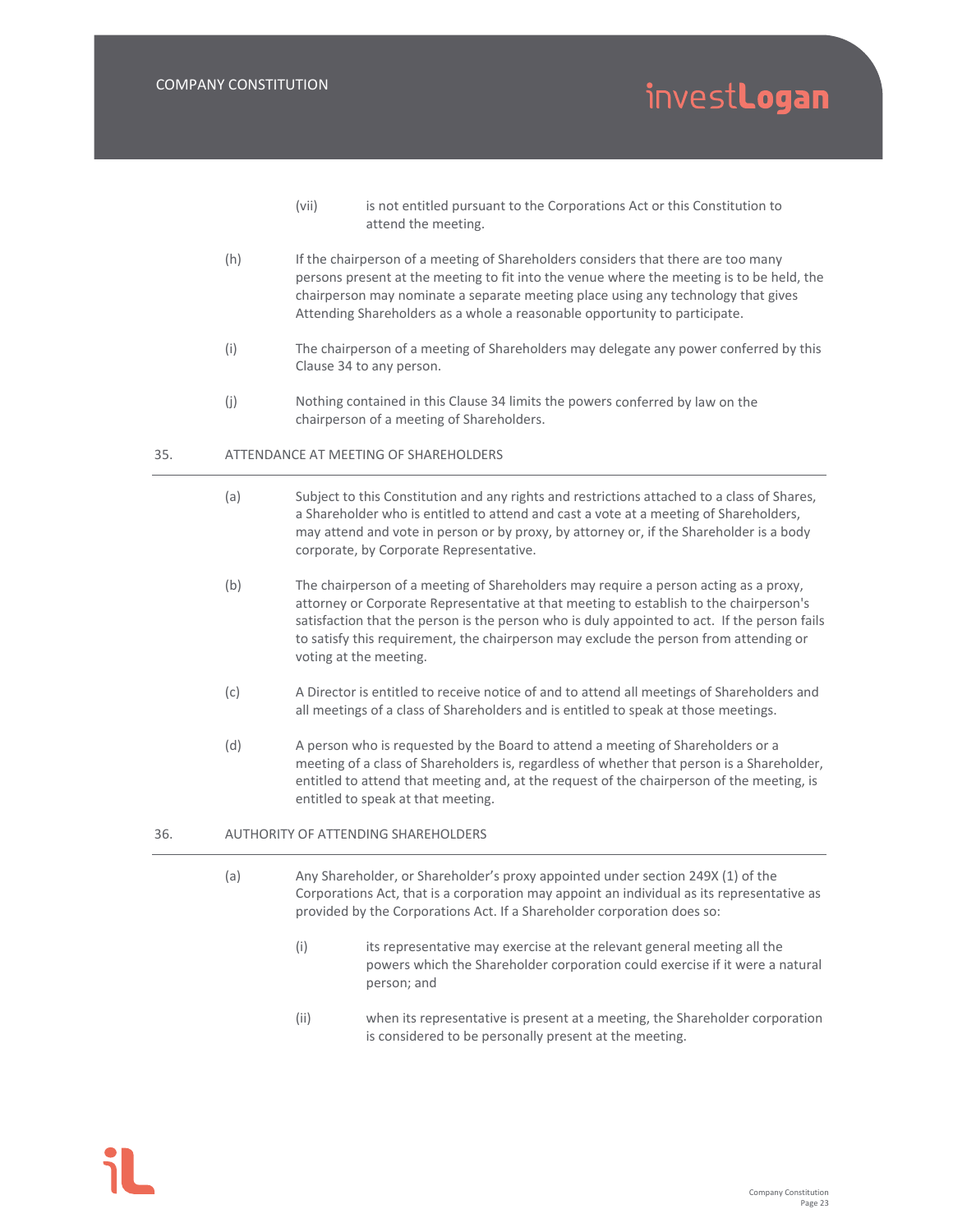- (b) The chairperson of a general meeting may permit a person claiming to be a representative to exercise his or her powers even if he or she has not produced a certificate evidencing his or her appointment, or may allow the Corporate Representative to vote on the condition that he or she subsequently establishes to the satisfaction of the chairperson of the general meeting his or her status as a representative within a period prescribed by the chairperson of the general meeting.
- (c) The appointment of a representative may set out restrictions on the representative's powers.
- (d) Unless otherwise provided in the document or resolution appointing a person as proxy, attorney or Corporate Representative of a Shareholder, the person so appointed has the same rights to speak, demand a poll, join in demanding a poll or act generally at a meeting of Shareholders to which the appointment relates, as the appointing Shareholder would have had if that Shareholder was present at the meeting.
- (e) Unless otherwise provided in the document or resolution appointing a person as proxy, attorney or Corporate Representative of a Shareholder, the appointment is taken to confer authority to:
	- (i) vote on any amendment moved to a proposed resolution and on any motion that a proposed resolution not be put or any similar motion; and
	- (ii) vote on any procedural motion, including any motion to elect the chairperson of the meeting of Shareholders to which the appointment relates, to vacate the chair or to adjourn the meeting,

even though the appointment may refer to specific resolutions and may direct the proxy, attorney or Corporate Representative how to vote on particular resolutions.

(f) Unless otherwise provided in the document or resolution appointing a person as proxy, attorney or Corporate Representative of a Shareholder, the appointment is taken to confer authority to attend and vote at a meeting which is rescheduled, postponed or adjourned to another time or changed to another place, even though the appointment may refer to a specific meeting to be held at a specified time or place.

#### 37. MULTIPLE APPOINTMENTS

- (a) If more than one attorney or Corporate Representative appointed by a Shareholder is present at a meeting of Shareholders and the Company has not received notice of any revocation of any of the appointments:
	- (i) an attorney or Corporate Representative appointed to act at that particular meeting may act to the exclusion of an attorney or Corporate Representative appointed pursuant to a standing appointment; and
	- (ii) subject to Clause 37(a)(i), an attorney or Corporate Representative appointed pursuant to the most recent appointment may act to the exclusion of an attorney or Corporate Representative appointed earlier in time.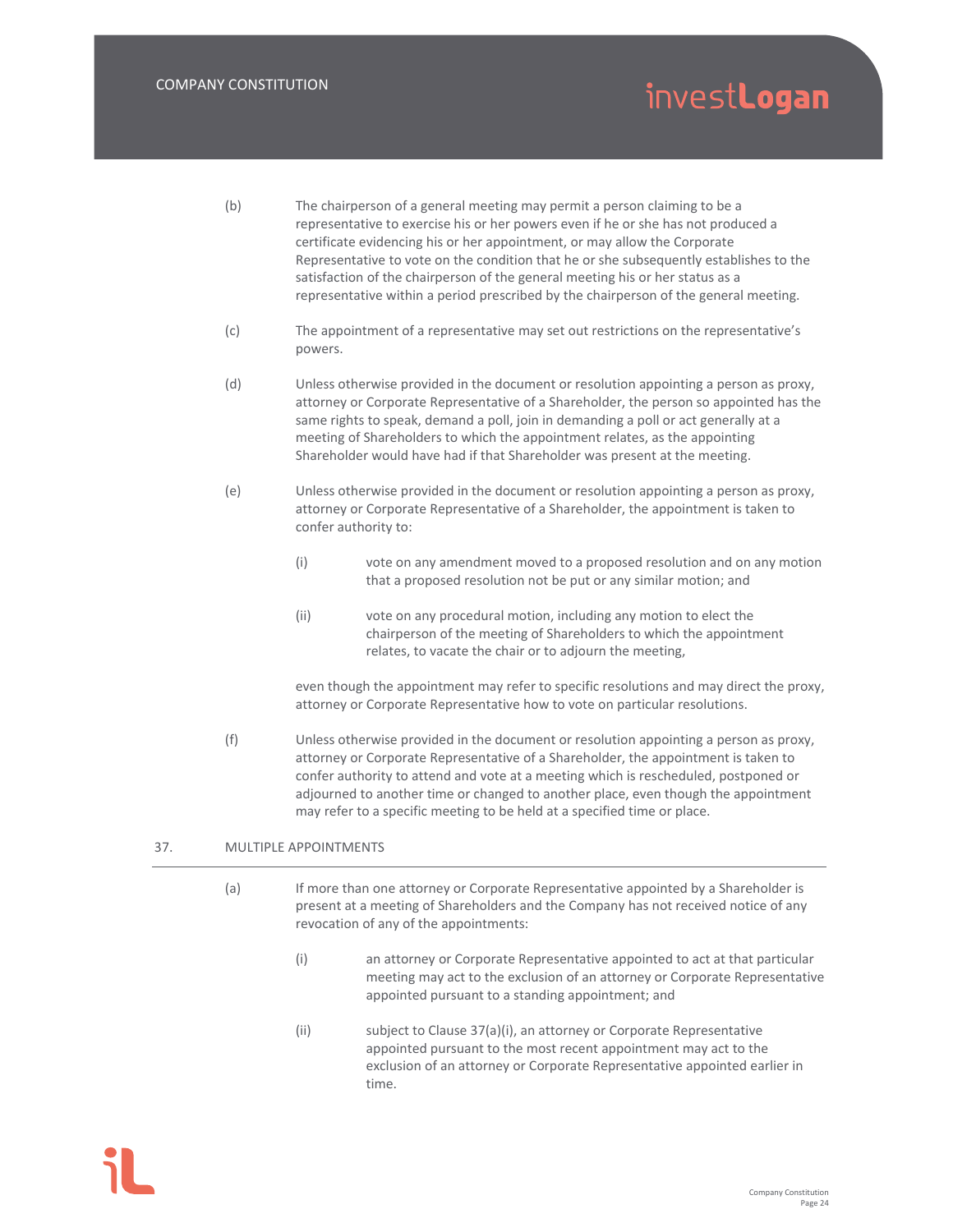- (b) An appointment of a proxy of a Shareholder is revoked (or, in the case of a standing appointment, suspended for that particular meeting of Shareholders) if the Company receives a further appointment of a proxy from that Shareholder which would result in there being more than 2 proxies of that Shareholder entitled to act at the meeting. The appointment of proxy made first in time is the first to be treated as revoked or suspended by this Clause 37(b).
- (c) The appointment of a proxy for a Shareholder is not revoked by an attorney or Corporate Representative for that Shareholder attending and taking part in a meeting of Shareholders to which the appointment relates, but if that attorney or Corporate Representative votes on a resolution at that meeting, the proxy is not entitled to vote, and must not vote, as the Shareholder's proxy on that resolution.

#### 38. VOTING AT MEETING OF SHAREHOLDERS

- (a) A resolution put to the vote at a meeting of Shareholders must be decided on a show of hands, unless a poll is demanded in accordance with Clause 41 and that demand is not withdrawn.
- (b) The Board may determine that Shareholders entitled to attend and vote at a meeting of Shareholders or at a meeting of a class of Shareholders may vote at that meeting without an Attending Shareholder in respect of that person being present at that meeting (and voting in this manner is referred to in this Clause 38(b) as direct voting). The Board may determine rules and procedures in relation to direct voting, including the class of Shareholders entitled to cast a direct vote, the manner in which a direct vote may be cast, the circumstances in which a direct vote will be valid and the effect of a Shareholder casting both a direct vote and a vote in any other manner. Where a notice of meeting specifies that direct voting may occur by eligible Shareholders, a direct vote cast by an eligible Shareholder is taken to have been cast by that person at the meeting if the rules and procedures for direct voting determined by the Board (whether set out in the notice of meeting or otherwise) are complied with.
- (c) Subject to this Constitution and any rights or restrictions attached to a class of Shares, on a show of hands at a meeting of Shareholders, each Attending Shareholder having the right to vote on the resolution has one vote, provided that where a person is entitled to vote in more than one capacity, that person is entitled only to one vote.
- (d) Subject to this Constitution and any rights or restrictions attached to a class of Shares, on a poll at a meeting of Shareholders, each Attending Shareholder having the right to vote on the resolution has:
	- (i) one vote for each fully paid up Share held by that Attending Shareholder or by the Shareholder that the Attending Shareholder represents; and
	- (ii) a fraction of one vote for each partly paid up Share held by that Attending Shareholder or by the Shareholder that Attending Shareholder represents. The fraction is equal to the proportion which the amount paid up bears to the total issue price of that Share. Any amount paid up in advance of the applicable due date for payment are ignored when calculating the proportion.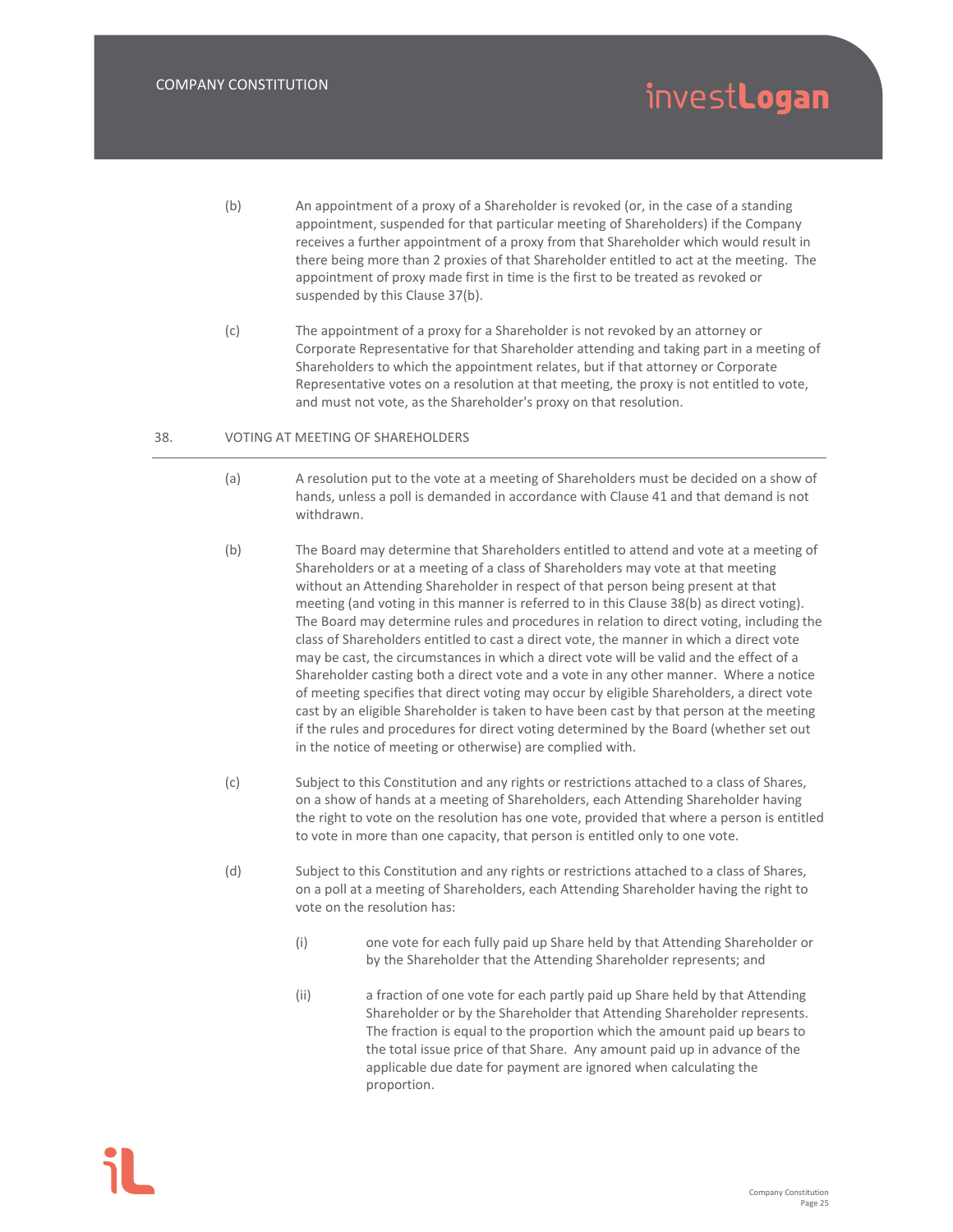- (e) Subject to this Constitution and any rights or restrictions attached to a class of Shares, where the Board has determined other means (including electronic) permitted by law for the casting and recording of votes by Shareholders on any resolution to be put at a meeting of Shareholders, each Shareholder having a right to vote on the resolution has:
	- (i) one vote for each fully paid up Share that the Shareholder holds; and
	- (ii) a fraction of one vote for each partly paid up Share that the Shareholder holds. The fraction is equal to the proportion which the amount paid up bears to the total issue price of that Share. Any amounts paid up in advance of the applicable due date for payment are ignored when calculating the proportion.
- (f) If the total number of votes which a person has pursuant to Clause 38(d) or 38(e) does not constitute a whole number, the Company must disregard the fractional part of that total.
- (g) An objection to a right to vote at a meeting of Shareholders or to a determination to allow or disregard a vote at the meeting may only be made at that meeting (or any resumed meeting if that meeting is adjourned). Any objection pursuant to this Clause  $38(g)$  must be decided by the chairperson of the meeting of Shareholders, whose decision, made in good faith, is final and conclusive.
- (h) Except where a resolution at a meeting of Shareholders requires a special majority pursuant to the law, the resolution is passed if more votes are cast by Shareholders entitled to vote in favour on the resolution than against it.
- (i) In the case of an equality of votes on a resolution at a meeting of Shareholders, the chairperson of that meeting does not have a casting vote on that resolution.
- (j) Unless a poll is demanded and the demand is not withdrawn, a determination by the chairperson of a meeting of Shareholders following a vote on a show of hands that a resolution has been passed or not passed is conclusive, without proof of the number or proportion of the votes recorded in favour or against the resolution.
- (k) If the Company has one Shareholder, the Company may pass a resolution by the Shareholder recording it and signing the record.
- (l) The document referred to in Clause 38(k) may be in the form of an electronic transmission.
- (m) Any resolution passed in accordance with Clause 38(k) satisfies any requirement in the Constitution or in the Corporations Act (to the extent permitted by the Corporations Act) that the resolution be passed at a general meeting.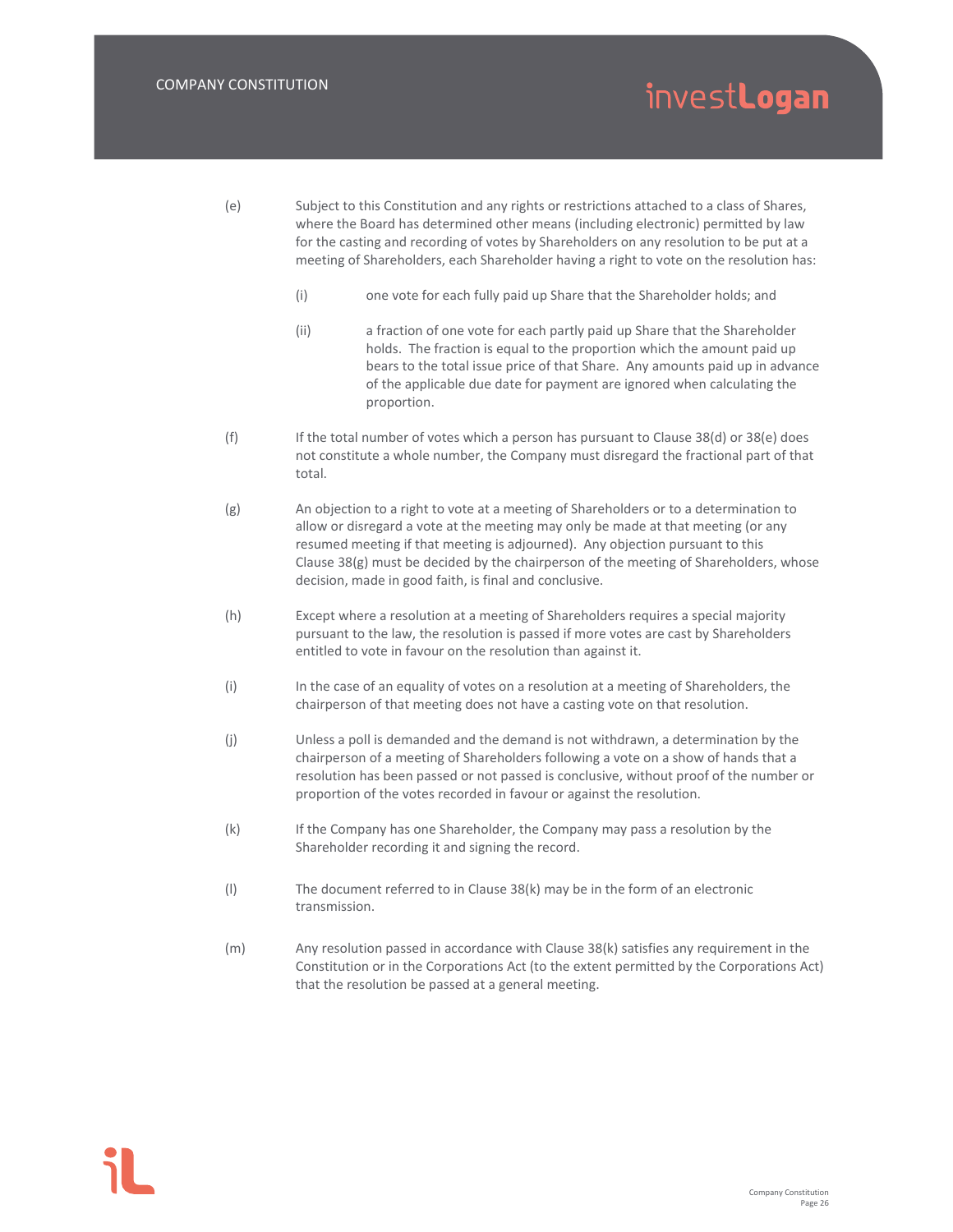#### 39. VOTING BY REPRESENTATIVES

- (a) A person who is entitled to be registered as the holder of a Share because of a Transmission Event may vote in respect of that Share at a meeting of Shareholders provided that person has satisfied the Board of that entitlement not less than 48 hours before the time appointed for the commencement of that meeting. Any vote by that person so entitled must be accepted to the exclusion of the vote of the registered holder of that Share.
- (b) The parent or guardian of an infant Shareholder may vote at a meeting of Shareholders upon production of any evidence of the relationship or of the appointment of the guardian as the Board may require and any vote so made by the parent or guardian of an infant Shareholder must be accepted to the exclusion of the vote of the infant Shareholder.
- (c) The validity of any resolution passed at a meeting of Shareholders is not affected by the failure of any proxy or attorney to vote in accordance with directions (if any) of the appointing Shareholder.
- (d) If a proxy of a Shareholder purports to vote in a way or circumstances that contravene the Corporations Act, on a show of hands the vote of that proxy is invalid and the Company must not count it. If a poll is demanded, votes which the Corporations Act require a proxy of a Shareholder to cast in a given way must be treated as cast in that way.
- (e) Subject to this Constitution and the Corporations Act, a vote cast at a meeting of Shareholders by a person appointed by a Shareholder as a proxy, attorney or Corporate Representative is valid despite:
	- (i) a Transmission Event occurring in respect of that Shareholder; or
	- (ii) the revocation of the appointment (or the authority pursuant to which the appointment was executed), if no notice in writing of that matter has been received by the Company before the time appointed for the commencement of that meeting.
- (f) A vote cast at a meeting of Shareholders by a person appointed by a Shareholder as a proxy, attorney or Corporate Representative is valid despite the transfer of the Share in respect of which the appointment is made, if the transfer is not registered before the commencement of that meeting.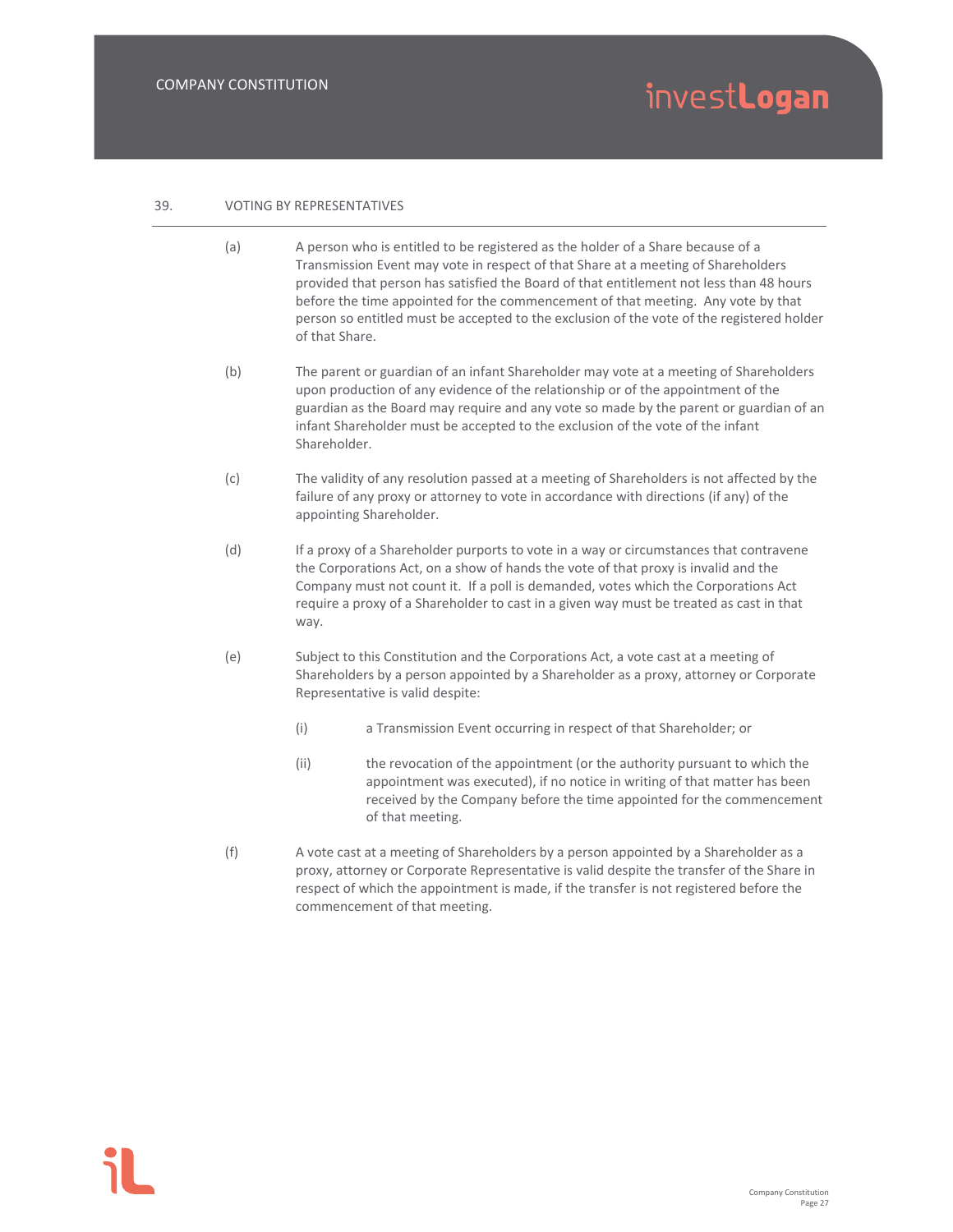#### 40. RESTRICTIONS ON VOTING RIGHTS

- (a) If there is more than one Shareholder of a Jointly Held Share present at a meeting of Shareholders (either in person, by proxy, attorney or Corporate Representative), only the vote by the Shareholder who is present (either in person, by proxy, attorney or Corporate Representative) whose name appears first in the Register in respect of that Share will count.
- (b) The authority of a proxy or attorney for a Shareholder to speak or vote at a meeting of Shareholders in respect of the Shares to which the authority relates is suspended while the Shareholder is present in person at that meeting.
- (c) If a Shareholder has appointed two proxies in respect of a meeting of Shareholders and each proxy attends that meeting, neither of those proxies may vote:
	- (i) on a show of hands; or
	- (ii) on a poll if the number or proportion of the Shareholder's vote for which the proxies have been appointed exceeds the total number or proportion of votes that could be cast by the Shareholder.
- (d) An Attending Shareholder is not entitled to vote on any resolution in respect of any Shares on which any calls due and payable in respect of those Shares have not been paid.
- (e) An Attending Shareholder is not entitled to vote on a resolution at a meeting of Shareholders where that vote is prohibited by the Corporations Act or an order of a court of competent jurisdiction.
- (f) The Company must disregard any vote on a resolution at a meeting of Shareholders purported to be cast by an Attending Shareholder where that person is not entitled to vote on that resolution. A failure by the Company to disregard a vote on a resolution as required by this Clause 38(f) does not invalidate that resolution or any act, matter or thing done at the meeting, unless that failure occurred by wilful default of the Company or of the chairperson of that meeting.
- 41. POLLS
	- (a) A poll on a resolution at a meeting of Shareholders may be demanded by a Shareholder only in accordance with the Corporations Act or by the chairperson of that meeting.
	- (b) No poll may be demanded at a meeting of Shareholders on the election of a chairperson of that meeting, or unless the chairperson of the meeting otherwise determines, the adjournment of that meeting.
	- (c) A demand for a poll may be withdrawn.
	- (d) A poll demanded on a resolution at a meeting of Shareholders for the adjournment of that meeting must be taken immediately. A poll demanded on any other resolution at a meeting of Shareholders must be taken in the manner and at the time and place the chairperson of the meeting directs.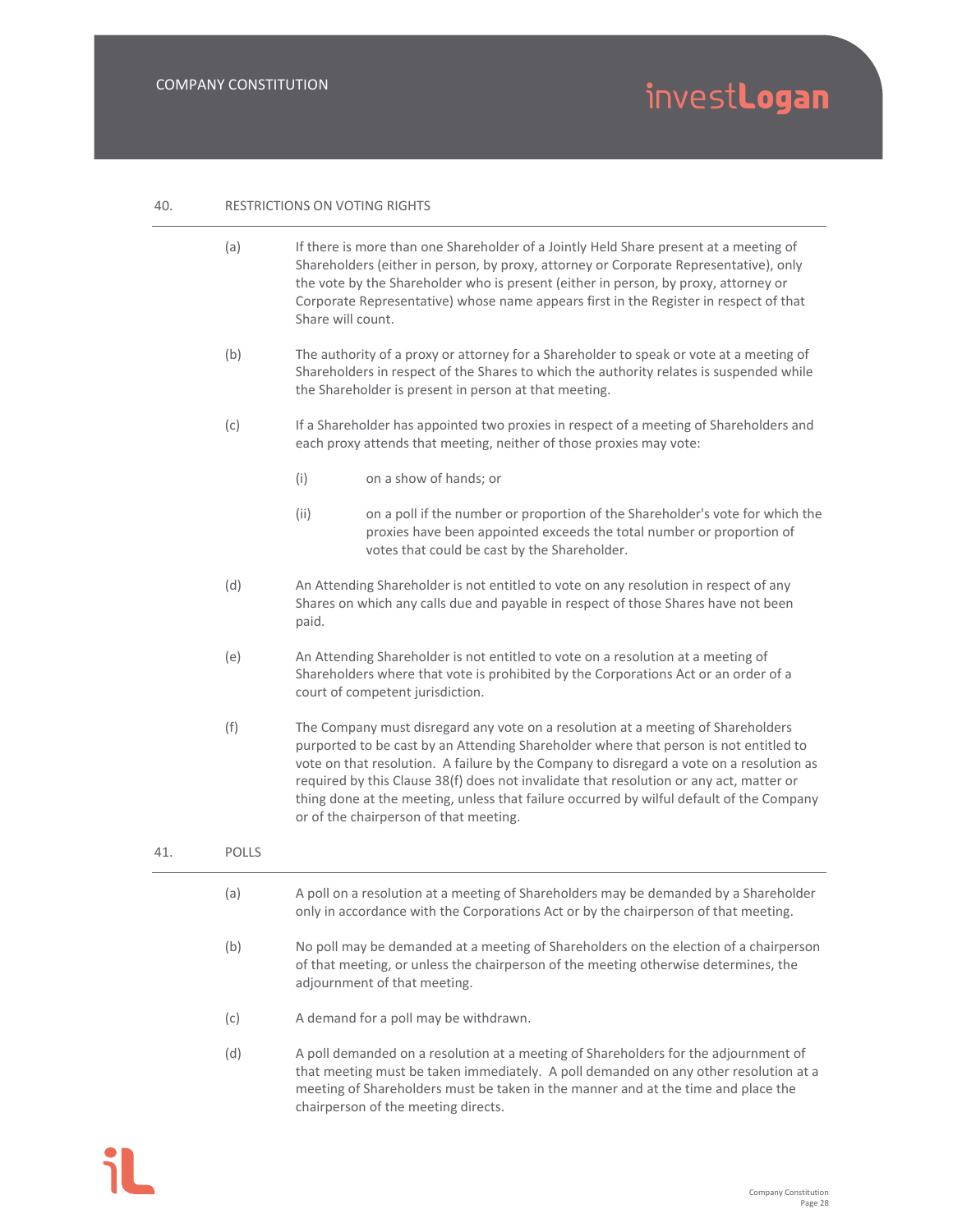|     | (e)                 | The result of a poll demanded on a resolution of a meeting of Shareholders is a<br>resolution of that meeting.                                                                                                                                                                                                                                                                                         |
|-----|---------------------|--------------------------------------------------------------------------------------------------------------------------------------------------------------------------------------------------------------------------------------------------------------------------------------------------------------------------------------------------------------------------------------------------------|
|     | (f)                 | A demand for a poll on a resolution of a meeting of Shareholders does not prevent the<br>continuance of that meeting or that meeting dealing with any other business.                                                                                                                                                                                                                                  |
| 42. | <b>PROXIES</b>      |                                                                                                                                                                                                                                                                                                                                                                                                        |
|     | (a)                 | A Shareholder who is entitled to attend and vote at a meeting of Shareholders may<br>appoint a person as proxy to attend and vote for the Shareholder in accordance with the<br>Corporations Act but not otherwise.                                                                                                                                                                                    |
|     | (b)                 | A proxy appointed in accordance with the Corporations Act to attend and vote may only<br>exercise the rights of the Shareholder on the basis and subject to the restrictions<br>provided in the Corporations Act.                                                                                                                                                                                      |
|     | (c)                 | A form of appointment of proxy is valid if it is in accordance with the Corporations Act or<br>in any other form (including electronic) which the Board may determine or accept.                                                                                                                                                                                                                       |
|     | (d)                 | If the name of the proxy or the name of the office of the proxy in a proxy appointment of<br>a Shareholder is not filled in, the proxy of that Shareholder is:                                                                                                                                                                                                                                         |
|     |                     | (i)<br>the person specified by the Company in the form of proxy in the case that<br>Shareholder does not choose; or                                                                                                                                                                                                                                                                                    |
|     |                     | (ii)<br>if no person is so specified, the chairperson of that meeting.                                                                                                                                                                                                                                                                                                                                 |
| 43. |                     | RECEIPT OF APPOINTMENTS                                                                                                                                                                                                                                                                                                                                                                                |
|     | (a)                 | An appointment of proxy or attorney for a meeting of Shareholders is effective only if<br>the Company receives the appointment (and any authority pursuant to which the<br>appointment was signed or a certified copy of the authority) not less than 48 hours<br>before the time appointed for the commencement of the meeting or (in the case of an<br>adjourned meeting) resumption of the meeting. |
|     | (b)                 | Where a notice of meeting specifies an electronic address or other electronic means by<br>which a Shareholder may give the Company a proxy appointment, a proxy given at that<br>electronic address or by that other electronic means is taken to have been given by the<br>Shareholder and received by the Company if the requirements set out in the notice of<br>meeting are complied with.         |
| 44. | <b>ADJOURNMENTS</b> |                                                                                                                                                                                                                                                                                                                                                                                                        |
|     | (a)                 | The chairperson of a meeting of Shareholders may at any time during the meeting<br>adjourn the meeting or any business, motion, question or resolution being considered or<br>remaining to be considered at the meeting or any discussion or debate, either to a later<br>time at the same meeting or to an adjourned meeting to be held at the time and place<br>determined by the chairperson.       |

(b) If the chairperson of a meeting of Shareholders exercises the right to adjourn that meeting pursuant to Clause 44(a), the chairperson may (but is not obliged to) obtain the approval of Attending Shareholders to the adjournment.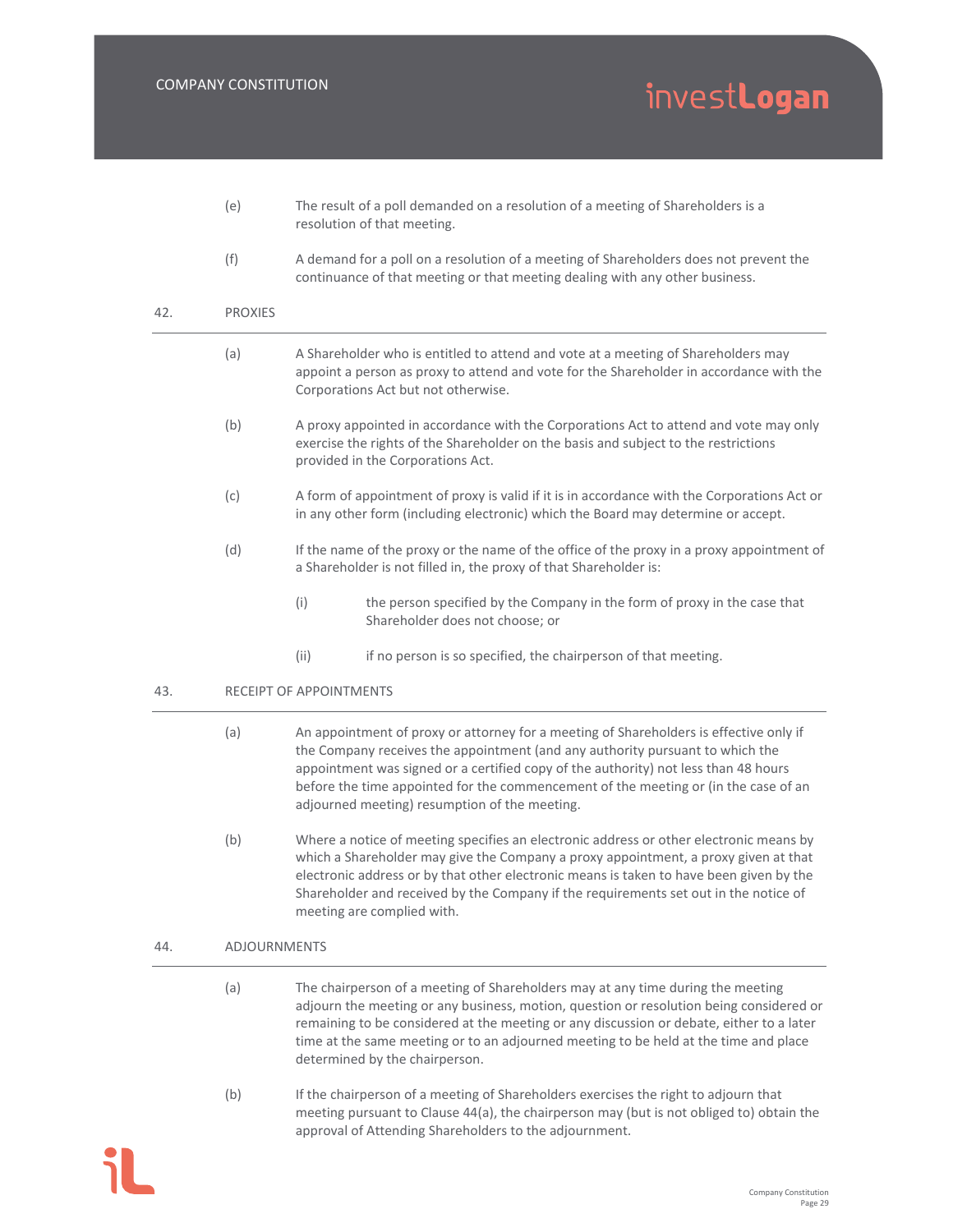- (c) No person other than the chairperson of a meeting of Shareholders may adjourn that meeting.
- (d) The Company may give notice of a meeting of Shareholders resumed from an adjourned meeting as the Board resolves. Failure to give notice of an adjournment of a meeting of Shareholders or the failure to receive any notice of the meeting does not invalidate the adjournment or anything done (including the passing of a resolution) at a resumed meeting.
- (e) Only business left unfinished is to be transacted at a meeting of Shareholders which is resumed after an adjournment.

#### 45. CANCELLATIONS AND POSTPONEMENTS

- (a) Subject to the Corporations Act, the Company may by resolution of the Board cancel or postpone a meeting of Shareholders or change the place for the meeting, prior to the date on which the meeting is to be held.
- (b) Clause 45(a) does not apply to a meeting called in accordance with the Corporations Act by Shareholders or by the Board on the request of Shareholders, unless those Shareholders consent to the cancellation or postponement of the meeting.
- (c) The Company may give such notice of a cancellation or postponement or change of place of a meeting of Shareholders as the Board resolves. Failure to give notice of a cancellation or postponement or change of place of a meeting of Shareholders or the failure to receive any notice of the meeting does not invalidate the cancellation, postponement or change of place of a meeting or anything done (including the passing of a resolution) at a postponed meeting or the meeting at the new place.
- (d) The only business that may be transacted at a meeting of Shareholders the holding of which is postponed is the business specified in the original notice calling the meeting.

#### 46. MEETINGS OF A CLASS OF SHAREHOLDERS

All the provisions of this Constitution relating to a meeting of Shareholders apply so far as they are capable of application and with any necessary changes to a meeting of a class of Shareholders required to be held pursuant to this Constitution or the Corporations Act except that:

- (a) a quorum is 2 Attending Shareholders who hold (or whose Shareholder that they represent holds) Shares of the class, or if only one person holds all the Shares of the class, that person (or an Attending Shareholder representing that person); and
- (b) any Attending Shareholder who holds (or whose Shareholder that they represent holds) Shares of the class may demand a poll.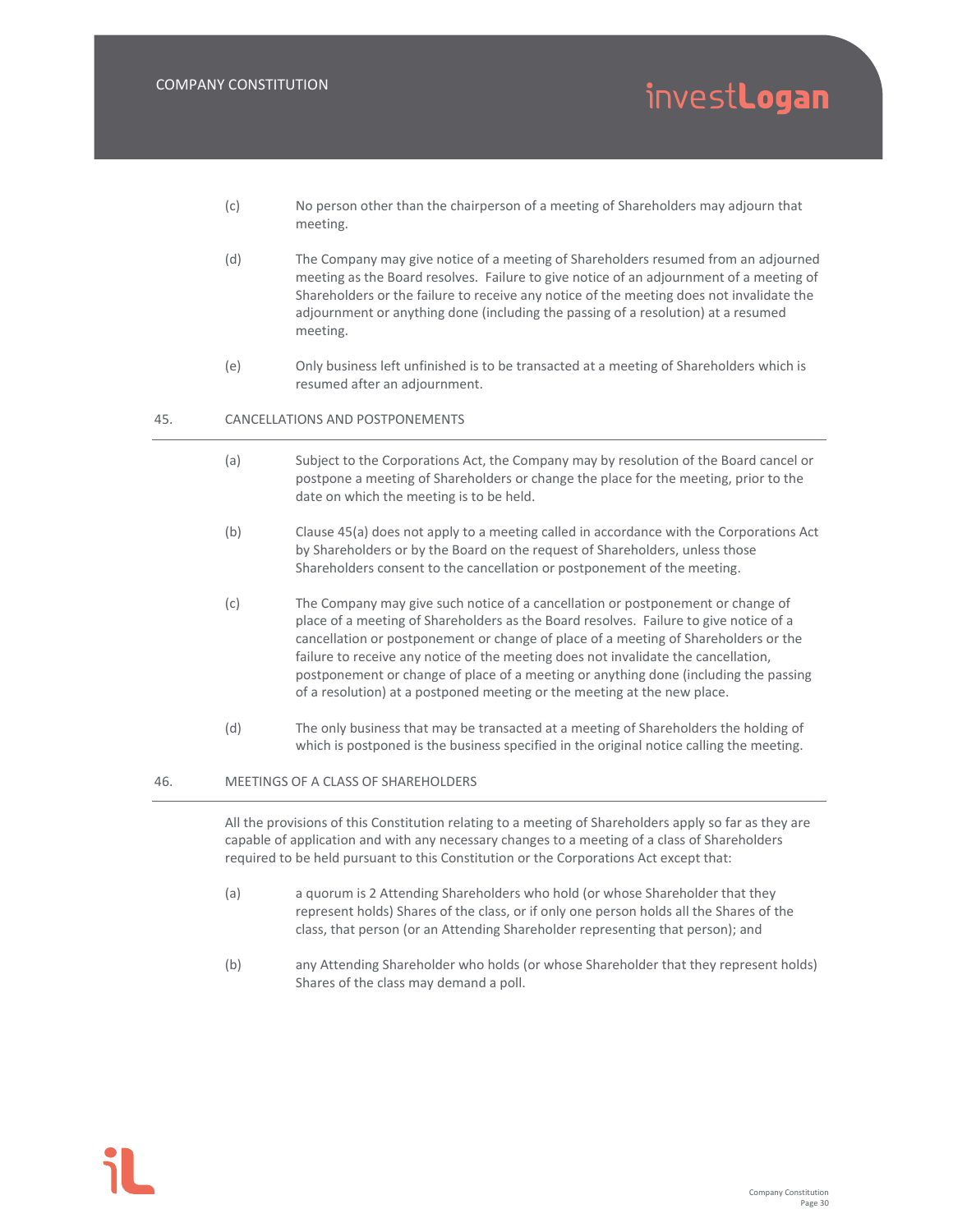### **Directors**

#### 47. APPOINTMENT AND DUTIES OF DIRECTORS

- 47.1 Appointment of Directors
	- (a) The number of Directors (not counting alternate directors of the Company) must be the number, not being less than 1 and not being more than 6, determined by the Directors, but the number so determined at a particular time must not be less than the number of Directors when the determination takes effect.
	- (b) Subject to Clause 47.1, the Board may appoint any person as a Director. A person appointed as Director by the Board must be ratified at the next general meeting of the Company by ordinary resolution. If the Company does not ratify the appointment of that Director at the next general meeting of the Company, that person will continue as Director until an alternative person is appointed under Clause 48.
	- (c) Subject to Clause 47.1, the Company may by ordinary resolution appoint any person as a Director.
	- (d) A person who is the only Director and the only Shareholder may appoint another Director by that person signing a record in writing of that appointment. Unless the appointment provides otherwise, that appointment takes effect immediately on giving of that notice to the Company.
	- (e) An appointed Director will hold office for a maximum term of three years and may be reappointed but only for one further term of three years.
	- (f) A maximum of two Directors may be appointed at any one time.
	- (g) A Director need not be a Shareholder.

#### 47.2 Duties of Directors

- (a) The Directors of the Company acknowledge that they are subject to a wide range of duties under the Corporations Act and other laws.
- (b) Given the social and legal responsibilities of the Directors, the Company has adopted the Board Charter which formulates the duties and responsibilities of the Directors which relate to:
	- (i) acting in good faith;
	- (ii) acting in the best interests of the Company;
	- (iii) avoiding conflict between the interests of the Company and the Director's interest;
	- (iv) acting honestly;
	- (v) exercising care and diligence; and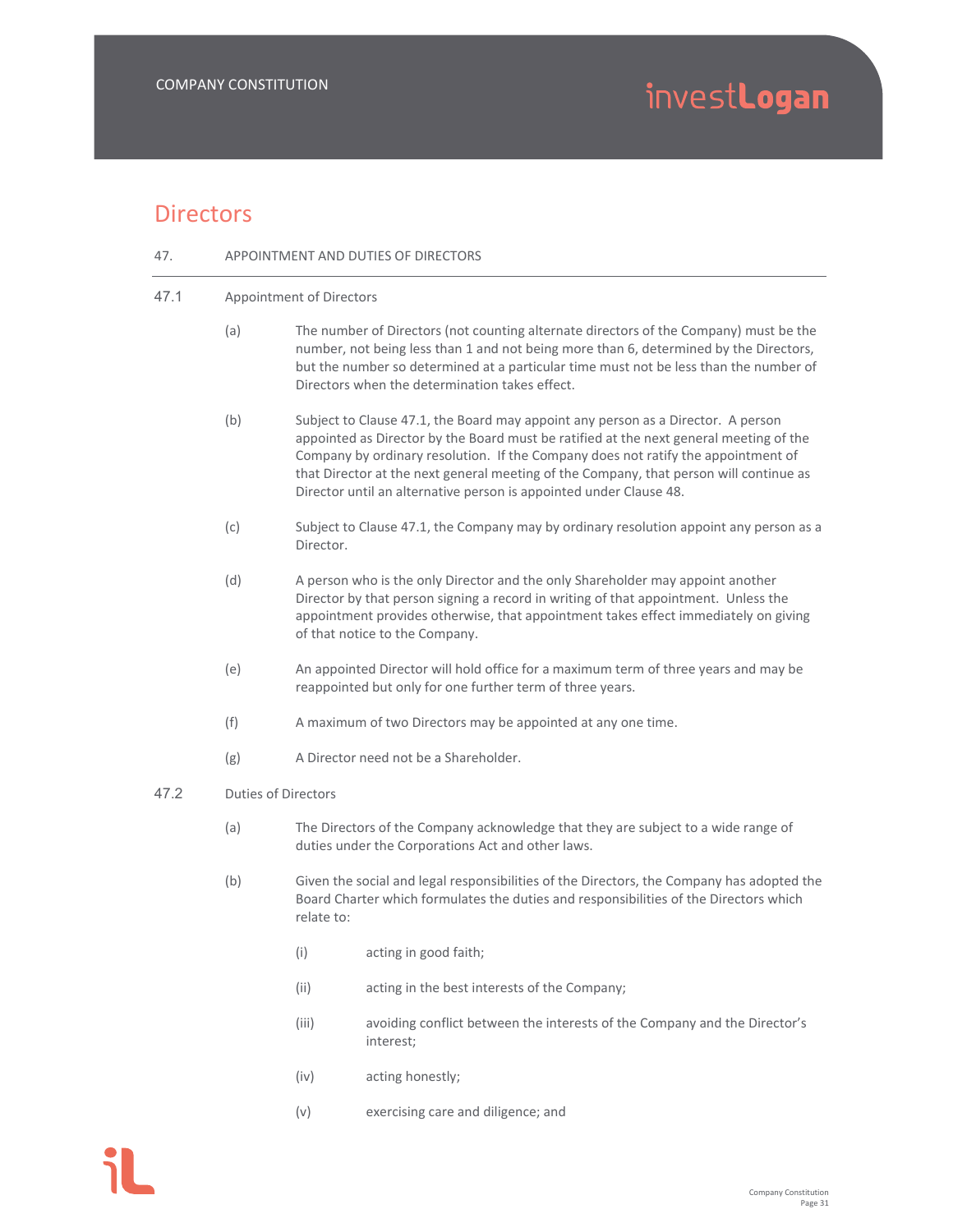- (vi) preventing the Company trading while it is unable to pay its debts.
- (c) The Director's agree to perform their obligations in accordance with the Company's Constitution, Corporations Act, Board Charter and any other relevant laws.

#### 48. REMOVAL OF DIRECTORS

The Company may by ordinary resolution remove any Director, and if thought fit, appoint another person in place of that Director.

#### 49. TERMINATION OF OFFICE

A person ceases to be a Director if the person:

- (a) fails to attend Board meetings (either personally or by an alternate director) for a continuous period of at least 3 months, where at least 2 Board meetings are held during the continuous period, without the consent of the Board;
- (b) resigns by notice in writing to the Company;
- (c) is removed from office pursuant to Clause 48;
- (d) is an Executive Director and ceases to be an employee of the Company or of a related body corporate of the Company;
- (e) becomes an insolvent under administration;
- (f) becomes of unsound mind or a person whose property is liable to be dealt with pursuant to a law about mental health; or
- (g) is not permitted to be a director, or to manage a corporation, pursuant to the Corporations Act.

#### 50. ALTERNATE DIRECTORS

- (a) A Director may:
	- (i) without the need for approval of other Directors, appoint another Director; and
	- (ii) with the approval of a majority of the other Directors, appoint a person who is not a Director,

as an alternate director of that Director for any period. An alternate director need not be a Shareholder.

- (b) The appointing Director may terminate the appointment of his or her alternate director at any time.
- (c) A notice of appointment, or termination of appointment, of an alternate director by the appointing Director is effective only if the notice is in writing and signed by that Director and is effective when given to the Company.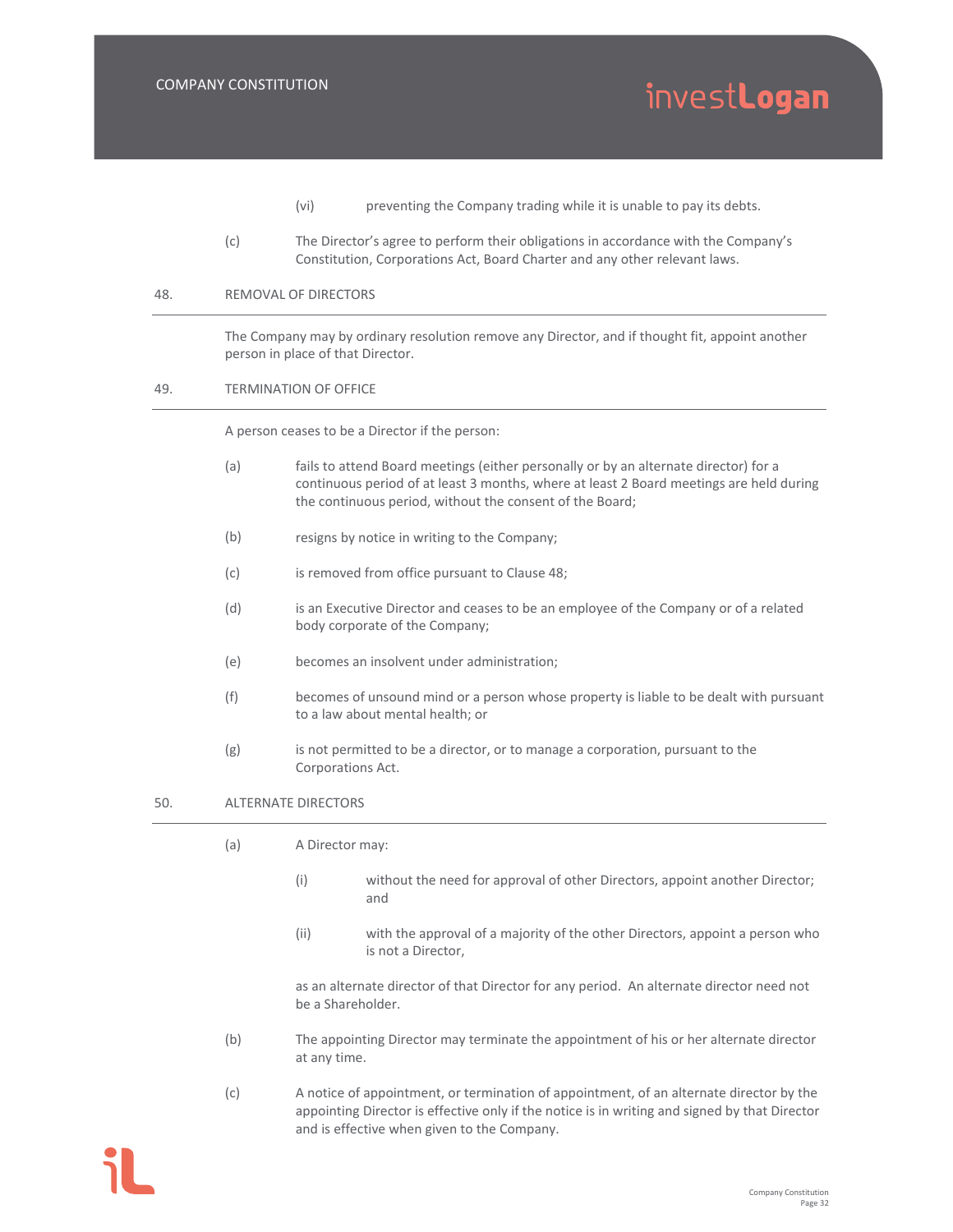- (d) An alternate director is entitled to receive notice of Board meetings and, subject to this Constitution and the Corporations Act, to attend, count in the quorum of, speak at, and vote at a Board meeting at which his or her appointing Director is not present.
- (e) Subject to this Constitution, Clause 52(c) and the instrument of appointment of an alternate director, an alternate director may exercise all the powers (except the power pursuant to Clause 50(a)) of a Director, to the extent that his or her appointing Director has not exercised them.
- (f) The office of an alternate director is terminated if the appointing Director ceases to be a Director.
- $(g)$  Subject to Clause 51(g), the Company is not required to pay any remuneration or benefit to an alternate director.
- (h) An alternate director is an officer of the Company and not an agent of his or her appointing Director.

#### 51. REMUNERATION AND BENEFITS OF DIRECTORS

- (a) The Company may pay or provide to the Non‐Executive Directors fees in an amount or value determined by the Board which does not in any financial year exceed in aggregate the amount last determined by the Company in general meeting (or until so determined, as the Board determines). This Clause does not apply to any payments made pursuant to Clauses 51(f), 51(g), 51(h), 51(i) and 55.
- (b) The fees pursuant to Clause 51(a) may be a fixed sum for attendance at each Board meeting or may be a share of the fixed amount or value determined by the Board pursuant to Clause 51(a). If the fees are a share of such fixed amount or value, those fees are to be allocated among the Non-Executive Directors on an equal basis having regarding to the proportion of the relevant year for which each of them held office, or as the Board otherwise resolves.
- (c) The fees pursuant to Clause 51(a) may be provided in cash or any other manner agreed between the Company and the relevant Non‐Executive Director. The Board must determine the manner in which the value of any non-cash benefit is to be calculated.
- (d) The fees of a Non‐Executive Director are taken to accrue from day to day, except that fees in the form of a non-cash benefit are taken to accrue at the time the benefit is provided to the Director, subject to the terms on which the benefit is provided.
- (e) Subject to any agreement with the Company, the Company may pay to each Executive Director an amount of remuneration determined by the Board.
- (f) If any Director, with the approval of the Board, performs extra or special services, the Company may, subject to the Corporations Act, pay additional remuneration or provide benefits to that Director as the Board resolves.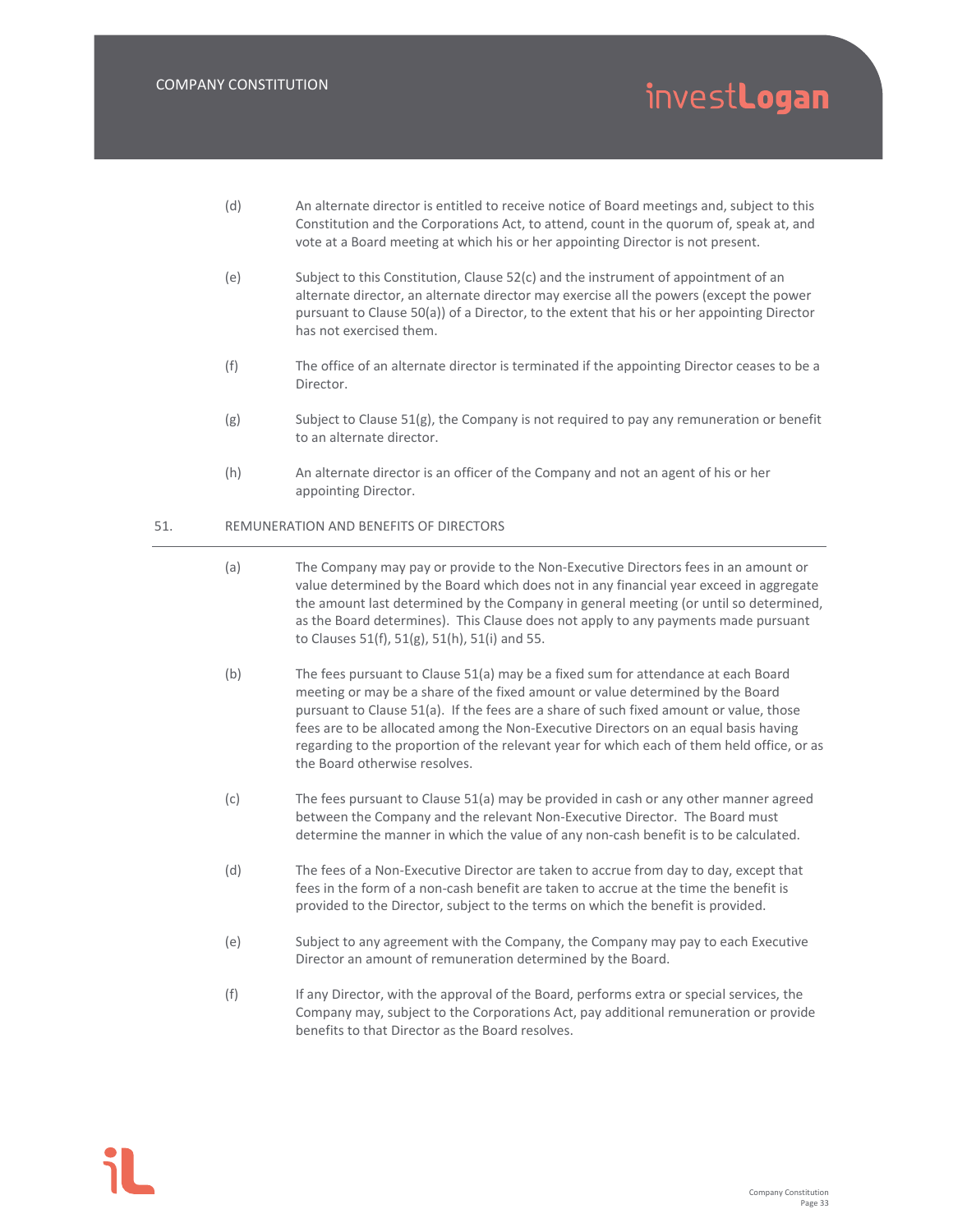- (g) The Company must pay all reasonable travelling, accommodation and other expenses that a Director or alternate director properly incurs in attending meetings of the Board, committees of the Board, meetings of Shareholders, or otherwise in connection with the business of the Company.
- (h) Subject to the Corporations Act, the Company may establish and contribute to a fund, trust or scheme for the benefit of:
	- (i) past or present employees or Directors of the Company or a related body corporate of the Company; or
	- (ii) the dependants of, or persons connected with or nominated by, any person referred to in Clause 51(h)(i).
- (i) Subject to the Corporations Act, the Company may, or may agree to, pay provide or make any payment or other benefit to a Director, a director of a related body corporate of the Company or any other person in connection with that person's or someone else's retirement, resignation from or loss of office, or death while in office.

#### 52. INTERESTS OF DIRECTORS

- (a) A Director is not disqualified by reason only of being a Director (or the fiduciary obligations arising from that office) from:
	- (i) holding an office (except auditor) or place of profit or employment in the Company or a related body corporate of the Company;
	- (ii) holding an office or place of profit or employment in any other company, body corporate, trust or entity promoted by the Company or in which it has an interest;
	- (iii) being a member, creditor or otherwise be interested in any body corporate (including the Company), partnership or entity, except auditor of the Company;
	- (iv) entering into any agreement or arrangement with the Company; or
	- (v) acting in a professional capacity (or being a member of a firm which acts in a professional capacity) for the Company, except as auditor of the Company.
- (b) Each Director must comply with Corporations Act in relation to the disclosure of the Director's interests.
- (c) A Director must give the Directors notice of any actual or perceived conflict of interest between the Director's personal interest in a matter that relates to the affairs of the Company and the Company's interest in the matter (Conflict of Interest), including but not limited to, notice of any material personal interest in a matter that relates to the affairs of the Company as required by the Corporations Act.
- (d) The Company must maintain a register of all Conflicts of Interest disclosed in accordance with clause 52(c).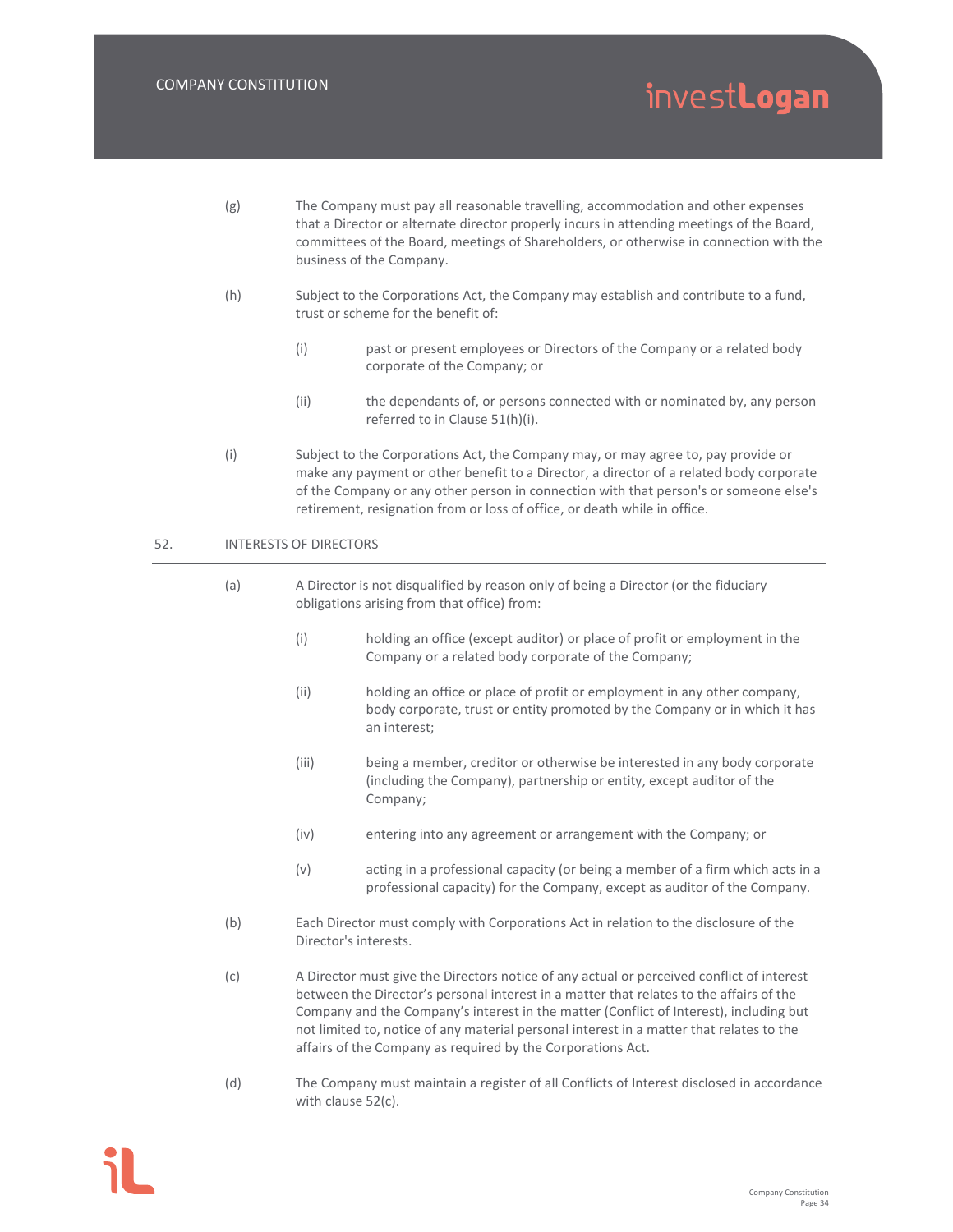- (e) A director who has a conflict of Interest in a matter that is being considered at a Directors' meeting must:
	- (i) not be present while the matter is being considered at the meeting;
	- (ii) not vote on the matter (either themselves or through an Alternate Director);
	- (iii) not have access to information of the Company in relation to the matter in which he or she has the conflict;
	- (iv) not seek, directly or indirectly, to influence the outcome of any deliberations by the Company or any of its officers in relation to any matter to which he or she may have a conflict;
	- (v) not participate in any way in the decisions of the Board where those matters affect, of could affect the Company;
	- (vi) not participate in any way in the decisions of the Company concerning matters involving the other body or entity which the Director represents;
	- (vii) not execute or sign any contract on behalf of the Company concerning matters involving the other body or entity which the Director represents;
	- (viii) remove himself or herself from all meetings of the Company and Board at which the matter he or she has, or may have, a conflict is discussed; and
	- (ix) disclose interests in contracts with the Company and potential conflicts through officers or property held.
- (f) If a Director has an interest in a matter, then subject to Clause  $52(g)$  of this Constitution:
	- (i) that Director may be counted in a quorum at the Board meeting that considers matters that relate to the interest provided that Director is entitled to vote on at least one of the resolutions to be proposed at that Board meeting;
	- (ii) that Director may participate in and vote on matters that relate to the interest;
	- (iii) the Company may proceed with any transaction that relates to the interest and the Director may participate in the execution of any relevant document by or on behalf of the Company;
	- (iv) the Director may retain the benefits pursuant to any transaction that relates to the interest even though the Director has the interest.
- (g) If an interest of a Director is required to be disclosed pursuant to Clause 52(b), Clause 52(f)(iv) applies only if the interest is disclosed before the transaction is entered into.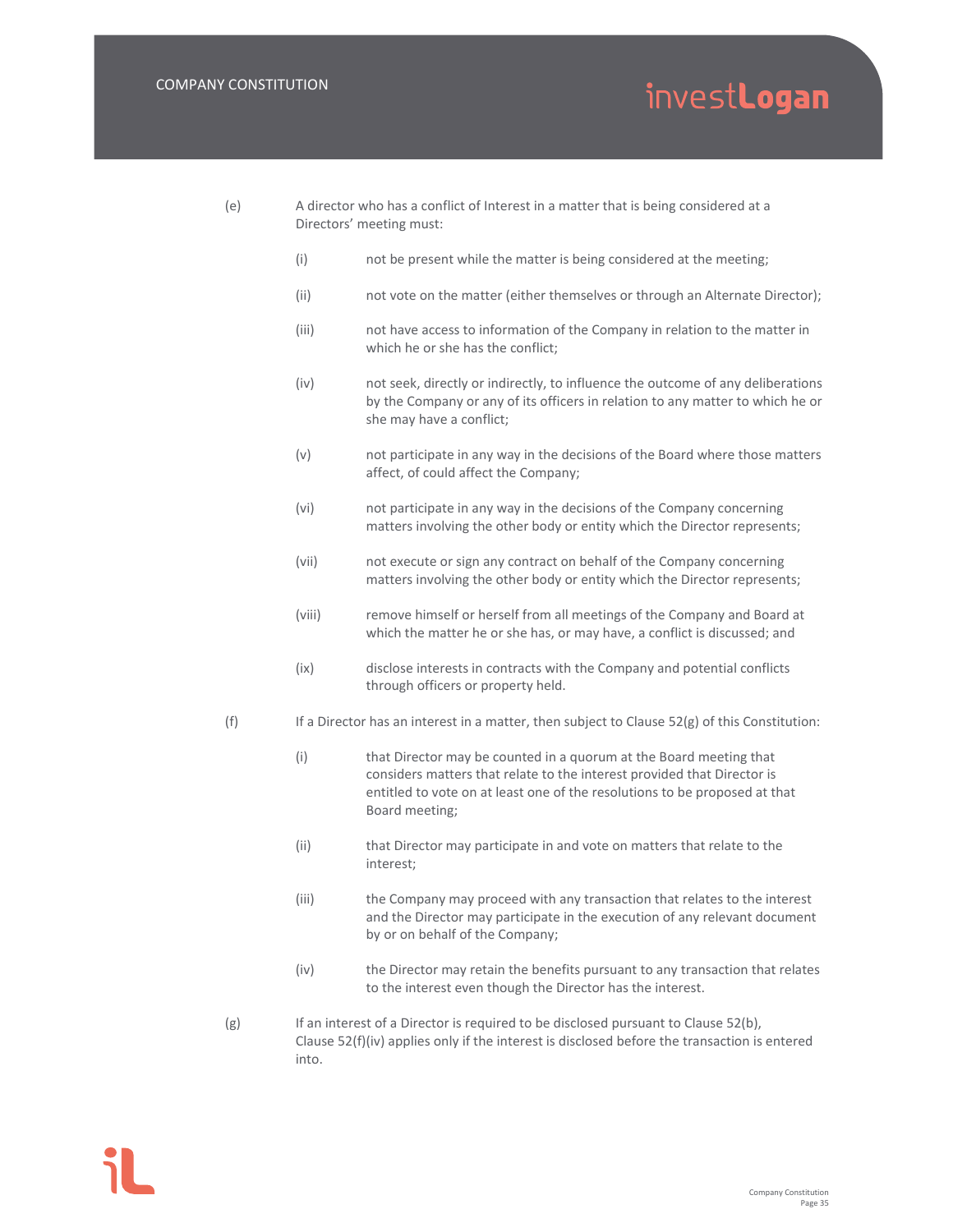#### COMPANY CONSTITUTION

### investLogan

- (h) A director or a body or entity in which a Director has a direct or indirect interest may:
	- (i) enter into any agreement or arrangement with the Company;
	- (ii) hold any office or place of profit (other than auditor) in the Company;
	- (iii) act in a professional capacity (other than as auditor) for the Company,

and the Director or the body or entity can receive and keep beneficially any remuneration, profits or benefits under any agreement or arrangement with the Company or from holding an office or place of profit in or acting in a professional capacity with the company.

- (i) The fact that a Director holds office as a Director, and has fiduciary obligations arising out of that office:
	- (i) will not void or render voidable a contract made by a Director with the Company;
	- (ii) will not void or render voidable a contract or arrangement entered into by or on behalf of the Company and in which the Director may have any interest;
	- (iii) will not require the Director to account to the Company for any profit realised by or under any contract or arrangement entered into by or on behalf of the Company and in which the Director may have any interest.
- (j) A Director may be or become a director or other officer of, or otherwise be interested in:
	- (i) any related body corporate; or
	- (ii) any other body corporate promoted by the Company or in which the Company may be interested as a vendor, shareholder or otherwise,

and is not accountable to the Company for any remuneration or other benefits received by the director or officer of, or from having an interest in, that body corporate.

(k) A contravention of this clause by a Director does not affect the validity of any act, transaction, agreement, instrument, resolution or any other thing.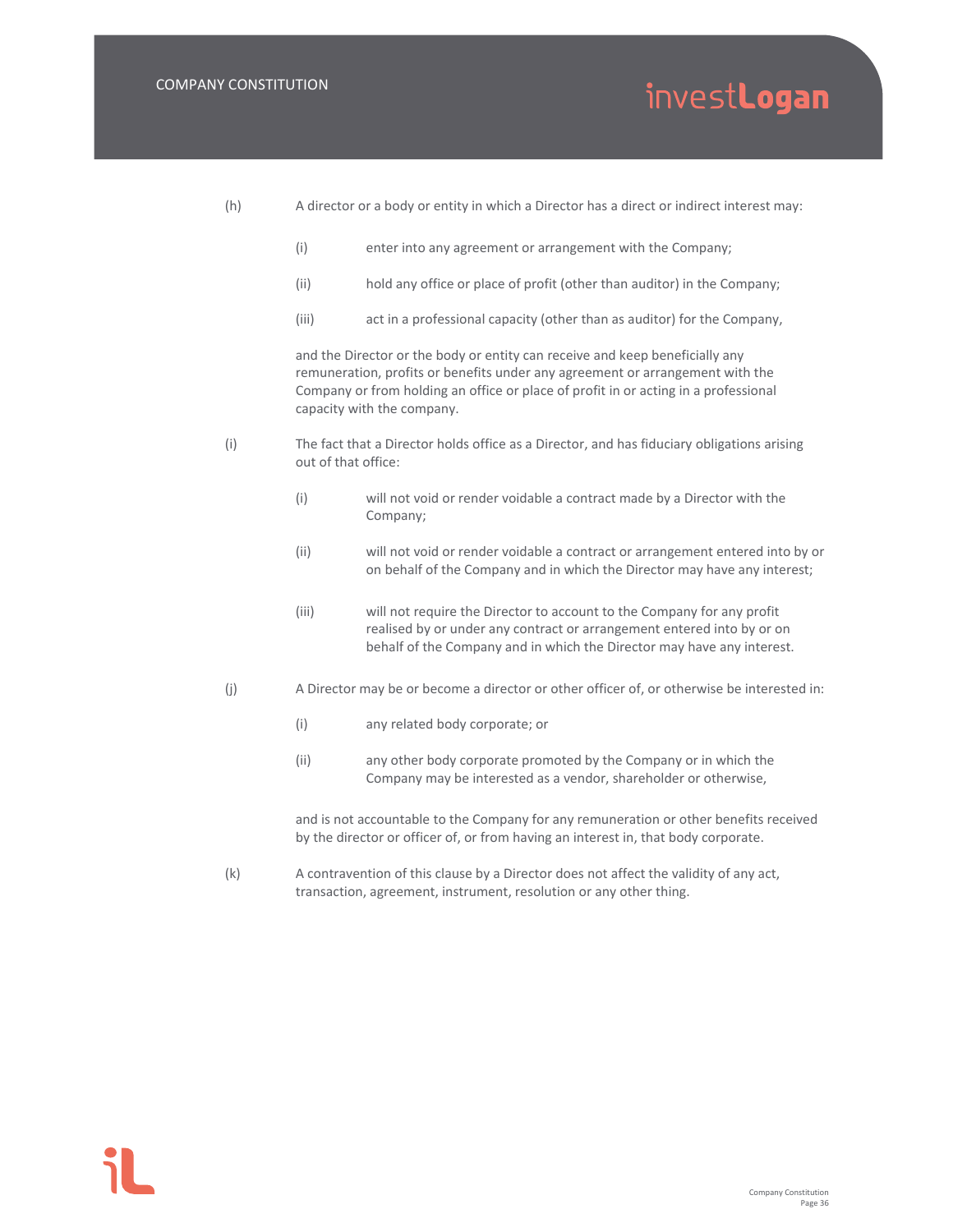### **Officers**

#### 53. CHIEF EXECUTIVE OFFICER

The Board may appoint any person to the office of Chief Executive Officer and, subject to the terms of a Chief Executive Officer's employment contract, suspend, remove or dismiss him or her from that office and appoint another person (who is not a Director) in that person's place.

#### 54. SECRETARY

The Board may appoint one or more Secretaries, for any period and on any terms (including as to remuneration) as the Board resolves. Subject to any agreement between the Company and the Secretary, the Board may vary or terminate the appointment of a Secretary at any time, with or without cause. Where the Company has only one Director who is also the only Secretary, the Company may by ordinary resolution terminate the appointment of that person as Secretary.

#### 55. INDEMNITY AND INSURANCE

- (a) To the extent permitted by law, the Company must indemnify each Relevant Officer against a Liability of that person and the Legal Costs of that person.
- (b) The indemnity pursuant to Clause 55(a):
	- (i) is enforceable without the Relevant Officer having first to incur any expense or make any payment;
	- (ii) is a continuing obligation and is enforceable by the Relevant Officer even though the Relevant Officer may have ceased to be an officer of the Company; and
	- (iii) applies to Liabilities and Legal Costs incurred both before and after this Clause became effective.
- (c) To the extent permitted by law, the Company may make a payment (whether by way of advance, loan or otherwise) to a Relevant Officer in respect of Legal Costs of that person.
- (d) To the extent permitted by law, the Company may:
	- (i) enter into, or agree to enter into; or
	- (ii) pay, or agree to pay, a premium for,

a contract insuring a Relevant Officer against a Liability of that person and the Legal Costs of that person.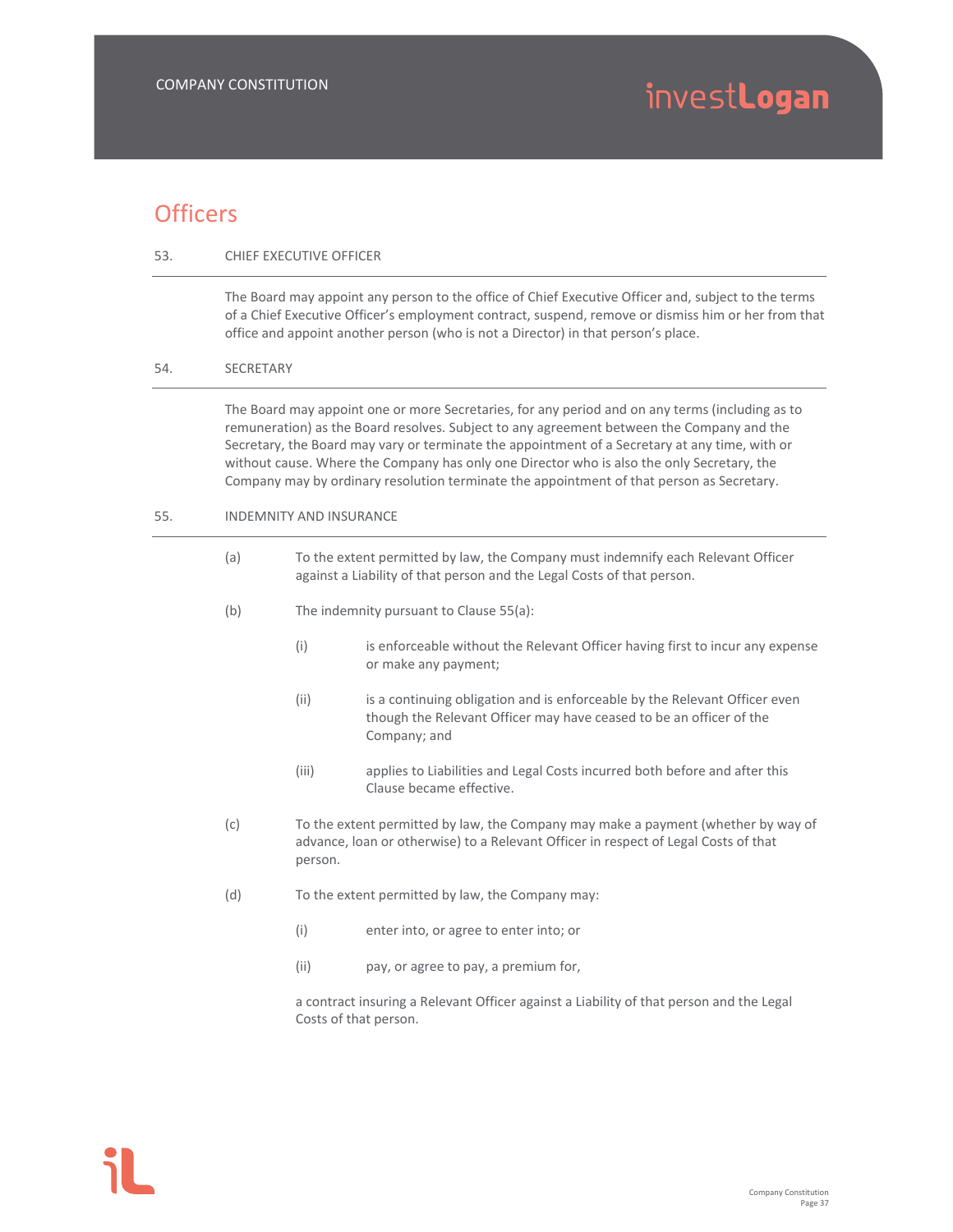- (e) To the extent permitted by law, the Company may enter into an agreement or deed with a Relevant Officer or a person who is, or has been, an officer of the Company or a subsidiary of the Company, pursuant to which the Company must do all or any of the following:
	- (i) keep books of the Company and allow either or both that person and that person's advisers access to those books on the terms agreed;
	- (ii) indemnify that person against any Liability and Legal Costs of that person;
	- (iii) make a payment (whether by way of advance, loan or otherwise) to that person in respect of Legal Costs of that person; and
	- (iv) keep that person insured in respect of any act or omission by that person while a Relevant Officer or an officer of the Company or a subsidiary of the Company, on the terms agreed (including as to payment of all or part of the premium for the contract of insurance).

### Powers of the Board

| 56. | <b>GENERAL POWERS</b> |  |
|-----|-----------------------|--|
|-----|-----------------------|--|

- (a) The Board has the power to manage the business of the Company and may exercise to the exclusion of the Company in general meeting all powers of the Company which are not, by the law or this Constitution, required to be exercised by the Company in general meeting.
- (b) A power of the Board can only be exercised by a resolution passed at a meeting of the Board in accordance with Clause 61, a resolution passed by signing a document in accordance with Clause 60, or in accordance with a delegation of the power pursuant to Clause 58 or 59. A reference in this Constitution to the Company exercising a power by a resolution of the Board includes an exercise of that power in accordance with a delegation of the power pursuant to Clause 58 or 59.
- (c) If the Company is a wholly‐owned subsidiary, a Director is authorised to act in the best interests of its holding company provided that the Director acts in good faith in the best interests of that holding company and the Company is not insolvent at the time the Director acts and does not become insolvent because of the Director's act.
- (d) If the Company is wholly‐owned by a local government entity, a Director is authorised to act in the best interests of that local government entity provided that the Director acts in good faith in the best interests of that local government entity and the Company is not insolvent at the time the Director acts and does not become insolvent because of the Director's act.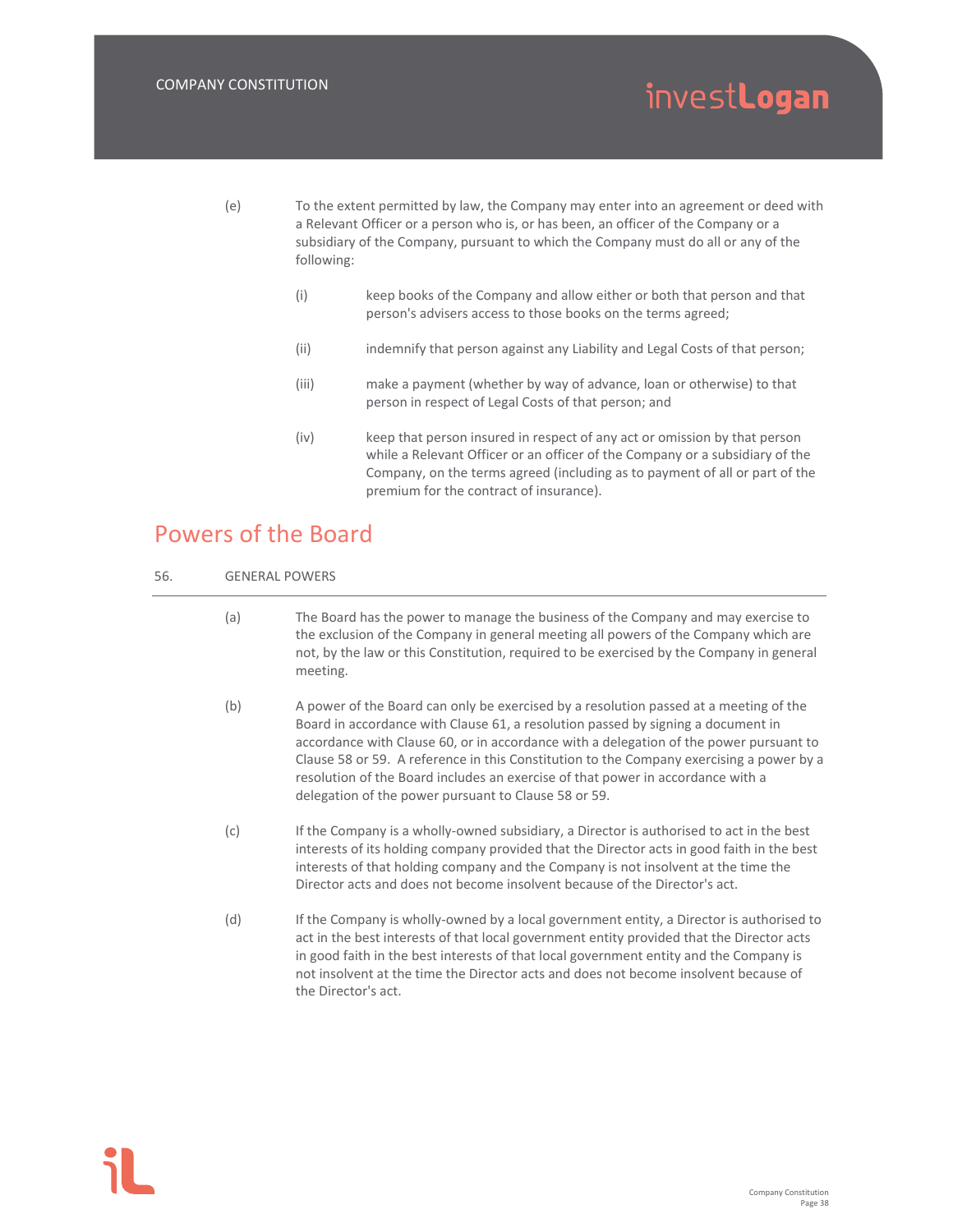#### 57. EXECUTION OF DOCUMENTS

- (a) If the Company has a common seal, the Company may execute a document if that seal is fixed to the document and the fixing of that seal is witnessed by one Director and either another Director, a Secretary, or another person appointed by the Board for that purpose. If the Company has only one Director who is also the only Secretary, or the Company has only one Director and does not have a Secretary, the fixing of the seal may be witnessed by that Director.
- (b) The Company may execute a document without a common seal if the document is signed by one Director and either another Director, a Secretary, or another person appointed by the Board for that purpose. If the Company has only one Director who is also the only Secretary, or the Company has only one Director and does not have a Secretary, the document may be signed by that Director.
- (c) The Board may determine the manner in which and the persons by whom cheques, promissory notes, bankers' drafts, bills of exchange and other negotiable or transferable instruments in the name of or on behalf of the Company, and receipts for money paid to the Company, must be signed, drawn, accepted, endorsed or otherwise executed.

#### 58. COMMITTEES AND DELEGATES

- (a) The Board may delegate any of its powers to a committee of the Board, a Director, an employee of the Company or any other person. A delegation of those powers may be made for any period and on any terms (including the power to further delegate) as the Board resolves. The Board may revoke or vary any power so delegated.
- (b) A committee or delegate must exercise the powers delegated in accordance with any directions of the Board.
- (c) Subject to the terms of appointment or reference of a committee, Clause 61 applies with the necessary changes to meetings and resolutions of a committee of the Board.

#### 59. ATTORNEY OR AGENT

- (a) The Board may appoint any person to be attorney or agent of the Company for any purpose, for any period and on any terms (including as to remuneration) as the Board resolves. Subject to the terms of appointment of an attorney or agent of the Company, the Board may revoke or vary that appointment at any time, with or without cause.
- (b) The Board may delegate any of their powers (including the power to delegate) to an attorney or agent. The Board may revoke or vary any power delegated to an attorney or agent.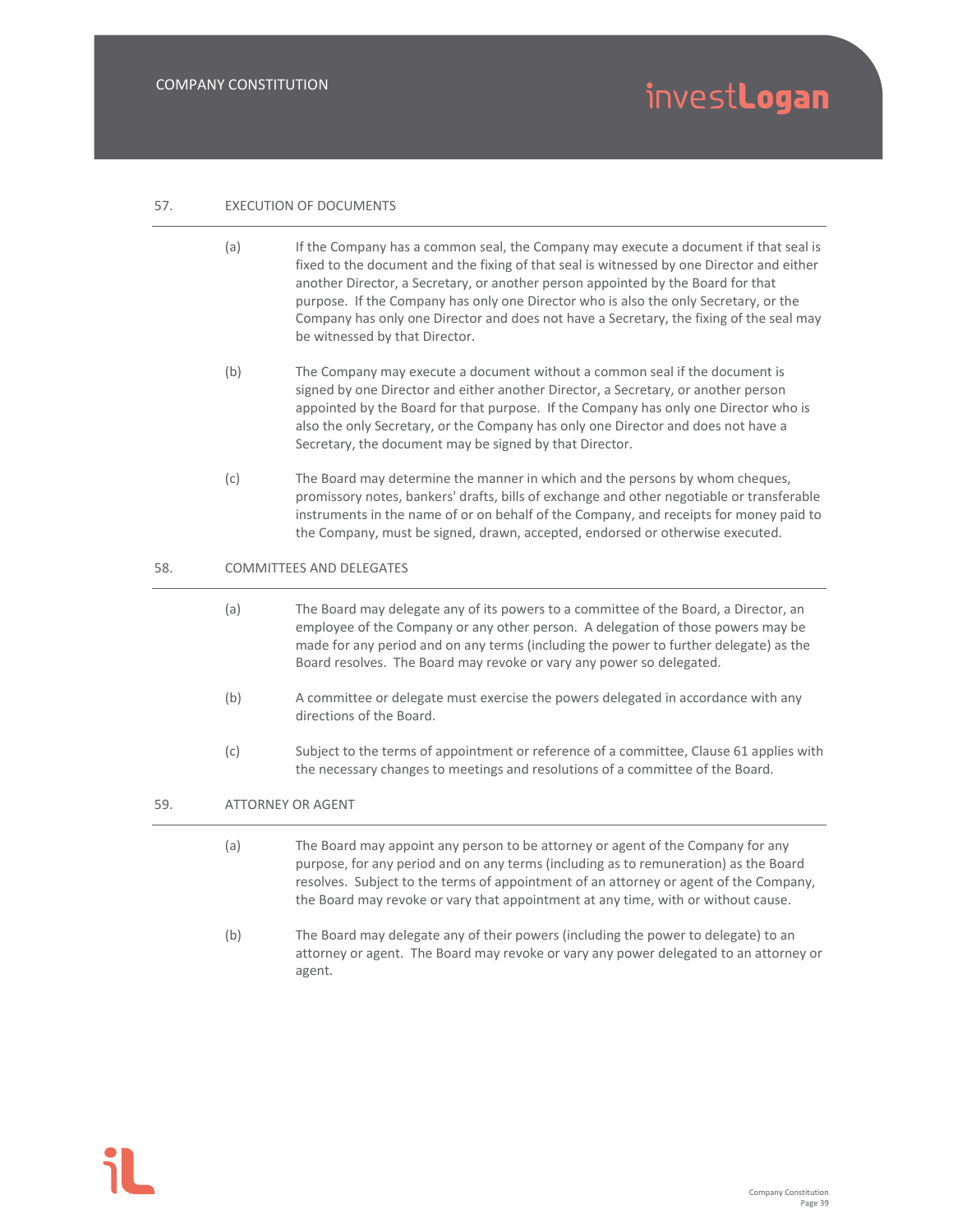### Proceedings of Directors

- 60. WRITTEN RESOLUTIONS OF DIRECTORS
	- (a) While the Company has only one Director, that Director may pass a resolution by signing a record in writing of that resolution.
	- (b) The Board may pass a resolution without a Board meeting being held if notice in writing of the resolution is given to all Directors and a majority of the Directors entitled to vote on the resolution (not being less than the number required for a quorum at a meeting of Directors) sign a document containing a statement that they are in favour of the resolution set out in the document.
	- (c) A resolution pursuant to Clause 60(b) may consist of several documents in the same form each signed by one or more Directors and is effective when signed by the last of the Directors constituting the majority of the Directors. A facsimile transmission or other document produced by electronic means under the name of a Director with the Director's authority is taken to be a document signed by the Director for the purposes of Clause 60(b) and is taken to be signed when received by the Company in legible form.
	- (d) For the purposes of Clause 60(b), the reference to Directors includes any alternate director who is appointed by a Director who is at the relevant time on leave of absence approved by the Board but does not include any other alternate directors.

#### 61. BOARD MEETINGS

- (a) Subject to this Constitution, the Board may meet, adjourn and otherwise regulate its meetings as it thinks fit.
- (b) A Director may call a Board meeting at any time. On request of any Director, a Secretary of the Company must call a meeting of the Directors.
- (c) Notice of a Board meeting must be given to each Director (except a Director on leave of absence approved by the Board) and an alternate director appointed by a Director on leave of absence approved by the Board. Notice of a Board meeting may be given in person, or by post or by telephone, fax or other electronic means.
- (d) A Director or alternate director may waive notice of a Board meeting by giving notice to that effect to the Company in person or by post or by telephone, fax or other electronic means.
- (e) A person who attends a Board meeting waives any objection that person and:
	- (i) if the person is a Director, any alternate director appointed by that person; or
	- (ii) if the person is an alternate director, the Director who appointed that person as alternate director,

may have to a failure to give notice of the meeting.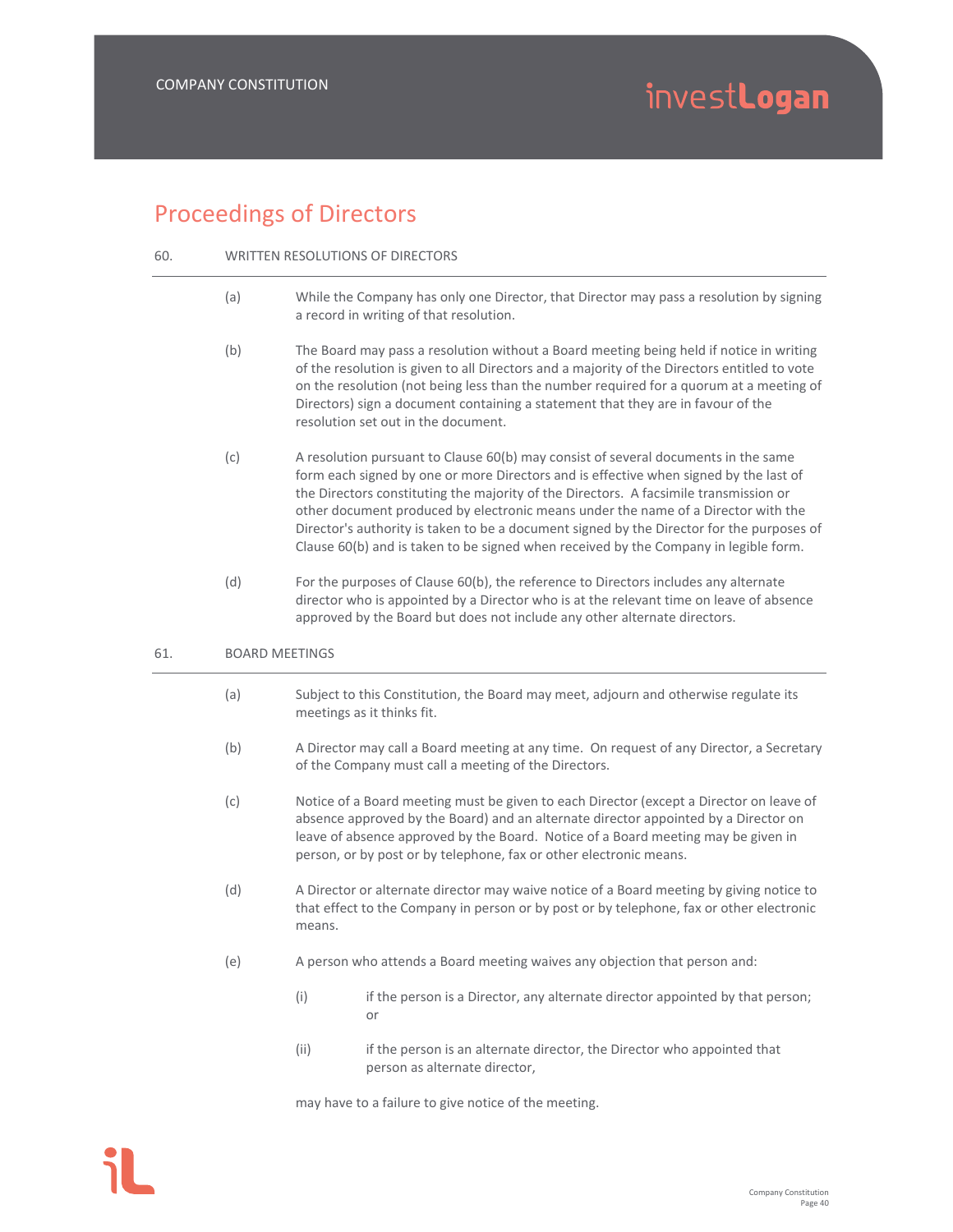- (f) Anything done (including the passing of a resolution) at a Board meeting is not invalid because either or both a person does not receive notice of the meeting or the Company accidentally does not give notice of the meeting to a person.
- (g) For the purposes of the Corporations Act, each Director, by consenting to be a Director or by reason of the adoption of this Constitution, consents to the use of each of the following technologies for the holding of a Board meeting:
	- (i) telephone;
	- (ii) video;
	- (iii) any other technology which permits each Director to communicate with every other participating Director; or
	- (iv) any combination of these technologies.

A Director may withdraw the consent given pursuant to this Clause  $61(g)$  in accordance with the Corporations Act.

- (h) If a Board meeting is held in 2 or more places linked together by any technology:
	- (i) a Director present at one of the places is taken to be present at the meeting unless and until the Director states to the chairperson of the meeting that the Director is discontinuing his or her participation in the meeting; and
	- (ii) the chairperson of that meeting may determine at which of those places the meeting will be taken to have been held.
- (i) Until otherwise determined by the Board, a quorum for a Board meeting is one less than the number of Directors determined under Clause 47.1 (but at least one) which are entitled to vote on a resolution that may be proposed at that meeting. A quorum for a Board meeting must be present at all times during the meeting. Each individual present is counted towards a quorum in respect of each appointment as an alternate director of another Director in addition (if applicable) to being counted as a Director.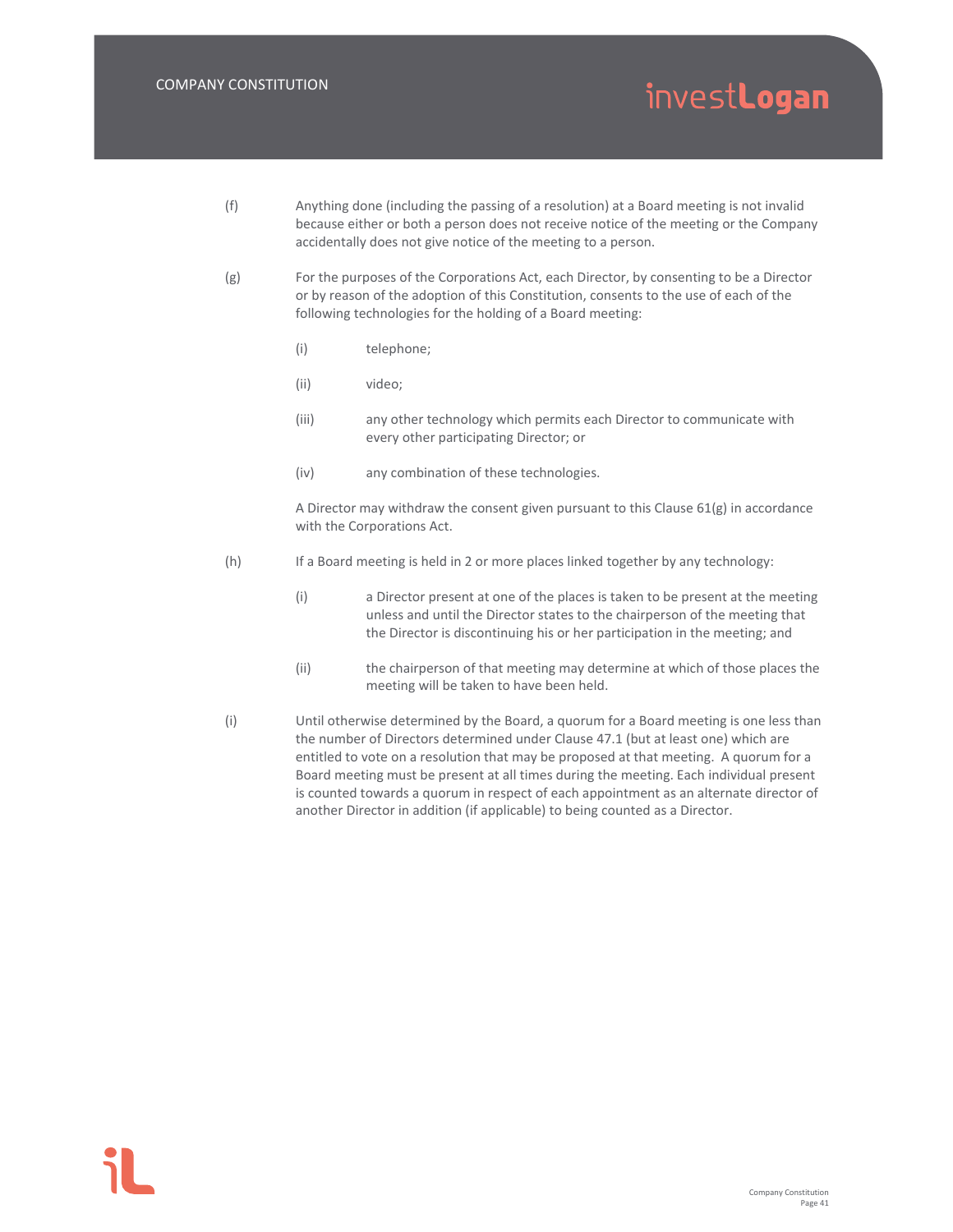| invest <b>Logan</b> |  |
|---------------------|--|
|                     |  |

| 62. | CHAIRPERSON OF THE BOARD |  |
|-----|--------------------------|--|
|     |                          |  |

- (a) The Board may elect a Director as chairperson of the Board for any period it resolves, or if no period is specified, until that person ceases to be a Director. The Board may remove the chairperson of the Board at any time.
- (b) Subject to Clause 62(c), the chairperson of the Board must chair each Board meeting.
- (c) If at a Board meeting:
	- (i) a chairperson has not been elected pursuant to Clause 62(a); or
	- (ii) the chairperson of the Board is not present within 15 minutes after the time appointed for the holding of a Board meeting or is not willing to chair all or part of that meeting,

the Directors present must elect one of their number to chair that meeting or part of the meeting.

(d) A person does not cease to be a chairperson of the Board if that person retires as a Director at a meeting of Shareholders and is re‐elected as a Director at that meeting (or any adjournment of that meeting).

#### 63. BOARD RESOLUTIONS

- (a) A resolution of the Board is passed if more votes are cast by Directors entitled to vote in favour of the resolution than against it.
- (b) Subject to Clauses 50 and 52 and this Clause 63, each Director present in person or by his or her alternate director has one vote on a matter arising at a Board meeting.
- (c) Any document referred to in this clause may be in the form of an electronic notification.
- (d) This clause applies to meetings of Directors' committees as if all members of the committee were Directors.
- (e) In case of an equality of votes on a resolution at a Board meeting, the chairperson of that meeting does not have a casting vote on that resolution.

#### 64. VALID PROCEEDINGS

- (a) An act at any Board meeting or a committee of the Board or an act of any person acting as a Director is not invalidated by:
	- (i) a defect in the appointment or continuance in office of a person as a Director, a member of the committee or of the person so acting; or
	- (ii) a person so appointed being disqualified or not being entitled to vote,

if that circumstance was not known by the Board, committee or person (as the case may be) when the act was done.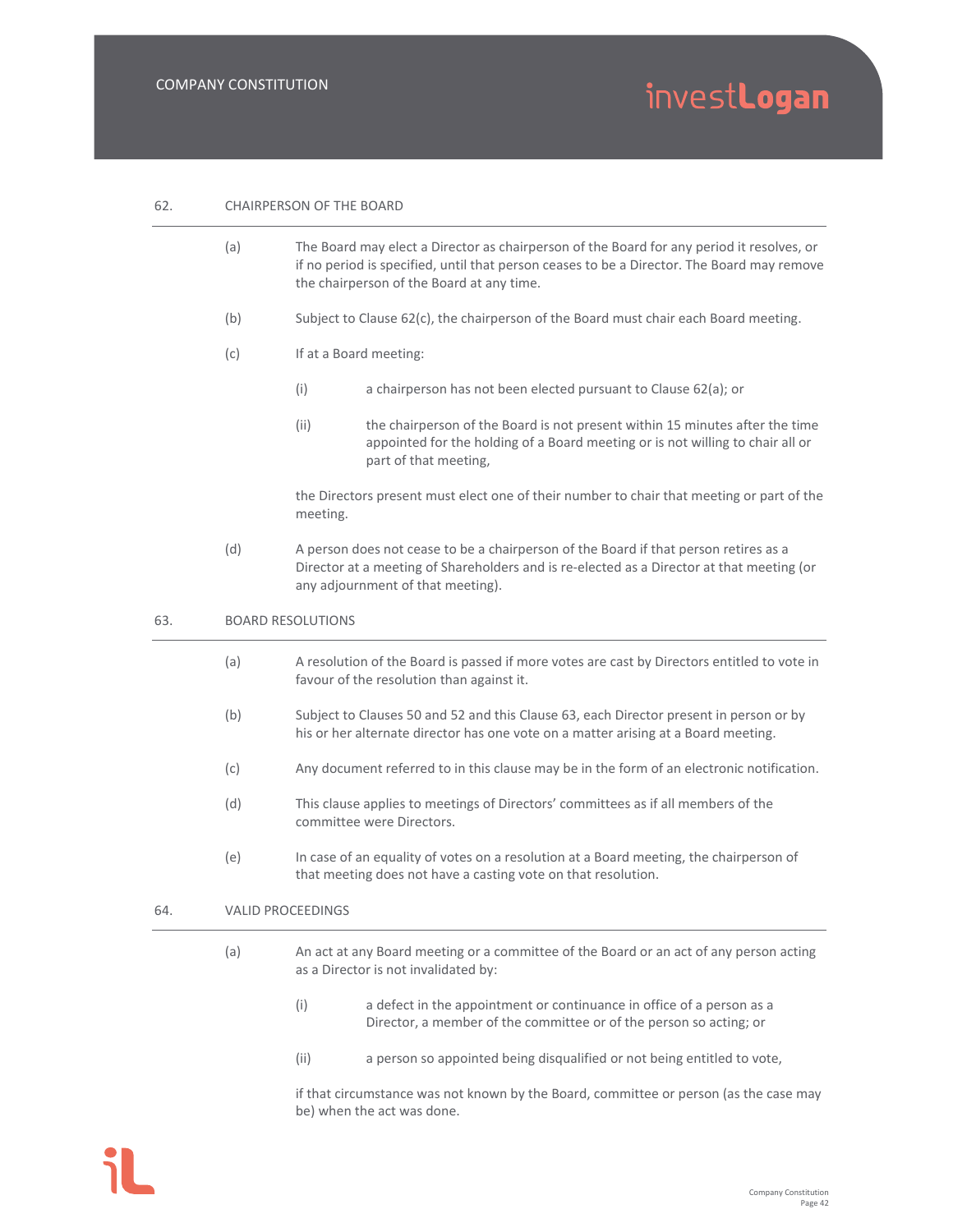(b) If the number of Directors is below the minimum required by this Constitution, the Board must not act except in emergencies, to appoint Directors up to that minimum number or to call and arrange to hold a meeting of Shareholders.

### Dividends and Profits

#### 65. DETERMINATION OF DIVIDENDS

- (a) Subject to the Corporations Act, this Constitution and the rights or restrictions attached to a class of Shares, the Board may determine that a dividend is payable on Shares. The Board may fix the amount of the dividend, the time for determining entitlements to the dividend, the time for the payment of the dividend and the method of payment of the dividend.
- (b) Subject to the rights or restrictions attached to a class of Shares, the Board may determine that dividends be paid on Shares of one class but not another class, and at different rates for different classes of Shares.
- (c) The Company is not required to pay any interest on a dividend.

#### 66. ENTITLEMENTS TO DIVIDENDS

- (a) A dividend in respect of a Share must be paid to the person whose name is entered in the Register as the holder of that Share as at the time the Board has fixed for that purpose, or if no such time is fixed, on the date on which the Dividend is paid.
- (b) Subject to any rights or restrictions attached to a class of Shares and Clause 66(c), the person entitled to a dividend on a Share is entitled to:
	- (i) if the Share is fully paid (whether the issue price of the Share was paid or credited or both), the entire dividend; or
	- (ii) if the Share is partly paid, a proportion of that dividend equal to the proportion which the amount paid on that Share bears to the total issue price of that Share. Any amounts paid up in advance of the applicable due date for payment are ignored when calculating the proportion.
- (c) If an amount is paid on a Share during the period to which a dividend relates, the Board may resolve that only the proportion of that amount equal to the proportion which the period from the date of payment to the end of the period to which the dividend relates bears to the total period to which the dividend relates, counts as part of the amount for the time being paid on the Share, unless the terms of issue of the Shares provides otherwise.
- (d) If a transfer of a Share is registered after the time determined for entitlements to a dividend on that Share but before the dividend is paid, the person transferring that Share is entitled to that dividend.
- (e) The Company may retain the whole or part of any dividend on which the Company has a lien and apply that amount in total or part satisfaction of any amount secured by that lien.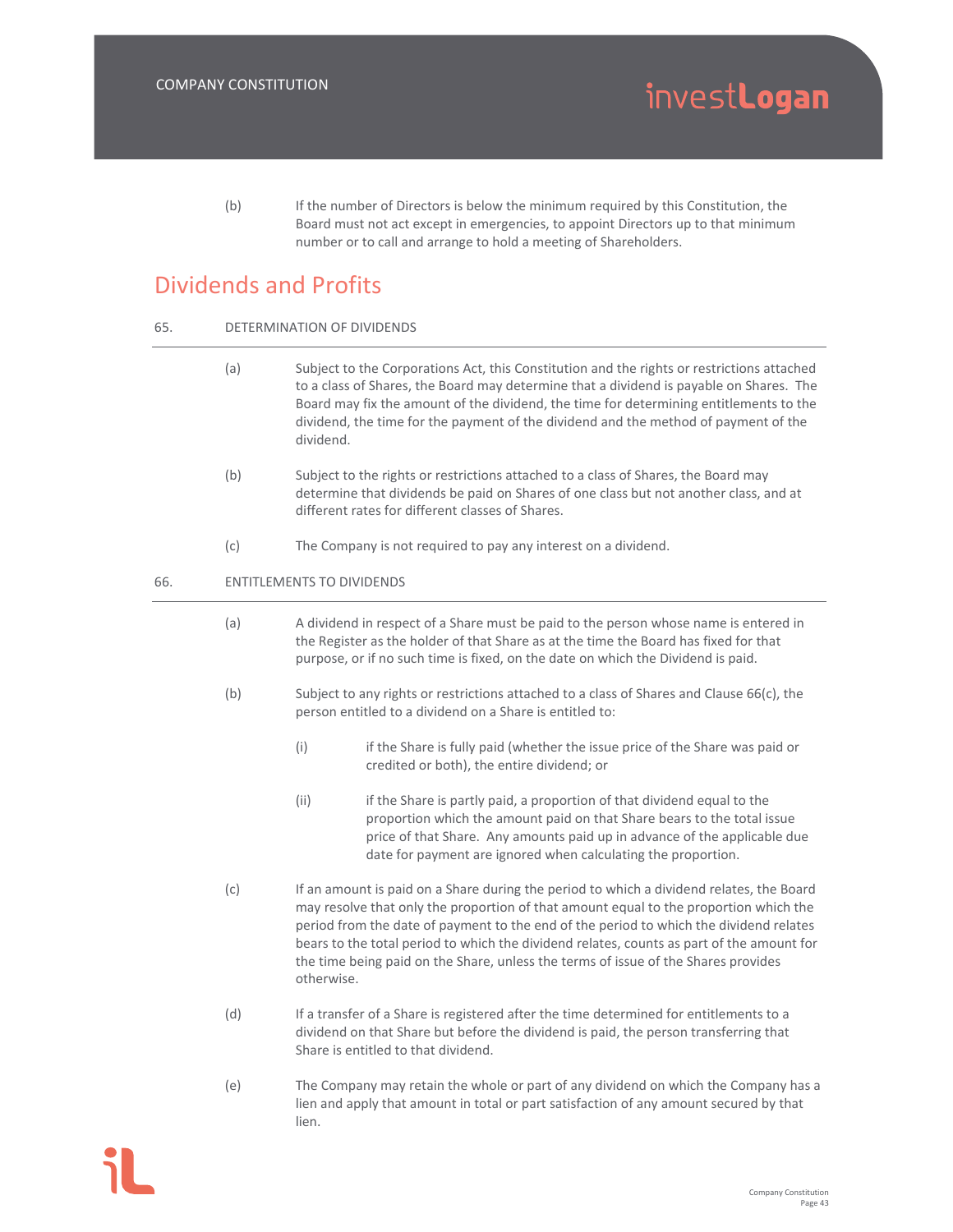#### 67. DIVIDEND PLANS

- (a) The Company may establish a bonus share plan on any terms as the Board resolves, pursuant to which participants may elect in respect of all or part of their Shares to be issued financial products of the Company or another body corporate or trust credited as fully paid instead of receiving a cash dividend from the Company in respect of those Shares.
- (b) The Company may establish a dividend reinvestment plan on any terms as the Board resolves, pursuant to which participants may elect in respect of all or part of their Shares to apply the whole or any part of a dividend from the Company, or any other amount paid or payable to Shareholders, in subscribing for or purchasing financial products of the Company or another body corporate or trust.
- (c) The Board is under no obligation to admit any Shareholder as a participant in any plan nor to comply with any request made by a Shareholder who is not admitted as a participant in a plan.
- (d) The Board may implement, amend, suspend or terminate a plan established pursuant to this Clause 67.

#### 68. CAPITALISATION OF PROFITS

- (a) Subject to the Corporations Act and the rights or restrictions attached to a class of Shares, the Company may by resolution of the Board:
	- (i) capitalise any amount, being the whole or part of profits of the Company or otherwise available for distribution to Shareholders; and
	- (ii) apply that amount for the benefit of Shareholders in full satisfaction of their interest in the capitalised amount, in the same proportions as the Shareholders would be entitled to receive it if it were distributed by way of dividend or in accordance with either the terms of issue of any Shares or the terms of any plan for the issue of Shares or other securities for the benefit of officers or employees of the Company.
- (b) The Board may fix the time for determining entitlements to an application of a capitalised amount pursuant to Clause 68(a). The Board may decide to apply a capitalised amount pursuant to Clause 68(a) in any or all of the following ways:
	- (i) in paying up an amount unpaid on Shares already issued;
	- (ii) in paying up in full any unissued Shares or other securities in the Company;
	- (iii) any other method permitted by law.
- (c) The Board may do all things necessary to give effect to a resolution pursuant to Clause 68(a) and 68(b), including:
	- (i) making cash payments in cases where Shares or other securities become issuable in fractions or ignore amounts or fractions less than a particular value;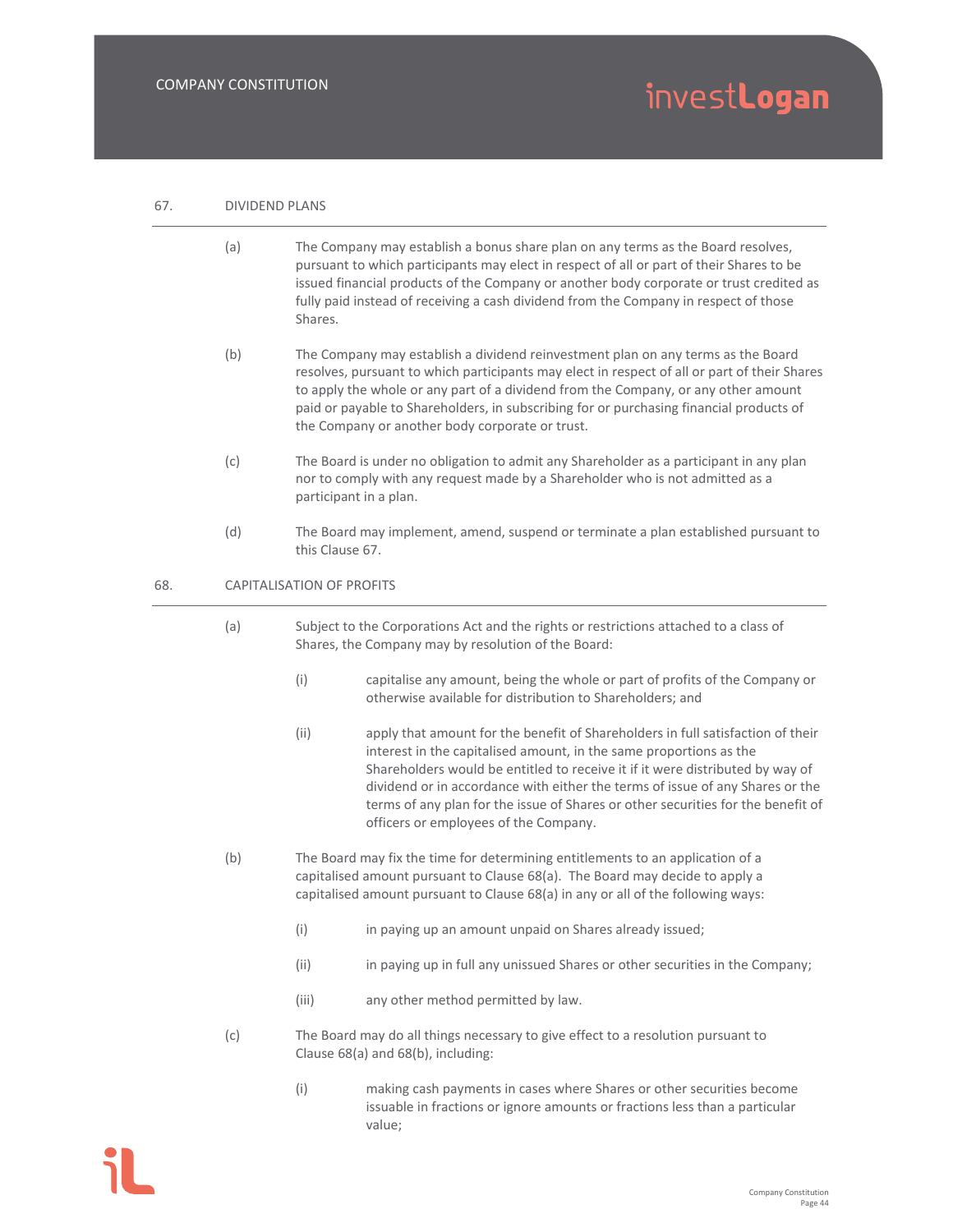| (iii) | vesting any cash or assets in a trustee on trust for the Shareholders entitled |
|-------|--------------------------------------------------------------------------------|
|       | to an application of a capitalised amount pursuant to Clause 68(a); and        |

(iii) authorising any person to make, on behalf of all Shareholders entitled to a application of a capitalised amount pursuant to Clause 68(a), an agreement with the Company providing for either or both the issue of securities or the payment by the Company on the Shareholders' behalf of an amount pursuant to Clause 68(b), and in executing any such document the person acts as agent and attorney for those Shareholders.

#### 69. DISTRIBUTIONS OF ASSETS

- (a) The method of payment by the Company of a dividend or a return of capital by a reduction of capital, a share buy‐back or otherwise, may include any or all of the payment of cash, the issue of shares or other financial products and the transfer of assets (including shares or other financial products in another body corporate or trust).
- (b) If the Board has determined that the Company pay a dividend or return capital by a reduction of capital, a share buy‐back or otherwise, wholly or partly by the distribution (either generally or to specific Shareholders) of specific assets (including by the issue or transfer of shares or other financial products), the Board may:
	- (i) settle any issue concerning the distribution in any way the Board resolves;
	- (ii) round amounts up or down to the nearest whole number, or ignore amounts or fractions less than a particular value;
	- (iii) value assets for distribution and determine that the Company pay cash to any Shareholder on the basis of that valuation;
	- (iv) vest assets in a trustee on trust for the Shareholders entitled to any financial products as a result of that distribution; and
	- (v) authorise any person to make, on behalf of all Shareholders entitled to any financial products as a result of that distribution, an agreement with the relevant body corporate or trust providing for the issue or transfer to them of those financial products (including an agreement to become a member of that body corporate) and, in executing any such document, the person acts as agent and attorney for those Shareholders.

#### 70. PAYMENTS

- (a) The Company may pay a person entitled to an amount payable in respect of a Share (including a dividend) by any of the following means, in the Board's discretion, at the sole risk of the person so entitled:
	- (i) crediting an account nominated in writing by that person and acceptable to the Board;
	- (ii) cheque made payable to bearer, to the person entitled to the amount or any other person the entitled person directs in writing and who is acceptable to the Board; or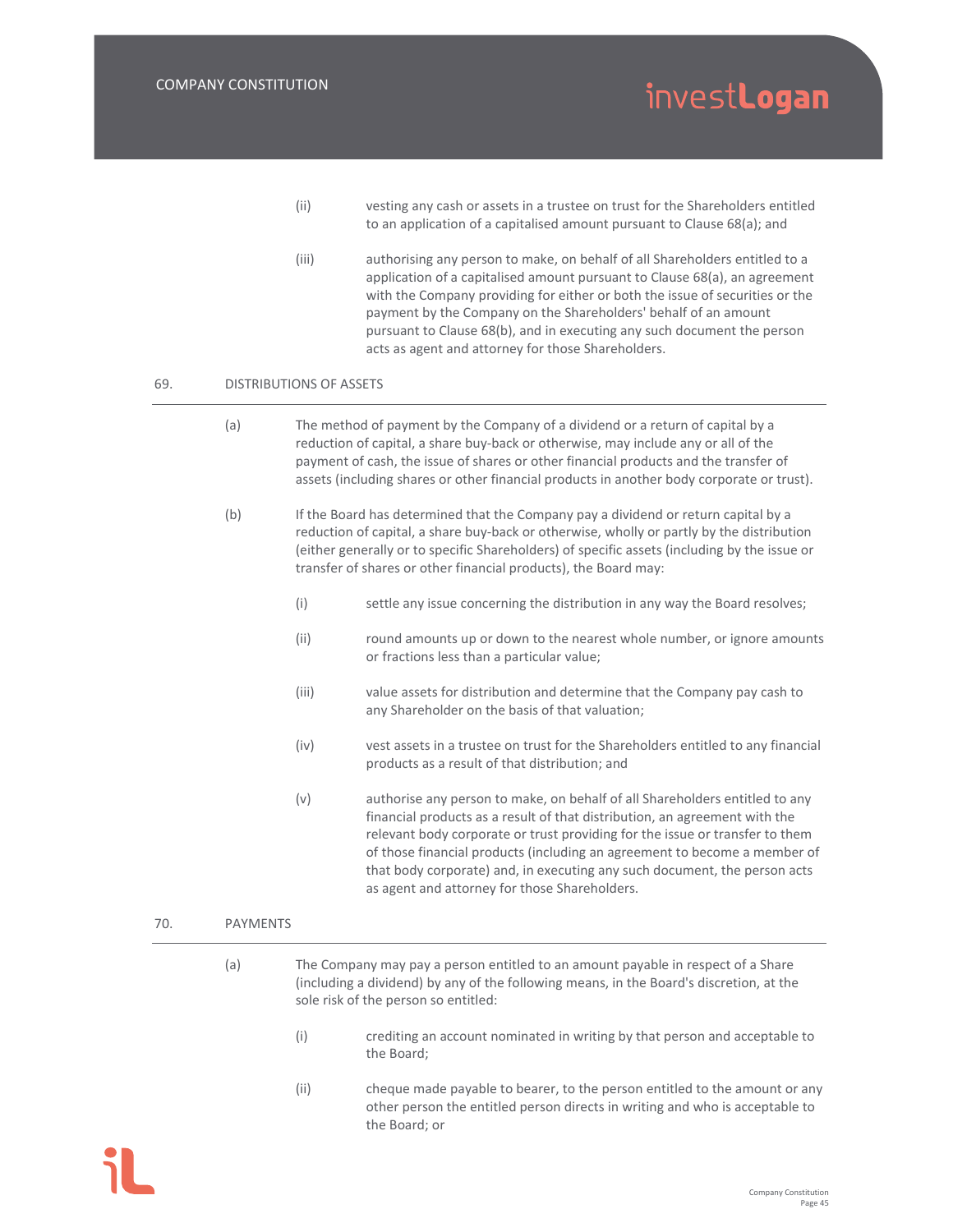- (iii) any other manner as the Board resolves.
- (b) If the Company decides to make a payment by crediting accounts and an account is not nominated by a Shareholder in accordance with Clause 70(a)(i), the Company may hold the amount payable in a separate account of the Company until the Shareholder nominates an account in accordance with Clause 70(a)(i).
- (c) The Company may post a cheque referred to in Clause 70(a)(ii) to:
	- (i) the address in the Register of the Shareholder of the Share, or in the case of a Jointly Held Share, the address of the Shareholder whose name appears first in the Register in respect of the Share; or
	- (ii) any other address which the entitled person directs in writing.
- (d) The Company may make a payment of an amount payable in respect of a Share (including a dividend) in Australian dollars or any other currency determined by the Board. The Company may make payments in different currencies to different Shareholders. The Board may determine the appropriate exchange rate and time of calculation of the amount of a payment made in a currency other than Australian dollars. A determination of the Board pursuant to this Clause 70(d) is final in the absence of manifest error.
- (e) If more than one Shareholder of a Jointly Held Share gives a permitted nomination or direction pursuant to Clause 70(a), only the nomination or direction by the Shareholder whose name appears first in the Register in respect of that Share is valid.
- (f) Any one of the Shareholders of a Jointly Held Share may give receipt of any payment to those Shareholders in respect of that Share.

### **Notices**

#### 71. NOTICES TO SHAREHOLDERS

(a) The Company may give Notice to a Shareholder or a person entitled to a Share because of a Transmission Event by any of the following means in the Board's discretion: (i) delivering it to that Shareholder or person; (ii) delivering it or sending it by post to the address of the Shareholder in the Register or the alternative address (if any) nominated by that Shareholder or person for that purpose; (iii) sending it to the fax number or electronic address (if any) nominated by that Shareholder or person for that purpose; (iv) if permitted by the Corporations Act, notifying that Shareholder of the notice's availability by an electronic means nominated by the Shareholder for that purpose; or (v) any other means permitted by the Corporations Act.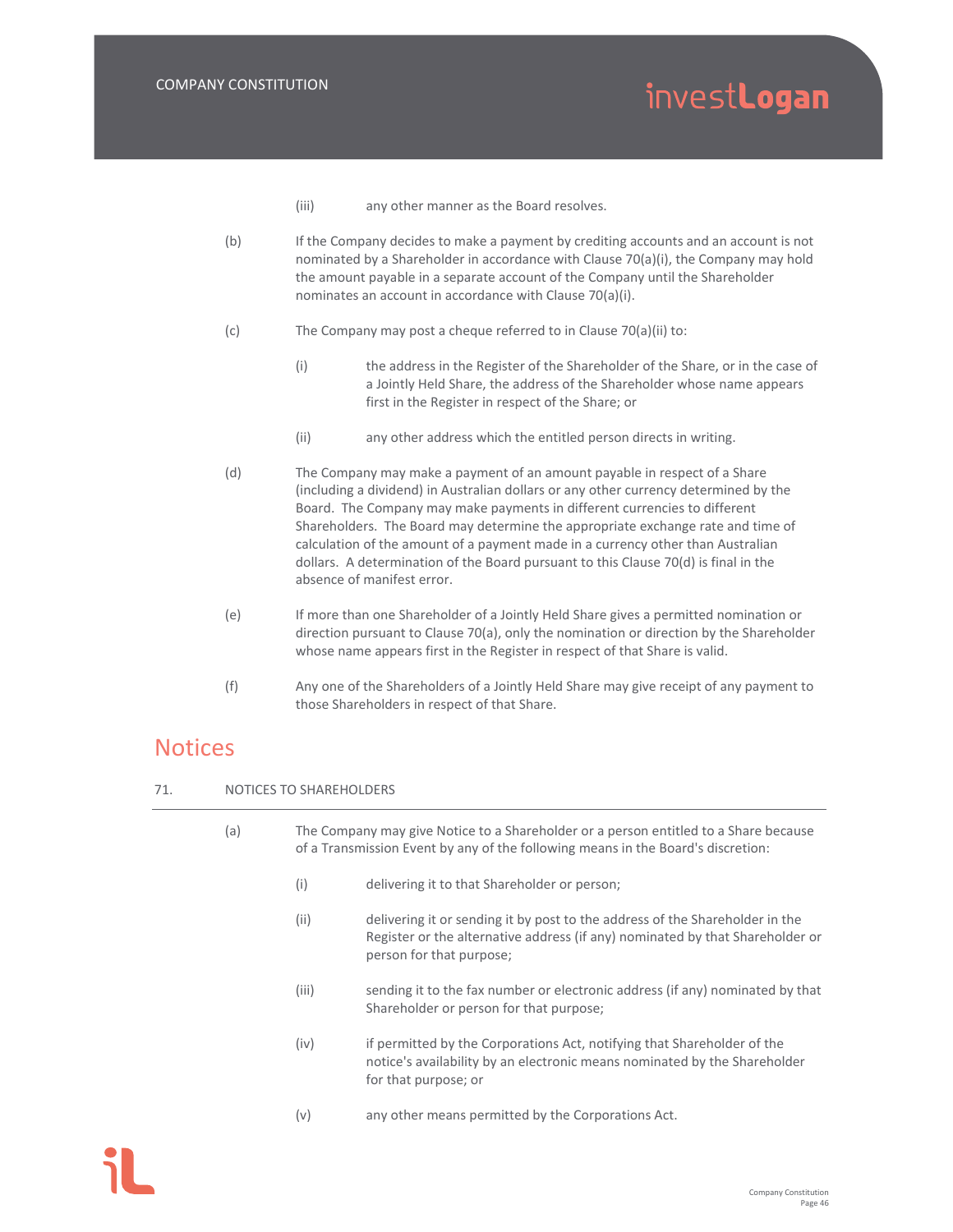- (b) The Company must send all documents to a Shareholder whose address for Notices is not within Australia by air‐mail, air courier, fax or electronic transmission.
- (c) Any Notice given or document delivered by the Company to the Shareholder whose name appears first in the Register in respect of a Jointly Held Share is taken to be notice or delivery to all holders of that Share.
- (d) Notice to a person entitled to a Share because of a Transmission Event is taken to be notice to the registered holder of that Share.
- (e) Subject to the Corporations Act, a Notice to a Shareholder is sufficient, even if:
	- (i) a Transmission Event occurs in respect of that Shareholder (regardless of whether that person is a registered holder of a Jointly Held Share); or
	- (ii) that Shareholder is an externally administered body corporate,

and regardless of whether the Company has notice of that event.

- (f) A person entitled to a Share because of a transfer, Transmission Event or otherwise, is bound by every Notice given in respect of that Share.
- (g) Any Notice required or allowed to be given by the Company to one or more Shareholders by advertisement is, unless otherwise stipulated, sufficiently advertised if advertised once in a daily newspaper circulating in the states and territories of Australia.

#### 72. NOTICE TO DIRECTORS

The Company may give Notice to a Director or alternate director by:

- (a) delivering it to that person;
- (b) sending it by post to the usual residential address of that person or the alternative address (if any) nominated by that person for that purpose;
- (c) sending it to the fax number or electronic address (if any) nominated by that person for that purpose; or
- (d) any other means agreed between the Company and that person.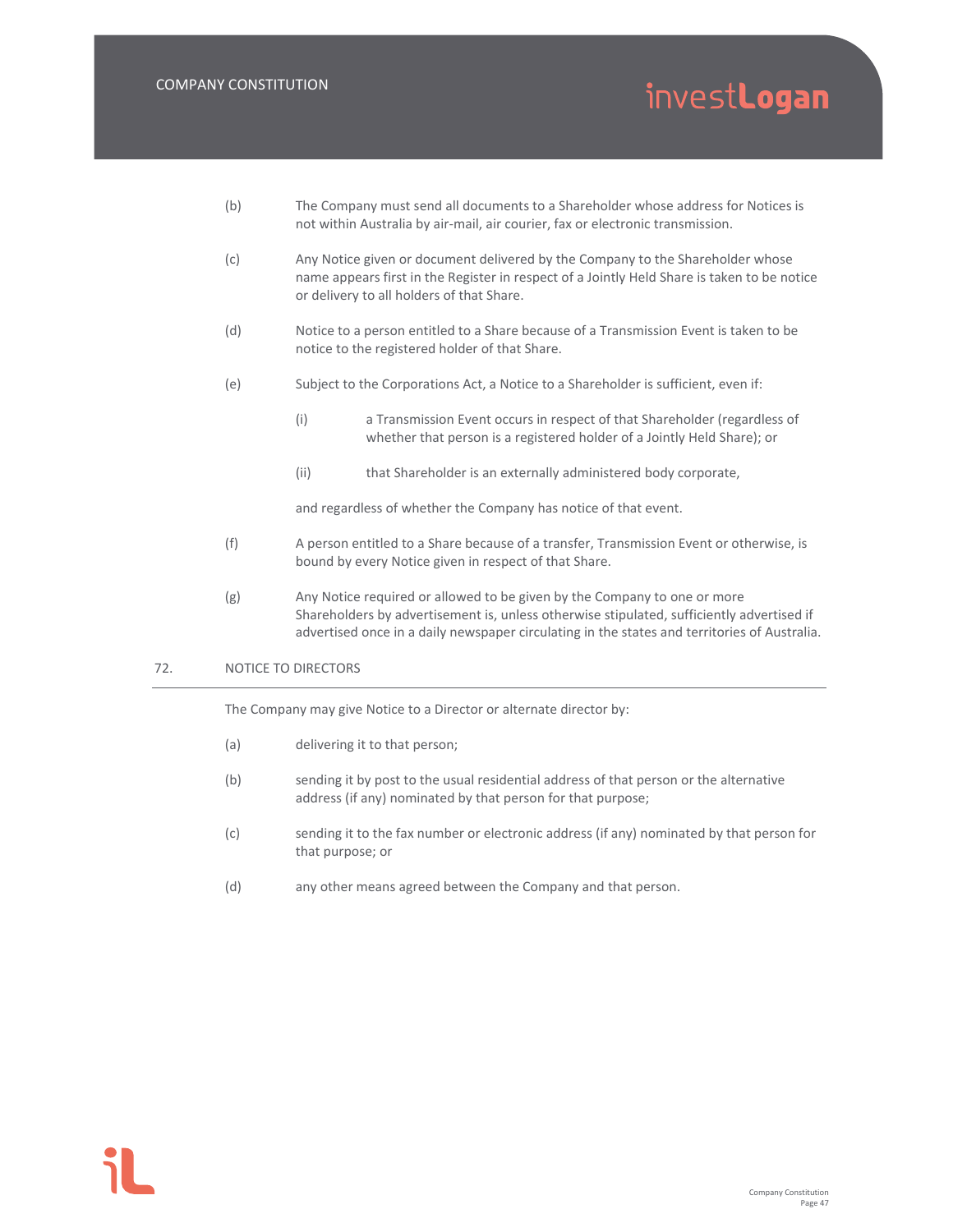#### 73. NOTICE TO THE COMPANY

A person may give Notice to the Company by:

- (a) delivering it or sending it by post to the registered office of the Company;
- (b) delivering it or sending it by post to a place nominated by the Company for that purpose;
- (c) sending it to the fax number at the registered office of the Company nominated by the Company for that purpose;
- (d) sending it to the electronic address (if any) nominated by the Company for that purpose; or
- (e) any other means permitted by the Corporations Act.

#### 74. TIME OF SERVICE

- (a) A Notice sent by post or air‐mail is taken to be given on the day after the date it is posted.
- (b) A Notice sent by fax or other electronic transmission is taken to be given when the transmission is sent provided that in the case of notice to the Company or a Director or an alternate director, the sender meets any action required by the recipient to verify the receipt of the document by the recipient.
- (c) A Notice given in accordance with Clause  $71(a)(iv)$  is taken to be given on the day after the date on which the Shareholder is notified that the Notice is available.
- (d) A certificate by a Director or Secretary to the effect that a Notice by the Company has been given in accordance with this Constitution is conclusive evidence of that fact.

#### 75. NOTICE REQUIREMENTS

The Board may specify, generally or in a particular case, requirements in relation to Notices given by any electronic means, including requirements as to:

- (a) the classes of, and circumstances in which, Notices may be sent;
- (b) verification (whether by encryption code or otherwise); and
- (c) the circumstances in which, and the time when, the Notice is taken to be given.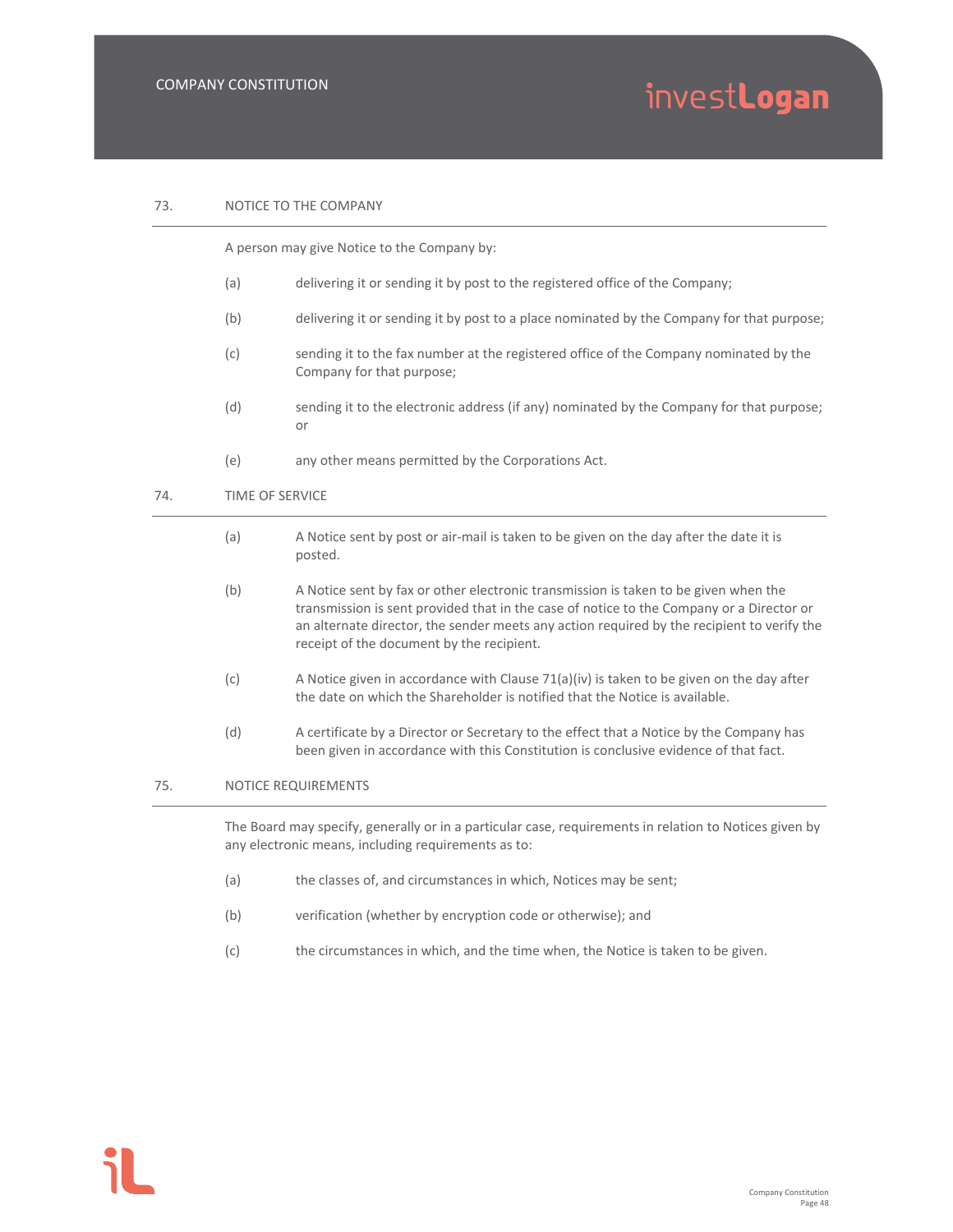### Winding up

76. WINDING UP

(a) Subject to any rights or restrictions attached to a class of Shares, on a winding up of the Company, any surplus assets of the Company remaining after the payment of its debts must be divided among the Shareholders in the proportions which the amount paid (including amounts credited) on the Shares of a Shareholder is of the total issue price of the Shares of all Shareholders. (b) Subject to any rights or restrictions attached to a class of Shares, on a winding up of the Company, the liquidator may, with the sanction of a special resolution: (i) distribute among the Shareholders the whole or any part of the property of the Company; and (ii) decide how to distribute the property as between the Shareholders or different classes of Shareholders. (c) The liquidator of the Company may settle any issue concerning a distribution pursuant to this Clause 76 in any way. This may include: (i) rounding amounts up or down to the nearest whole number or ignoring fractions; (ii) valuing assets for distribution and paying cash to any Shareholder on the basis of that valuation; and (iii) vesting assets in a trustee on trust for the Shareholders entitled to the distribution. (d) A Shareholder need not accept any property, including shares or other securities, in respect of which there is any liability on the part of the Shareholder.

### Auditor

77.

| AUDITOR |                                                                                                                                |
|---------|--------------------------------------------------------------------------------------------------------------------------------|
| (a)     | The Auditor-General of Queensland will be the auditor of the Company (Auditor).                                                |
| (b)     | The Board must cause the Company's financial reports for each financial year to be<br>audited and obtain the Auditor's report. |